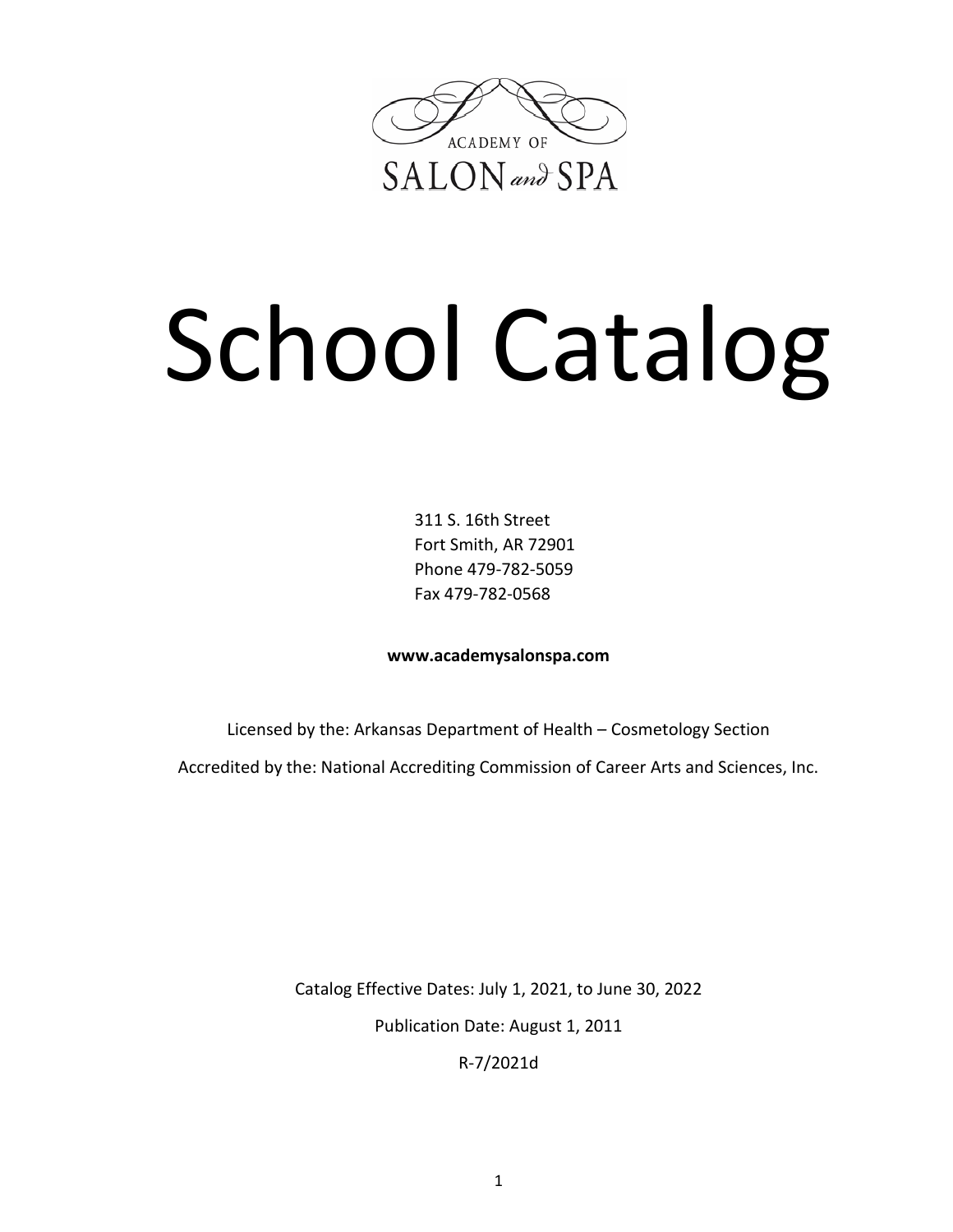#### **TABLE OF CONTENTS**

#### **Page**

|                                                                                                                                   | 3         |
|-----------------------------------------------------------------------------------------------------------------------------------|-----------|
|                                                                                                                                   | 3         |
|                                                                                                                                   | $3 - 4$   |
|                                                                                                                                   | 4         |
| <b>Admission</b><br><b>Enrollment Procedures</b><br><b>Re-entry Students</b><br><b>Transfer Students</b>                          | $4 - 6$   |
| Tuition, Fees, Kits and Other Charges<br><b>Payment Options</b><br><b>Federal Financial Aid (Title IV)</b>                        | $7 - 10$  |
|                                                                                                                                   | $10 - 11$ |
| <b>Attendance, Tardiness and Absences</b><br>Leave of Absence, Make up Work                                                       | $11 - 13$ |
| <b>Satisfactory Academic Progress (SAP)</b><br><b>Graduation Requirements</b><br>After Graduation - Licensure                     | $13 - 16$ |
| Academic Counseling/Advising Placement, Access to Files & Other<br><b>Complaint &amp; Grievance Policy</b>                        | $16 - 18$ |
| <b>Crime Awareness, Harassment and Safety Information</b><br><b>Copyright Infringement</b><br><b>Standards of Student Conduct</b> | $18 - 27$ |
| <b>Withdrawal and Termination Policy</b><br><b>Institutional Refund and Return of Title IV Funds Policies</b>                     | $26 - 30$ |
|                                                                                                                                   | $30 - 36$ |
|                                                                                                                                   | 37        |
|                                                                                                                                   | 38        |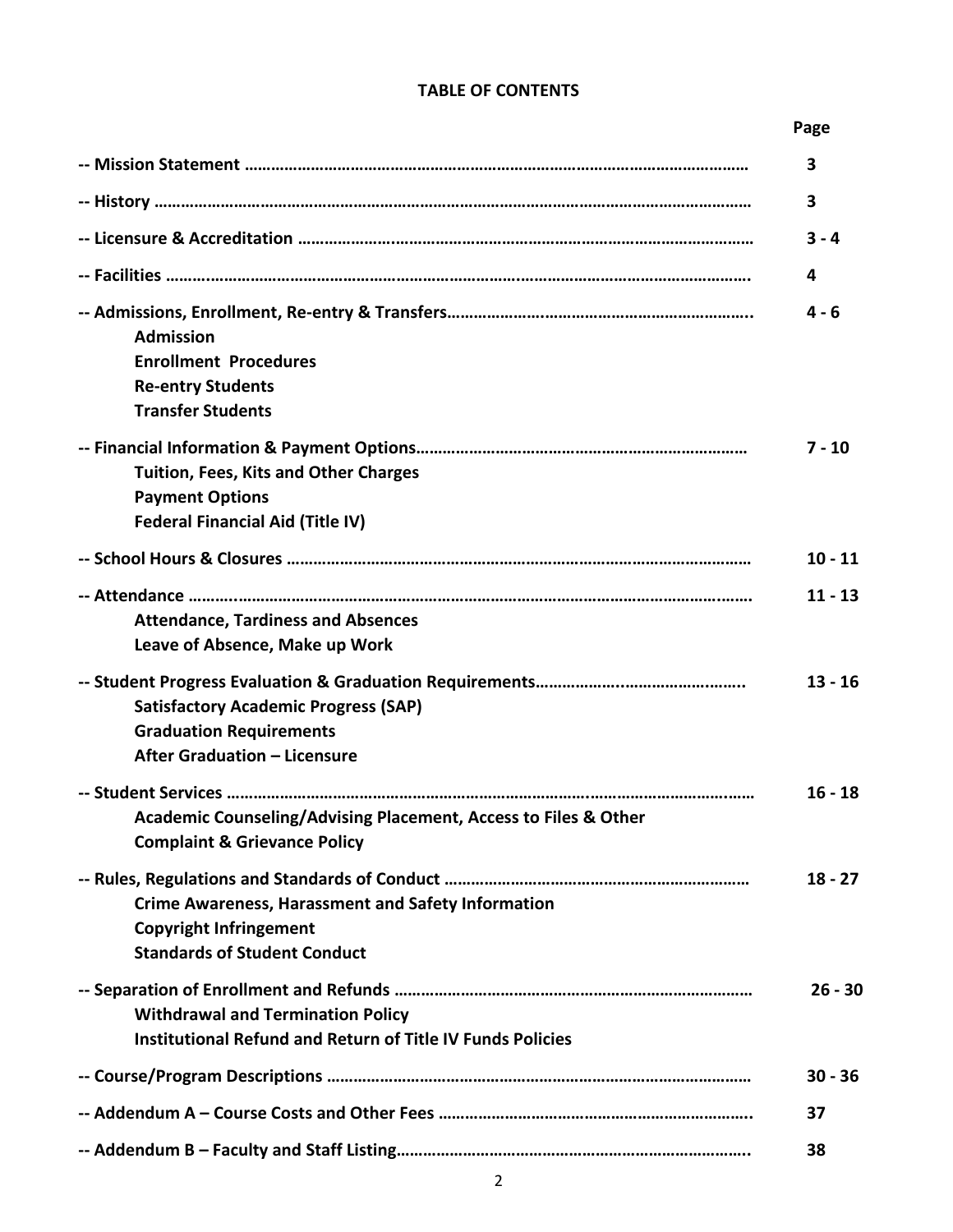# **- Mission Statement -**

Academy of Salon and Spa is dedicated to educating young professionals with the fundamental knowledge to meet the present and future demands of the cosmetology industry. The vision of Academy of Salon and Spa is to ensure the development of competent, responsible, motivated individuals who receive a diploma and license in cosmetology related programs while in pursuit of a career in the beauty industry. We stand behind the ever-changing industry to train our students to meet all the requirements of the salon and spa environment for the entrepreneurs of tomorrow.

# **- History of Academy of Salon and Spa -**

Academy of Salon and Spa was established and licensed as Mellie's Beauty College on May 13, 1955 and has served the City of Fort Smith and the surrounding area training in the field of cosmetology. Mellie's Beauty College was founded by Mellie Wright in 1955, continuing in the Wright family until June 30, 2006, when it was purchased by Alan and Patricia "Trish" Anderson. Trish Anderson received her cosmetology license in 1975. She received her instructor license in 1978 and has been in the cosmetology industry as an instructor and salon owner for over 40 years. We changed our image and name to Academy of Salon and Spa as of January 1, 2009. The Academy of Salon and Spa may, in approved instances, use the alternate name Academy of Salon & Spa.

## **- Licensure & Accreditation -**

Licensed by the: Arkansas Department of Health – Cosmetology Section Accredited by the: National Accrediting Commission of Career Arts and Sciences, Inc.

#### **Details of Licensure**

The stockholders of the corporation (Mellie's Inc.) are Alan and Patricia Anderson. Patricia "Trish" Anderson is the Director/Administrator of the campus. Academy of Salon and Spa is licensed by the Arkansas Department of Health – Cosmetology Section located at 4815 W. Markham, Slot 8, Little Rock, Arkansas 72205. The telephone number is 501-682-2168. The Academy of Salon and Spa is governed, in part, by this State Licensing Agency.

#### **Details of Accreditations**

This campus of Academy of Salon and Spa is accredited by the National Accrediting Commission of Career Arts and Sciences, Inc., 3015 Colvin Street, Alexandria, Virginia 22314. The telephone number is 703-600-7600.

We at Academy of Salon and Spa take great pride to also be determined eligible by the United States Department of Education to participate in Title IV financial aid programs (Federal Student Aid). Contact information for the Department of Education: Department of Education, Office of the Ombudsman, Student Financial Assistance, U.S. Department of Education, Room 3012, ROB #3, 7th and D Streets, SW, Washington, D.C. 20202. Email: http://sfahelp.ed.gov o[r http://ombudsman.ed.gov](http://ombudsman.ed.gov/)

#### **Certification Review**

Applicable license and certifications may be reviewed at each campus during regular business hours. The campus administrator or designee may be contacted during normal business hours to schedule an appointment to review certification documents and to obtain other consumer information regarding the institution enrollment or available financial aid programs.

#### **Professional Affiliations:**

Academy of Salon and Spa is a member of the American Association of Cosmetology Schools.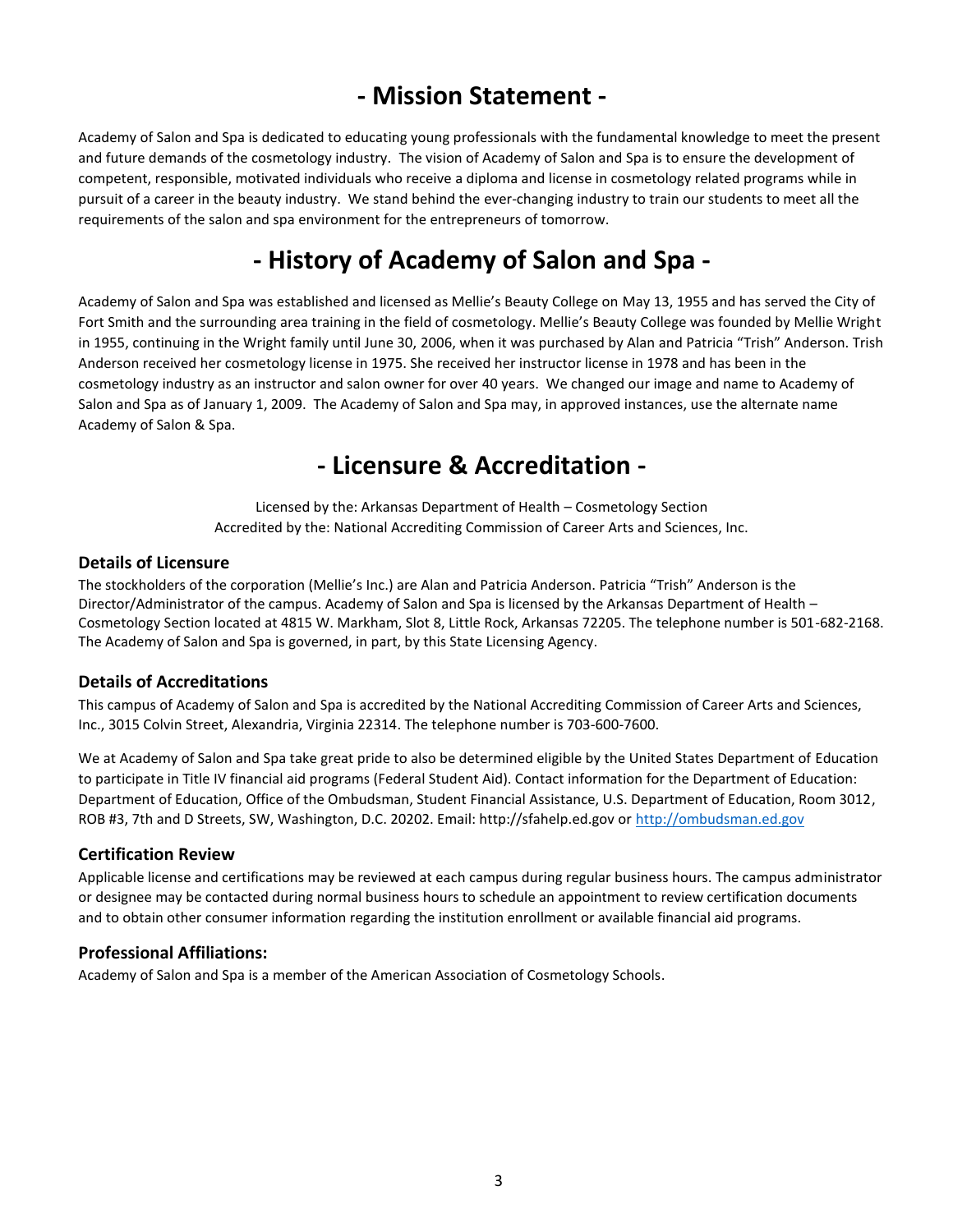# **- Facilities -**

#### **Contact Information**

Academy of Salon and Spa is a subsidiary of Mellie's Inc. Fort Smith Campus facilities for Mellie's Inc. are located at 311 South 16th Street, Fort Smith, Arkansas 72901. The telephone number is 479-782-5059.

#### **Facility Descriptions**

**Our Fort Smith Campus** consists of the following: clinic area, classrooms, library, instructor's offices, administration offices, director's office, supply rooms, break room, dispensaries, and restrooms. Our campus buildings are over 12,000 square feet. The clinic is furnished with equipment for the practical training of cosmetology, aesthetics, and instructor. The campus provides classrooms for both theory and practical classes. During training each student is provided with tables, chairs and rolling cabinets with locks. Visual aids are used in the theory and practical classrooms. The library provides books, video tapes, DVDs, and internet access for research. The school is air conditioned with available off-street parking.

# **- Admissions, Enrollment, Re-Entry & Transfers -**

### **Admissions**

#### **Entrance Requirements**

Each student enrolling, regardless of program/course, is required to present proof of completion high school or its equivalent. Each student must be 18 years of age or older.

Each student must have a valid state or federal issued photo ID.

The school does not enroll Ability to Benefit students.

#### **Physical Demands - Be Aware of These Facts**

In addition, applicants and students should be aware that during this enrollment and/or entering the career field:

- The work can be arduous and physically demanding because of long hours standing.
- There will be exposure to chemicals and fumes, which may cause allergic reactions or could be harmful if used incorrectly.
- The practice of safety and sanitation is essential for effective and successful performance within the industry.
- Methods of compensation vary and may include salary, salary plus commission, commission, sliding scale commission,

hourly, retail commission or independent contracting (renting space and equipment from an existing salon).

#### **Student Status**

As a student, you acknowledge that you are not, and will not be, considered an employee of Academy of Salon and Spa. You will receive no monetary compensation for duties preformed as a student.

#### **Non-Discrimination and Section 504/ADA Policy**

The School does not discriminate in admission or access to our program on the basis of age, race, color, sex, disability, sexual orientation, religion, or ethnic origin.

#### **Education Accommodations**

Accommodations may be available. The Director is responsible for coordinating compliance with Section 504 of the Rehabilitation Act of 1973 and Title III of the Americans with Disabilities Act of 1990.

Applicants, who are persons with disabilities, as defined in paragraph 104.3(j) of the regulation under Section 504 of the Rehabilitation Act of 1973, must meet all standard admissions requirements. The School will work with the applicant or student to determine whether any request for reasonable accommodations can be effective and/or are available.

If a student or prospective student would like to request academic adjustment or auxiliary aids, they should contact the Director at any time.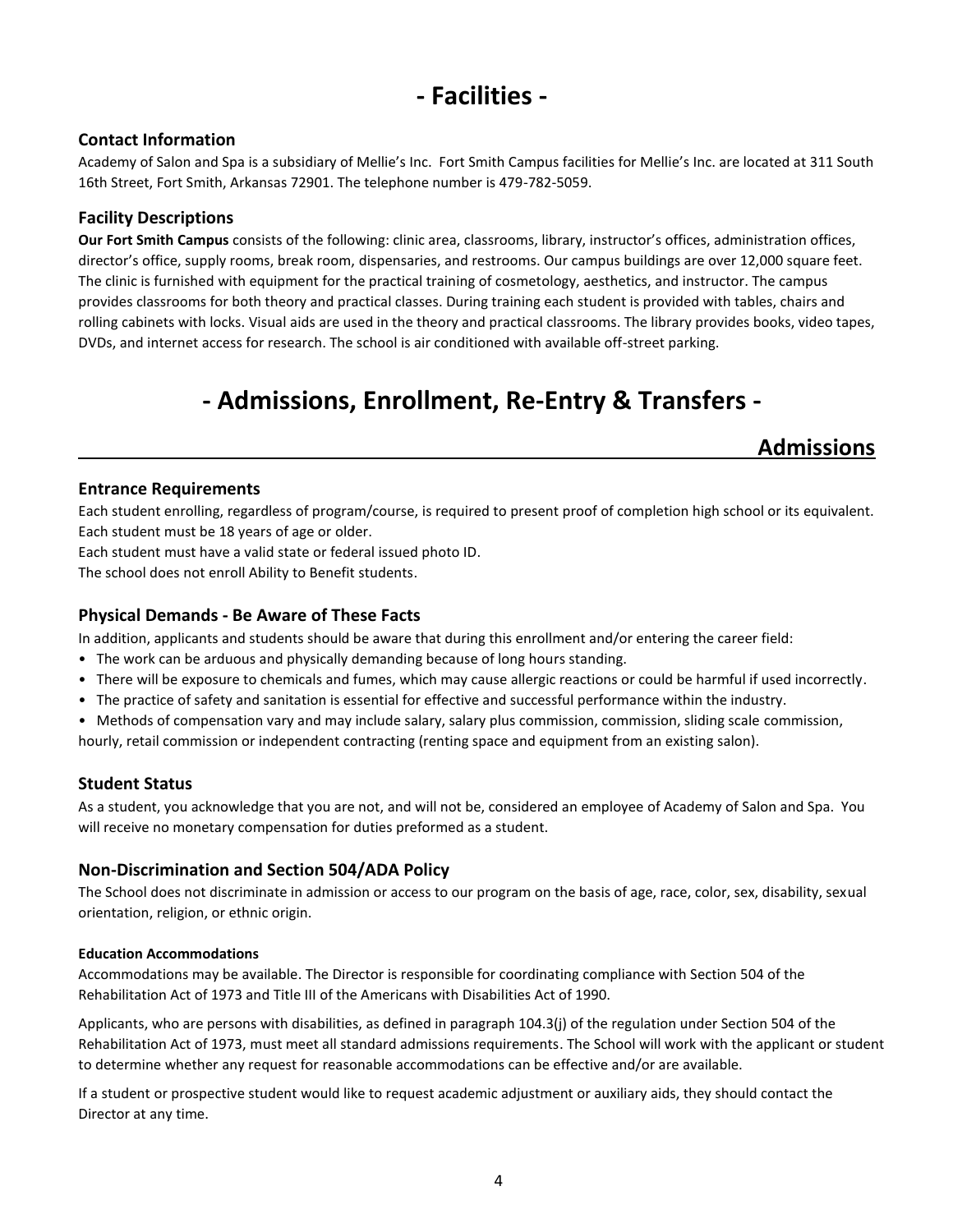#### **Any qualified individual requesting an accommodation or auxiliary aid or service should follow this procedure:**

1) Notify the School's Director in writing of the type of accommodation needed, date needed, documentation of the nature and extent of the disability, and of the need for the accommodation or auxiliary aid. The request should be made at least four weeks in advance of the date needed. All requests must be in writing, no verbal requests will be considered. 2) The Director will respond within two weeks of receiving the request.

3) If you would like to appeal the decision regarding your request, please contact Trish Anderson at (479) 782-5059 with all the previously requested information. Appeals must be submitted within one week of the date of the Director's response.

#### **Veterans Training**

Academy of Salon and Spa programs of study are approved for veterans and dependents training.

#### **Pre-Enrollment Homework** (you can email, mail or bring to the school)

Write a letter of intent explaining why you want a career in Cosmetology or Aesthetics (write 3 paragraphs – tell us: anticipated class start date, why you would be a good candidate for Academy of Salon and Spa, what is your area of focus, your plan for employment, childcare, housing, tuition and any challenges you foresee while you are attending Academy of salon and Spa. We ask that you also obtain 1 Letter of Recommendation from a teacher, employer, etc.

## **Enrollment Procedures**

In addition to meeting the school's Entrance Requirements, prior to starting classes, students must:

- Provide a photo ID (state or federal issued photo ID or driver's license)
- High School Diploma or GED *NOTE: You must provide evidence that verification of a foreign high school diploma has been performed by an outside agency that is qualified to translate documents into English and confirm the academic equivalence to a U.S. high school diploma.*
- Instructor Students must provide proof of being currently licensed in their field
- Submit a \$150 cash, check or money order to Academy of Salon and Spa for the \$130.00 non-refundable registration fee and \$20.00 State of Arkansas student permit fee.

#### **Currently Enrolled Students**

Academy of Salon and Spa does not solicit or enroll students who are currently enrolled at another institution. It is our policy to refer the student back to their current school to attempt a resolve of any issues they may have. See Transfer Student Policy for additional information.

## **Re-Entry Students**

Former students of the school who wish to re-enter, must request approval in writing from the Director/Assistant Director. The request must outline the reason(s) for the initial withdrawal and discuss the changes in the student's circumstances that will enable the student to complete the program without further interruption should the request be approved. All documentation to support a positive change of circumstances the requesting party wishes to have considered should accompany the request. The request will be reviewed, and a decision made within 30 days of the receipt request.

Students who re-enter within six (6) months of the original official withdrawal date may be re-admitted and their prior completed hours honored. All re-entering students are required to submit another registration & permit fee as stated above.

Students who re-enter more than six (6) months after the original last date of attendance may also be re-admitted with all prior completed hours honored, however they may be evaluated, in the same manner as a transfer student, to determine their current level of academic knowledge. Re-entry students admitted after six (6) months will be required to return to the phase one/launch classroom for a period of time to be determined by the Director based on the evaluation.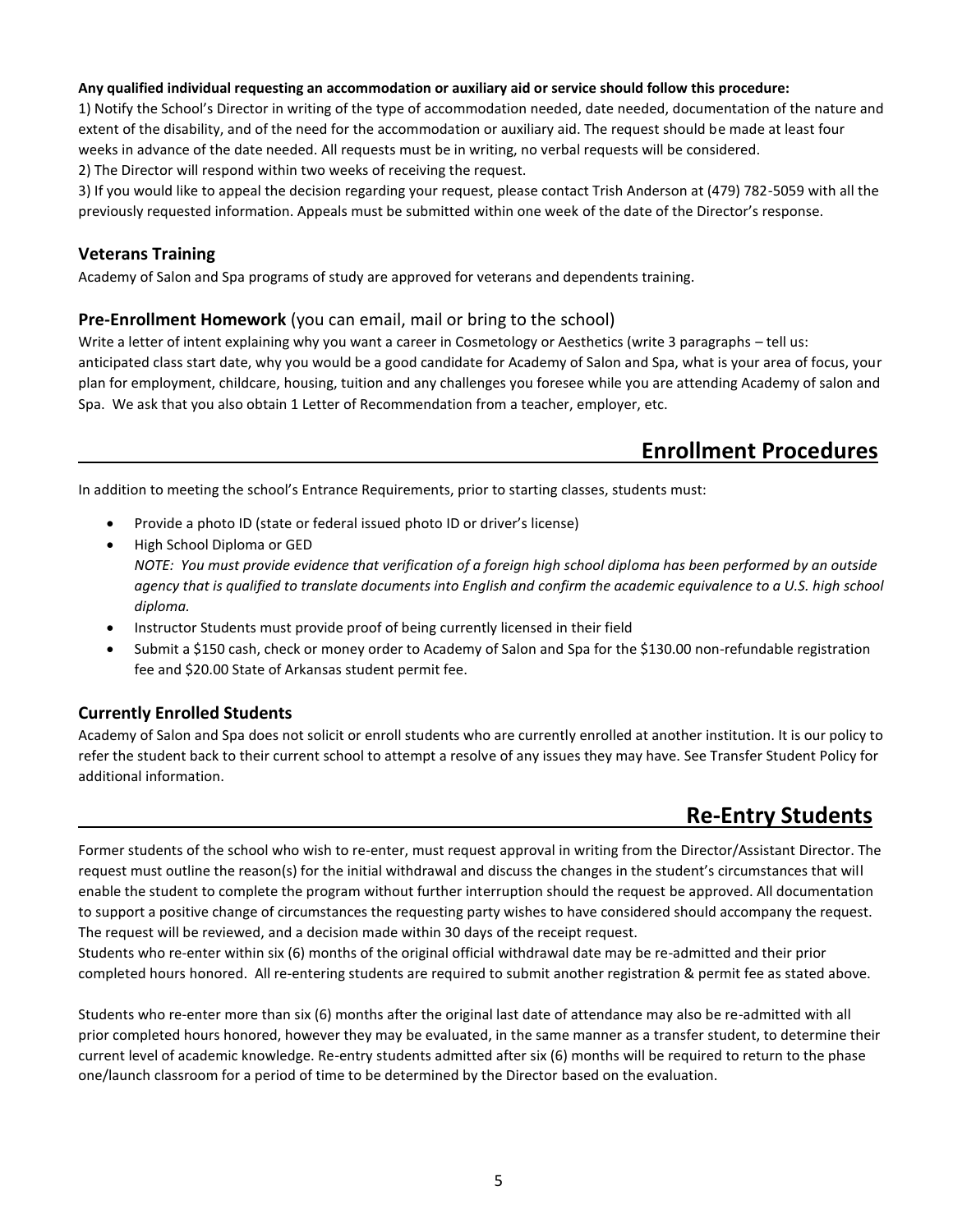#### **Enrollment Agreement**

Enrollment period will be calculated based on scheduled hours remaining on the date of re-entry.

#### **Tuition/Fees**

Tuition rates in effect at the time of re-entry will apply to all re-entry students. Re-entry students who do not have their complete kit and supplies and or who do not have current textbooks shall be required to purchase a new kit/text as if enrolling as a new student. Satisfactory arrangements for payment of any applicable balance owed under the previous enrollment(s) must be made prior to re-entry.

#### **Satisfactory Progress Determination**

Students re-entering shall return in the same Satisfactory Progress status as when they left. Attendance percentages will be based on cumulative rates for all enrollment periods.

#### **Additional Withdrawal**

Students who withdraw from enrollment two times may not be considered for re-enrollment a third time.

#### **Financial Assistance Note**

Re-entry students may be required to submit additional application and documentation in order to determine eligibility for financial assistance. Former students of the school who wish to re-enter, must request approval from the school administrator in writing. The request will be reviewed and a decision will be made within 30 days of the request.

## **Transfer Students**

#### **Academic Policy for Transfer of Credits**

Academy of Salon and Spa may accept coursework completed at outside institutions for transfer credit. Students who wish to seek approval of transfer credits (Prior Credit) must do so at the time of application for enrollment. Only hours certified by a State Agency will be accepted. Coursework must coincide with the number of hours certified by a state agency with a certified transcript mailed to the school by that institution.

Students should assume that credits earned at this institution will not transfer to another institution.

#### **Academic Evaluation:**

A transfer applicant will be required to take a mock state board practical exam as well as a mock state board written exam in order to determine the applicant's knowledge of the program content. The maximum total hours/credits considered toward transfer will be based on the average score of the mock practical and mock written (example: Mock Practical Score = 89%, Mock Written Score = 93% Average Score = 92% Maximum of prior credit is eligible for transfer consideration). The school retains the right to accept less at the request of the transferring student and/or as a result of the interview and transcript review, or to meet the minimum requirements of this policy. Regardless of the outcome of the exams all transfer student will enter during the school's Phase One class.

#### **Requirements**

Transfer students are required to complete a minimum of 300 clock hours at Academy of Salon and Spa. In addition, such students must meet all regular entrance and registration requirements.

#### **Tuition**

If approved for enrollment, tuition will be charged at the hourly rate for the course of study at the time of enrollment plus the applicable application fee and permit fee.

#### **Qualifications for Kits**

See Financial Information & Payment Options section.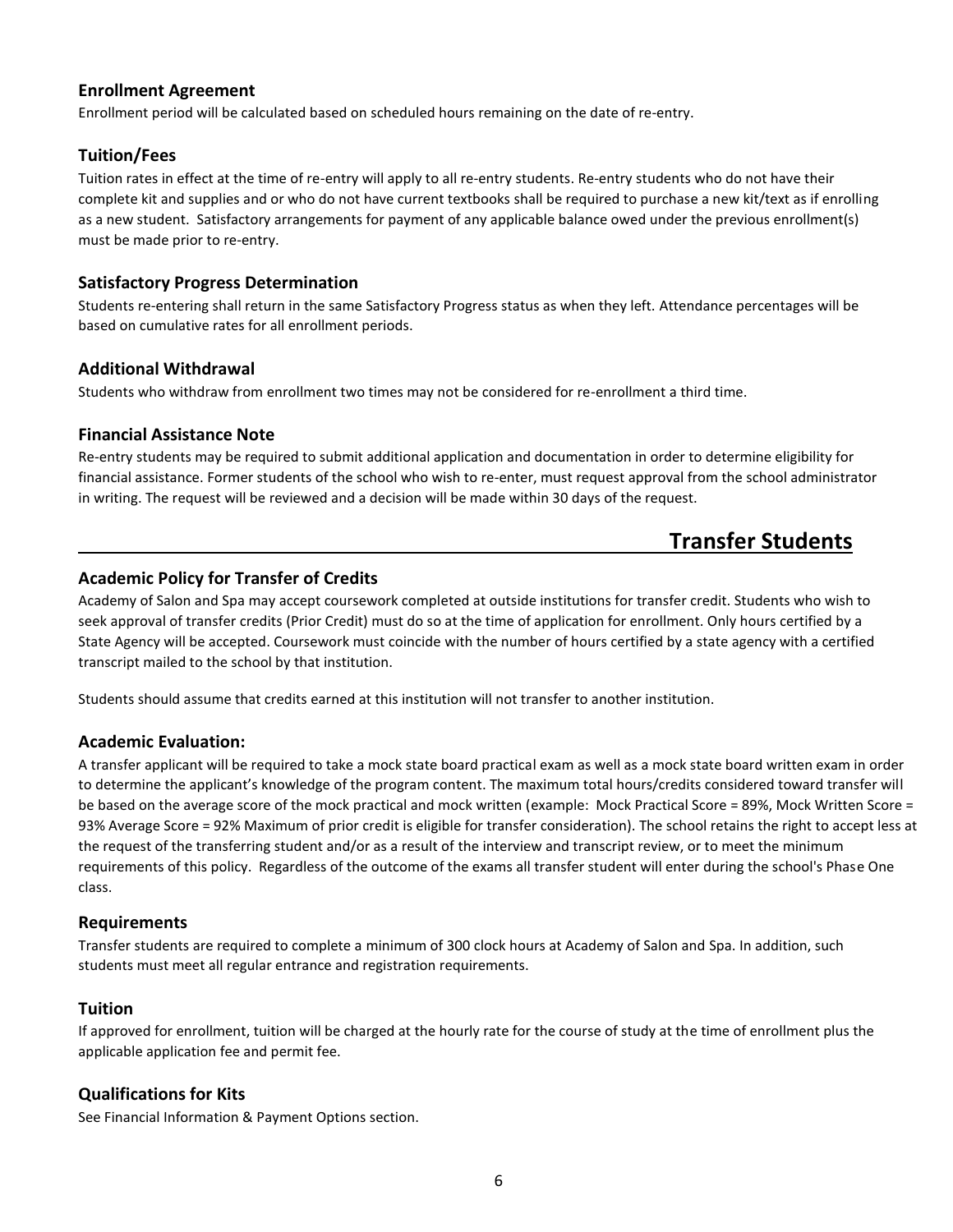# **- Financial Information & Payment Options -**

## **Tuition, Fees, Kits, and Other Charges:**

#### **Tuition and Fees**

There is a Tuition charge for each course offered at the school (Cosmetology, Aesthetics, and Instructor). In addition, a registration fee is charged. Specific costs for each course offered can be found on Addendum A in the back of this Catalog.

#### **Course Kits, Books, Sales Tax, Lab Fees and Supplies**

**Cosmetology Students:** Each Student will receive and be assessed a charge for the kit that accompanies the course. The kit contains the necessary tools, implements, and supplies to successfully participate in the student salon and practical assignment during your course of study. The kit also has the tools and implements needed to successfully participate in the State Licensing Examination. With proper care and use, most parts of the kit should last beyond enrollment as the kit contains tools and implements that are above entry level. Kits and supplies are required to be maintained in a clean and safe manner in accordance with state laws, rules, and regulations. During the first 450 hours of instruction, the student will be issued a portion of their kit and supplies. Once a student reaches 450 actual hours, she/he will receive the remaining kit items needed. All Student Kits become the property of the student after full payment is received. I understand that in the event of my withdrawal I will be responsible for the full cost of my Student Kit and books, since the kit is a sanitary item and once opened it cannot be returned for any reason. Therefore, in the event of my withdrawal from school, I authorize any credit balance retained on my account at that time to be used to pay for all applicable institutional charges plus any remaining charges for my kit and books (electronic or other) incurred as a result of my withdrawal. In the event of my withdrawal during the first 450 actual hours of enrollment, I understand that I may have been issued a manikin and/or other Student Kit items/supplies and will be assessed a fee of at least \$500.00 to cover this expense. Lost or damaged items may need to be replaced at the student's expense.

Kits and parts thereof, are to always remain on campus during the enrollment period until completion or termination/withdrawal from the program/course and only if all financial obligations are paid in full per Arkansas Cosmetology Rules & Regulations.

**Aesthetic Students:** Each Student will be assessed a Lab Fee which will cover the costs associated with utilizing tools, equipment and supplies needed to complete the course. A student has the option to purchase tools and equipment from the school at any time during their enrollment. This charge will be assessed over the number of enrollment payment periods. Care should be taken as to not damage tools and equipment. Lost or damaged items may need to be replaced at the student's expense. Some equipment or tools may be available for purchase from the school during your enrollment.

**Textbooks**: Each student is required to have the current version of the digital Milady "CIMA" course program. The school will set up this digital course for the student. Once digital books are received, the student is responsible for the total amount due as digital books cannot be re-issued. All issued learning material must be accessible and on campus during all classes and as requested throughout the educational day. The student is responsible to provide an electronic device such as, but not limited to; laptop, iPad, Chromebook, etc. Phone devices are not recommended for this digital application.

**Tax:** Appropriate Sales Tax is charged on all goods including Kits and Textbooks, etc.

**Additional Supplies:** The school furnishes supplies for classroom and student salon needs. These general supplies are included as a part of the tuition, kit, or lab fees. Student personal services may have charges which must be paid at the time of such service. See Student Salon Policies or check with an instructor for additional details.

**Kit and Personal Items:** Should a student leave items after withdrawing or graduation from the Academy of Salon and Spa, the items will be held for a maximum of 30 days from the date of determination (see the refund policy in the school's catalog for details) or from the student's official graduation date. Items left after the expiration of the 30 days shall become the property of the Academy of Salon and Spa and are not subject to refund or replacement.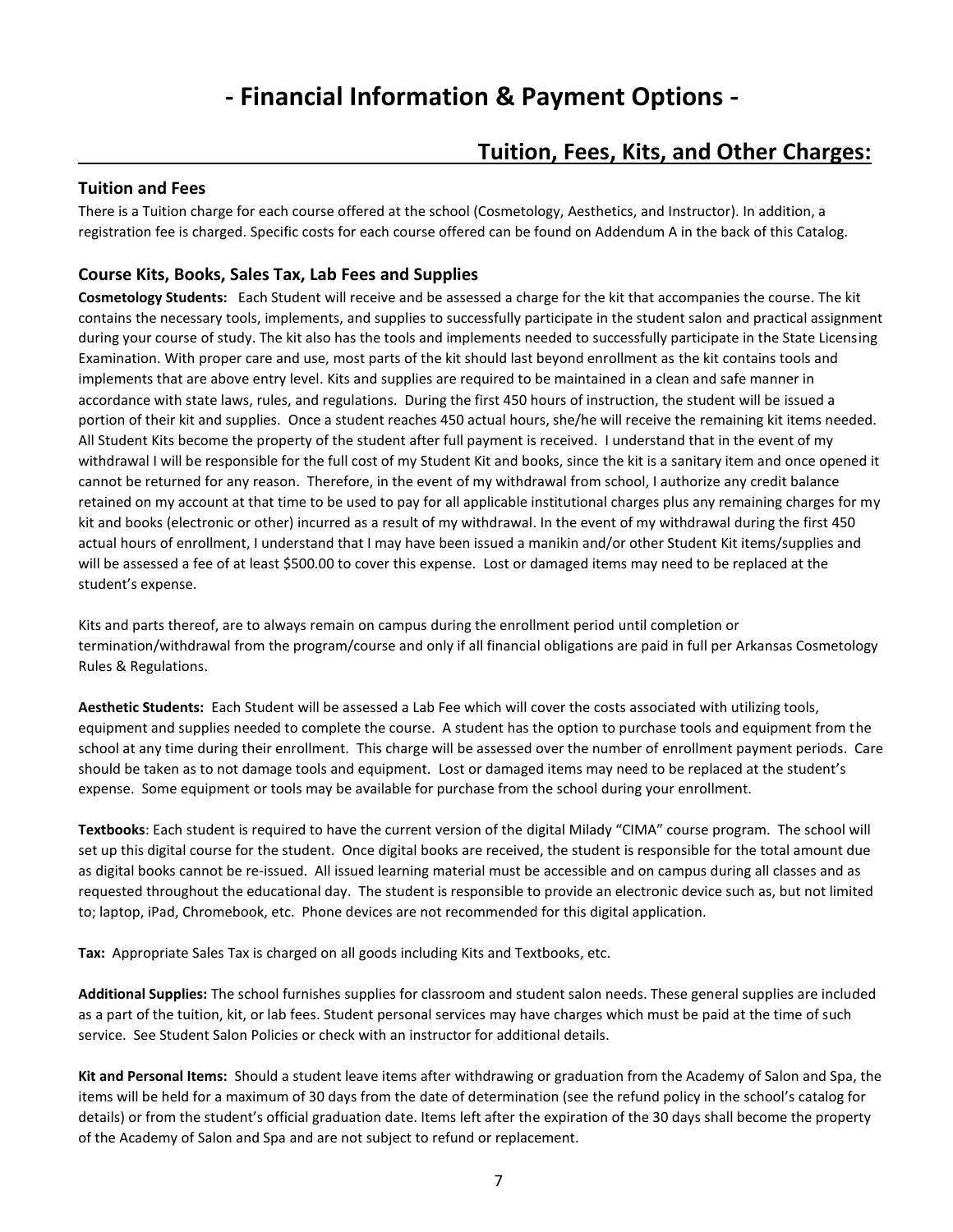**Schedule Change:** Schedule changes will be charged at the rate of \$100 each to cover the administration costs associated with the change.

#### **Timely Completion of Course – Additional Tuition Charges**

Hours missed during a student's period of enrollment are subject to charges per the school's "Additional Tuition Charge Policy." Each course has been scheduled for completion within an allotted time frame. If a student does not graduate within the scheduled enrollment period as outlined on the enrollment agreement or as amended on an enrollment agreement addendum (if applicable), any remaining actual hours needed in order to complete the training will be billed at the rate of \$11.00 per hour. **Estimated Charges:** Additional Tuition Charges shall be estimated based on \$11.00 per additional clock hour needed to complete the course during each scheduled payment period of enrollment. Period Evaluations show the difference between actual and scheduled hours which determines the Additional Tuition Estimate. This Additional Tuition Estimate will be shared with the student during regular advising and evaluation sessions. Charges shall be applied to the student's ledger as an official charge. Charges are due and payable prior to the student starting the next scheduled payment period of enrollment or, in the case of the student's last scheduled period of enrollment, prior to course completion/graduation. Attendance for the next period of enrollment may be withheld pending payment or arrangement of payment. Certification of hours will not be released if a ledger balance remains after the student has otherwise completed the program.

#### **Additional Tuition Charge Waivers**

The school understands that occasional unexcused absences may occur as unforeseen issues, illness, appointments, etc. may arise during the course of enrollment and offers an "Additional Tuition Charge Waiver" (ATCW) to assist students. The ATCW will be calculated at the rate of 6 hours excused for each 150 hours of actual hours attended during each scheduled payment period of enrollment. The school reserves the right to adjust the waiver amount on a case by case basis when mitigating circumstances are present.

Example: Cosmetology – 1500 hour program scheduled payment period 1-450 hours. This period would allow a total of 18 excused hours as; 450 divided by 150 equals 3 and 3 x 6 excused hours = 18.

Example: Aesthetics – 600 hour program scheduled payment period 1-300 hours. This period would allow a total of 12 excused hours as; 300 divided by 150 equals 2 x 6 excused hours = 12.

Any "Additional Tuition Charge Hours" above the ATCW amount of hours for each scheduled payment period will be charged at the above stated rate and be payable prior to commencing the next scheduled payment period of enrollment.

**Claims for Credit:** There is no tuition adjustment or credit made in cases where Additional Tuition Charges are not assessed. There is no cash value to this policy and thus charges are not subject to refund or credit. If a student withdrawals or is withdrawn from a course, any monies paid toward additional tuition charges will be calculated and applied toward balances due the Department of Education (if Title IV applicable) or the school. If no balance is due any access monies shall be refunded back to the student.

## **Payment Options**

#### **Tuition Payment Policy**

Students are required to make timely payment of all tuition (including additional tuition charges) and fees as outlined on the enrollment agreement. The school may, at its option and without notice, prevent the student from attending class until the applicable unpaid balance is satisfied. All loan balances and/or balances due to the Academy must be paid in accordance with the terms of the promissory note and/or enrollment agreement. Failure to clear financial obligations may result in damage to your credit, default, transcript hold and/or re-enrollment/transfer hold or other. Payment is due the 1<sup>st</sup> week of school and by the 5<sup>th</sup> of each month thereafter.

#### **Possible Payment Sources**

Payments may be paid by cash, check, or money order, credit/debit card (fee may apply), or through financial aid which is defined as, assistance that the student has applied for been or will be awarded and remains eligible from Federal, State, or Institutional assistance programs and/or other scholarships, grants or loan programs as may be applicable.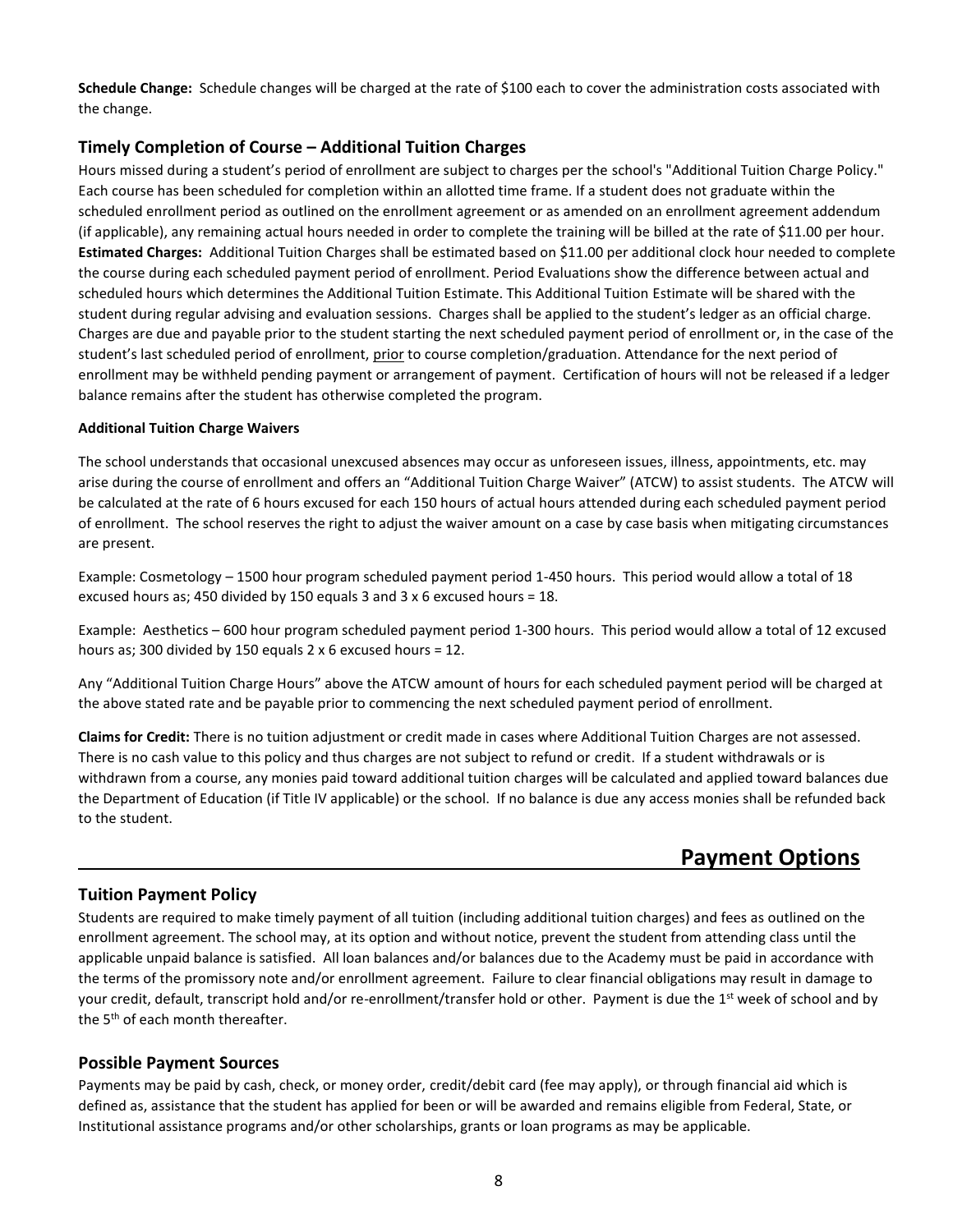#### **Other Assistance**

Other forms of assistance may be available to qualified applicants from the Veteran's Administration, Department of Workforce Services, etc. Contact the campus administration office for more information regarding financial assistance.

#### **In-House Scholarships**

We do not currently offer in-house scholarships.

# **Federal Financial Aid (Title IV)**

The school is a participating school in the U.S. Department of Education's Title IV programs. In order for the school to disburse funds for or on behalf of the student, the individual student's eligibility must be determined. In addition, the student who participates in the Title IV funding programs (as qualified) must maintain all on-going eligibility requirements according to the applicable regulations and policies. Financial aid consists of two types of aid: grants and loans.

**Grants** are financial aid that does not have to be re-paid (unless, for example, you withdraw from school and owe a refund or overpayment).

**Loans** allow you to borrow money for your education which must be paid back (*with interest*) to the Federal Government. Each type of aid has specific eligibility requirements. If qualified, a student may be eligible for more than one type of aid.

#### **Applying for Financial Aid**

Prospective students may complete the Free Application for Federal Student Aid (FAFSA) online at [www.FederalStudentAid.ed.gov](http://www.federalstudentaid.ed.gov/) with the School Code 010741. Current students may periodically need to update application materials or eligibility documentation. Students and/or parents of dependent undergraduate students, who can demonstrate that he/she meets the qualifications, will be considered for the following financial aid program listed below.

#### **Federal Financial Aid Eligibility**

To qualify for financial aid programs, Federal aid programs, Federal and State regulations indicate that the student must:

- Apply for financial aid using the Free Application for Federal Student Aid (FAFSA) at www.fafsa.ed.gov
- Be a United States citizen, national or eligible non-citizen.
- Maintain Satisfactory Academic Progress.
- Demonstrate a financial need. (*Budget required if borrowing above the cost above attendance*)
- Be registered with selective service, if required.
- Not be in default on any educational loan and not owe a refund on an educational grant.

To remain eligible for Federal Funds, students that are on Federal Financial Aid must complete their program within a specified time frame and adhere to the Satisfactory Academic Progress policy stated earlier in the catalog.

#### **How Federal Funds Are Applied**

Awards of Title IV federal assistance (if applicable) received by students will apply first to tuition owed and then to the student for education related expenses. All financial aid disbursements will be made in accordance with federal regulations and guidelines. Financial Aid will be credited to the student's account at least twice during the academic year of 900 clock hours. Students desiring the institution to budget and disburse financial aid funds for the student throughout the academic year may make such request in writing. There will be a \$100.00 fee to students who request a change in their approved award.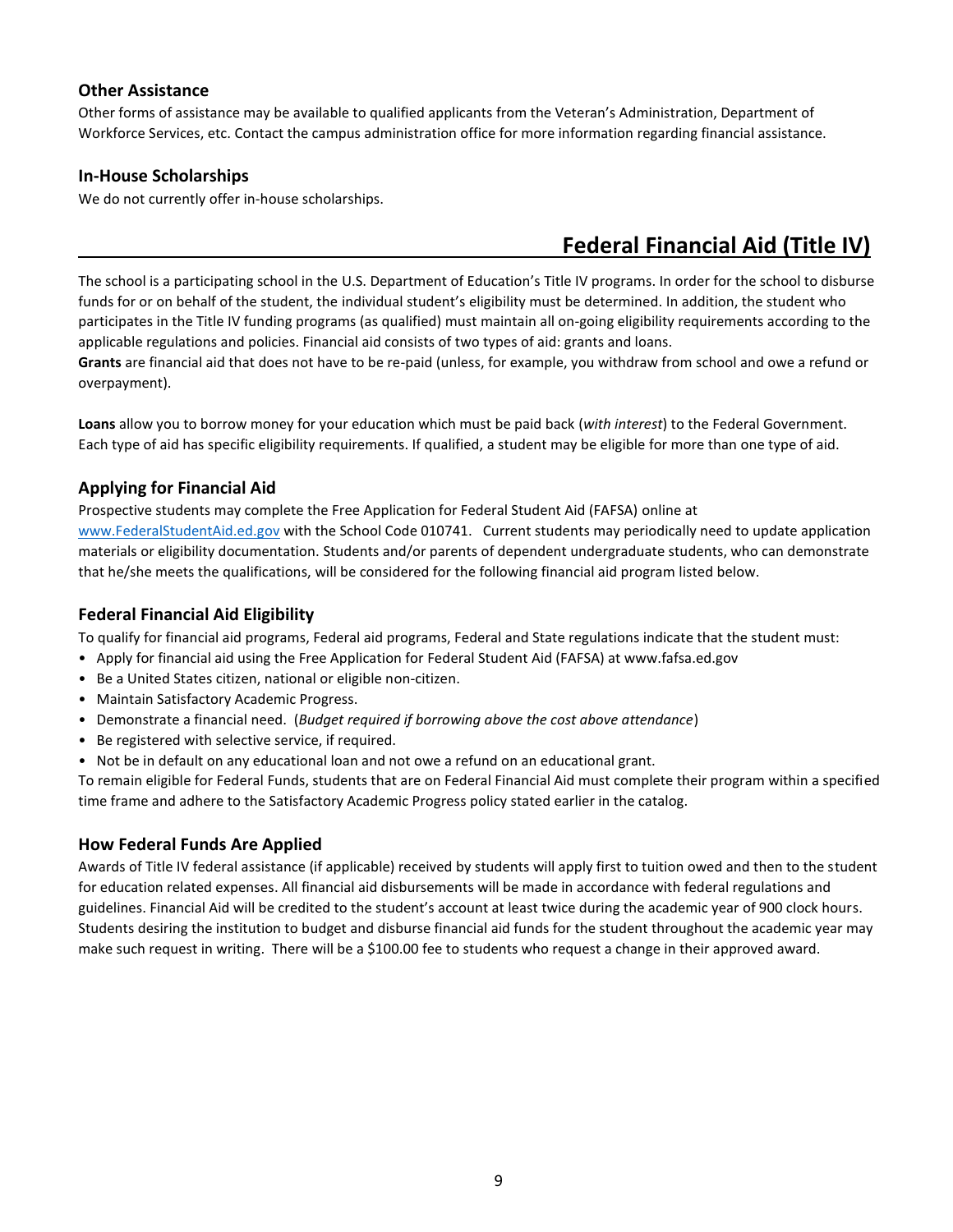#### **Title IV Fund Program Information**

| <b>Funding</b>     | Pell Grant          | <b>Federal Direct</b>  | <b>Federal Direct</b>  | <b>Federal Direct</b> |
|--------------------|---------------------|------------------------|------------------------|-----------------------|
| Program            |                     | <b>Subsidized</b>      | Un-Subsidized          | Parent Loan           |
|                    |                     | Loan                   | Loan                   | (PLUS)                |
| <b>Description</b> | <b>Grant: Does</b>  | Loan: Must be          | Loan: Must be          | Loan: Must be         |
|                    | not have to be      | re-paid                | re-paid                | re-paid               |
|                    | repaid              |                        |                        |                       |
| Eligibility        | U.S. Citizen or     | U.S. Citizen or        | U.S. Citizen or        | U.S. Citizen or       |
|                    | permanent           | permanent              | permanent              | permanent             |
|                    | resident.           | resident.              | resident.              | resident.             |
|                    | <b>Full-time or</b> | <b>Full-time or</b>    | <b>Full-time or</b>    | <b>For Parents of</b> |
|                    | Part-time           | Part-time              | Part-time              | <b>Full-time or</b>   |
|                    | undergraduate       | undergraduate          | undergraduate          | Part-time             |
|                    |                     | or graduate            | or graduate            | undergraduate         |
|                    | <b>Need Based</b>   | students               | students               | No collateral         |
|                    |                     |                        |                        | requirements          |
|                    |                     | <b>Need Based</b>      | <b>Need Based</b>      | <b>Credit Based</b>   |
| Amount             | <b>Maximum</b>      | <b>Maximum Year</b>    | <b>Maximum Year</b>    | Year 1: up to         |
|                    | \$5,815             | 1: \$3500 Year         | 1: \$6000 Year         | the total cost        |
|                    |                     | 2: \$4500              | 2: \$6000              | of education          |
|                    |                     |                        |                        | less other aid        |
|                    |                     |                        |                        | received              |
| <b>Interest</b>    | <b>NONE</b>         | <b>Varies Annually</b> | <b>Varies Annually</b> | <b>Varies</b>         |
| Rate               |                     |                        |                        | Annually              |
| Repayment          | <b>NONE</b>         | <b>Varies Annually</b> | <b>Varies Annually</b> | <b>Varies</b>         |
| <b>Term</b>        |                     |                        |                        | Annually              |
| <b>Minimum</b>     | <b>NONE</b>         | \$600 per year         | \$600 per year         | \$600 per year        |
| Repayment          |                     | (\$50 per month)       | (\$50 per month)       | (\$50 per             |
|                    |                     |                        |                        | month)                |
| <b>Interest</b>    | <b>NONE</b>         | Students pay no        | <b>NONE</b>            | <b>NONE</b>           |
| <b>Subsidy</b>     |                     | Interest while in      |                        |                       |
|                    |                     | school                 |                        |                       |
| Repayment          | N/A                 | Following 6            | Following 6            | Once the loan         |
| <b>Begins</b>      |                     | month grace            | month grace            | is fully              |
|                    |                     | period after           | period after           | disbursed             |
|                    |                     | going less than        | going less than        | (paid out)            |
|                    |                     | $2$ time               | $2$ time               |                       |
| <b>Total</b>       | N/A                 | Up to 4%               | Up to 4%               | Up to 4.276%          |
| Origination        |                     |                        |                        |                       |
| and                |                     |                        |                        |                       |
| <b>Insurance</b>   |                     |                        |                        |                       |
| Fees               |                     |                        |                        |                       |

#### **Federal Direct Loan Program**

William D. Ford Federal Family Education Loan Program (FFELP): Can allow any undergraduate or graduate/professional student who demonstrates financial need and is enrolled at least on a half-time basis in an eligible program at an eligible institution may apply for a Federal Direct Student Loan / FFELP. The borrower's repayment begins six months after the student graduates, withdraws or drops below half-time enrollment status. Students who do not qualify for interest subsidies under the William D. Ford Federal Direct Loan Program / FFELP or who qualify only for partial annual loan limits and need additional assistance may apply for an UNSUBSIDIZED Direct Stafford Student Loan. The school may certify Direct/ FFELP loans (subsidized or unsubsidized) to be delivered to the student for cost other than tuition and fees.

**Loans through the Direct Loan Program or the Federal Family Education Loan Programs if applicable must be paid back according to the terms and conditions of the borrower's promissory note.**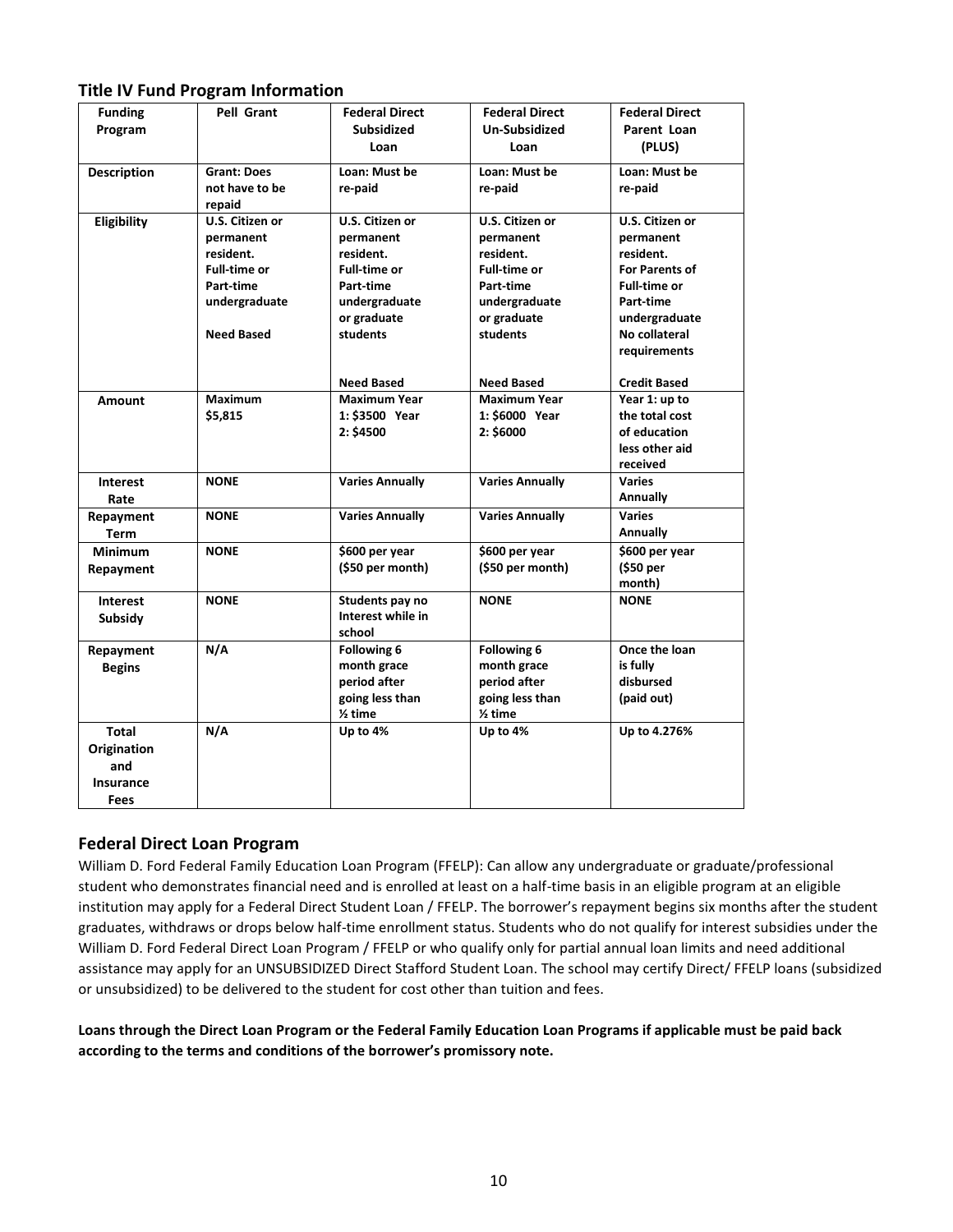# **-School Hours and Closings-**

#### **Hours of Operation**

Hours of operation are Tuesday through Friday 9:00 a.m. to 5:00 p.m. regardless of course/program.

#### **Class Schedules**

All students regardless of course/program are enrolled full time. The individual student schedule may vary depending on their Enrollment Agreement. The available schedule for classes is Tuesday through Friday 9:00 a.m. to 3:00 p.m. or 5:00pm

Classes are scheduled at the campus daily during hours of operation.

#### **Start Schedules**

New classes start every 6 weeks on a Tuesday. Contact Admissions for exact dates. Some start dates may vary do to class size or other needs of the institution.

#### **Holidays/Planned Closures**

Observed Holidays are: New Year's Day, Memorial Day, Independence Day/Summer Break (the calendar week that includes July 4<sup>th</sup>), Labor Day, Thanksgiving (and the day after), Christmas Eve through December 31st. Additional days for Instructor training and other school closures will be published and/or announced in advance. All holidays and other scheduled days off are not considered scheduled for the purposes of establishing the enrollment period end date (scheduled graduation date).

#### **Inclement Weather**

School closures due to weather may be announced on most local TV, radio stations, website and/or other means of social media. The school will send out notifications via the school's student management system.

#### **Closure Impact on Scheduled Hours**

In the event the school has unscheduled closures which equal or exceed a total of 5 school days during a student's period of enrollment, the scheduled graduation date for the student shall be adjusted accordingly.

Scheduled hours for the purpose of attendance percentages, satisfactory academic progress determination, maximum timeframe and/or overtime charges as may apply, will be adjusted for each day that has been unscheduled due to closure.

## **- Attendance -**

## **Attendance, Tardiness & Absences**

All programs are measured in clock hours. All students in all programs are enrolled full time and are scheduled to attend as per their Enrollment Agreement. Academy of Salon and Spa educational hours are Tuesday through Friday 9:00am to 5:00pm. This schedule may be modified periodically (as announced or posted), due to in-service training, special events, or other.

All Students Must:

- Clock in and out to accurately reflect hours of attendance. No student may clock in or out for others.
- Clock out prior to leaving the campus.

• Attend all education hours according to the assigned schedule including theory classes, even if all required tests have been passed.

• Comply with scheduled breaks or lunch. Time of the lunch break will depend on the class schedule and/or student salon/spa services assigned. All changes must be approved by your instructor.

- Any student attending school for more than (4) hours must clock out for a lunch break.
- Each student is required to inform the Front Desk and to clock in/out when departing and returning from lunch or leaving early.
- Arrive for classes on time and attend Theory each day as may be scheduled.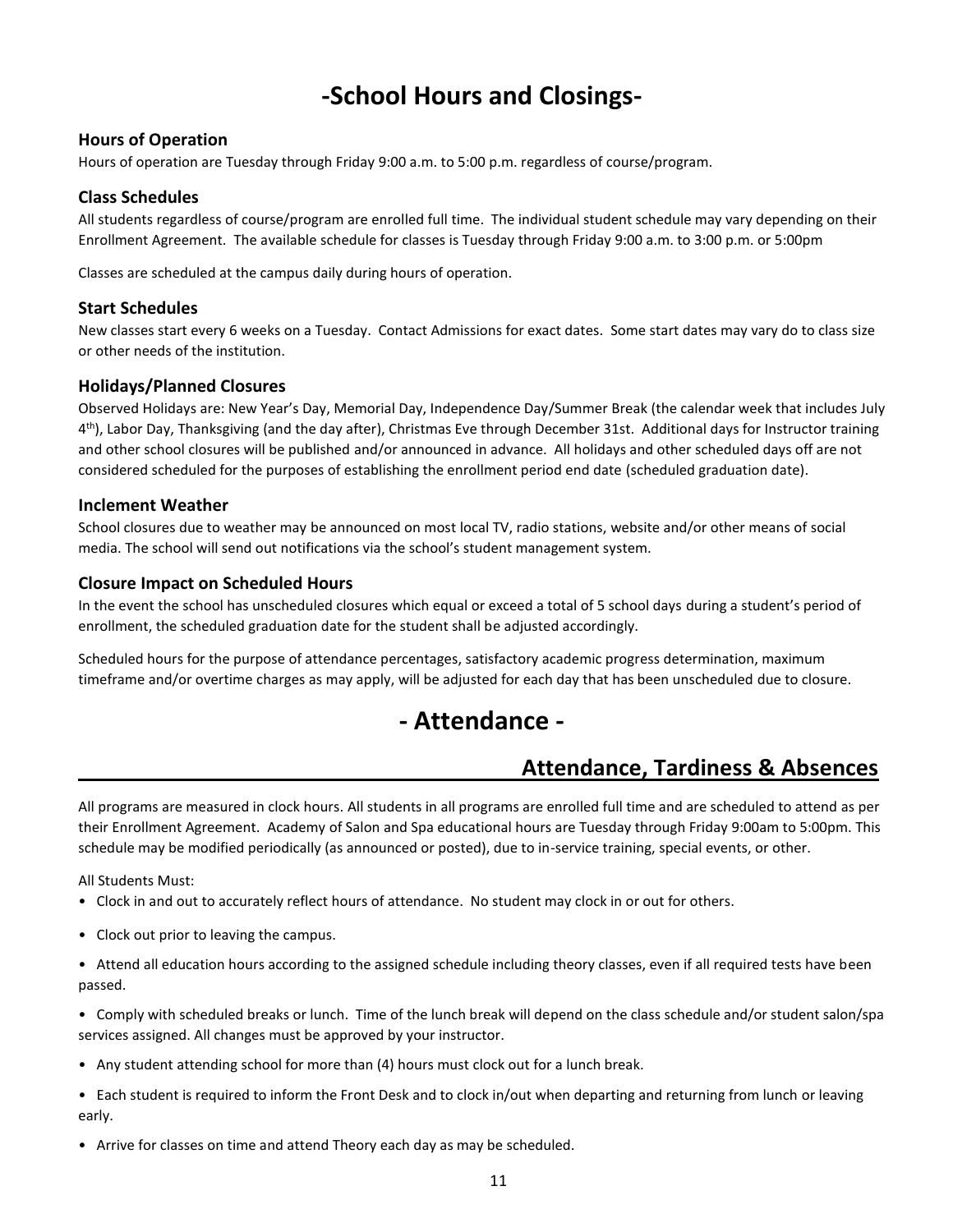**Tardy Policy** - If you do not clock in and are seated by the time your scheduled theory starts (9:00am), you will not be allowed to enter the classroom until such time there is a break in the instruction and the door is open for you to enter. Students who are excessively late (arriving after 9:15am) must check in with an administrator or instructor when clocking in. In this case, the student is required to report to the assigned instructor to receive and complete an independent study assignment. **Students arriving after 10:00am will not be allowed to clock-in or attend school that day.** Habitual tardiness causes disruption to fellow students. Habitual tardiness may result in Disciplinary Action including warning ( $1<sup>st</sup>$  offence), suspension ( $2<sup>nd</sup>$  offence), attendance hold (not allowed to attend on day of tardy for remainder of course enrollment) and/or termination.Each offence, as determined by the school, can occur anytime during the student's current enrollment.

• Must call in (**Call in Policy**) If he/she will be absent or tardy. Student's must call the school and speak to a staff member prior to the scheduled start time so the student's instructor can be properly notified, and so proper arraignments can be made for classes or guest services which the student may have been assigned. Failure to call in advance of absenteeism (No Call/No Show) may result in disciplinary action including warning, suspension, attendance hold and/or termination.

#### **Required Call in Phone Numbers is:** 479-782-5059

• Clock in (Clock in Procedures) for the day, clock out for lunch, clock in from lunch and clock out at the end of the day or if leaving the campus for any reason. The Time clock will default to 9:00am for all early punches.

• Obtain permission from the Director/Assistant Director/Designee to leave the campus for any reason other than lunch or closing. If a student is leaving school early, they must inform their assigned instructor and the front desk after permission is given.

• Be involved in curriculum-related activities at all times while clocked in. When assigned to the student salon, the student should be working on a mannequin, assignment or client at all times. Sitting/lounging in hydraulic chairs on the clinic floor is not allowed. Students not actively engaged in learning may be asked to clock out and may be dismissed for rest of the day.

• Attend total number of clock hours within his/her required course prior to graduating. Make up hours will extend the students enrollment time and may result in overtime charges. The "Certification of Hours" will not be sent to the State until all graduation requirements have been met.

#### **Excused Absence**

There are no "Excused Absences" allowed since all hours and academic requirements are required and must be made up in accordance with the attendance, make up and graduation policies of the Academy of Salon and Spa. Students are required to make-up all missed or failed exams with a passing grade in order to complete the course by checking with instructors or designated staff members for assignments and testing

Not to be confused with the above policy, documentation may at times be referred to as an "excuse" from a doctor or agency that provides the document to the student as proof of activity. Students may be required to provide documentation to the Academy of Salon and Spa as a part of an appeal or to allow for re-admittance into a class or program.

Days or hours missed during a student's period of enrollment are subject to charges per the school's "Additional Tuition Charge Policy" unless covered by the terms of the school's Leave of Absence Policy or other applicable policies herein.

## **Leave of Absence**

Any student may request an authorized Leave of Absence (LOA). It is a temporary interruption in a student's program of study. LOA refers to the specific time period during a program when a student is not in attendance. An LOA is not required if a student is not in attendance only for an institutionally scheduled break. However, a scheduled break may occur during an LOA. A request for a LOA must be submitted to the Director or Assistant Director in advance, in writing to include the reason for the request and the student's signature. There must be a reasonable expectation that the student will return from the LOA. If this request is approved, the official Leave of Absence will extend the contract period by the actual number of calendar days the student is on Leave of Absence. No reentry fee will be charged to a student returning to school from an approved Leave of Absence.

#### **LOA Terms**

A Leave of Absence will be approved for no less than 2 calendar weeks or more than 60 calendar days\*. The US Department of Education requires that a student does not exceed a total of 180 days in any 12 month period for all Leaves of Absence taken/granted. Students are limited to a total of three (3) LOA's per enrollment\*.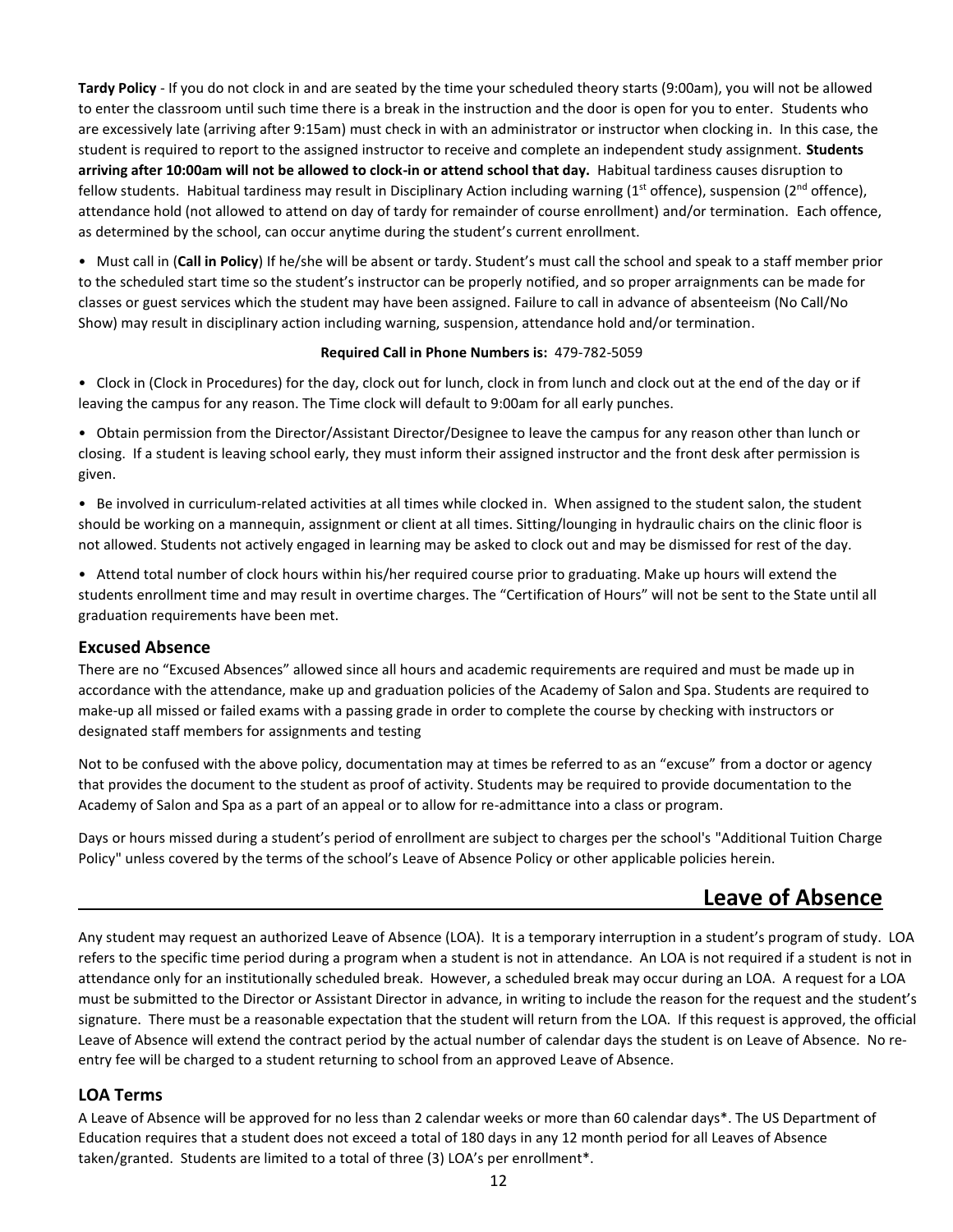#### **Emergency LOA**

Students who have a situation beyond their control, which prevents them from requesting a LOA in advance MAY be granted depending on the mitigating circumstances involved. In such a case, the student is still required to submit a written Leave of Absence Request Form along with a statement outlining the mitigating circumstance and reason for LOA. All documentation the student wishes to have considered during the review of the request must be included. Failure to provide the required form(s) and/or documentation may result the LOA not being approved.

#### **Extended LOA**

An extension (adding time/days), to a LOA that has been previously approved, may be requested. Documentation is to be provided in order to extend a LOA. Extended LOAs however, may not exceed the total calendar days allowed in this policy unless a mitigating circumstance\* can be documented by the student and documentation is provide to, and approved by, the Director/Assistant Director.

#### **Impact of LOA**

Title IV Federal Financial Aid cannot be disbursed to students or on behalf of a student while he/she is on a Leave of Absence. This policy does not impact Non-Title IV Payments (cash/other). Payments to the school from these sources must continue as scheduled during a student's Leave of Absence. The school will not assess the student any additional institutional charges as a result of the LOA. If a student does not return to the school at the expiration of an approved LOA (or a student takes an unapproved LOA) the student's withdrawal date is the date for the purpose of calculating a refund is always the student's last day of attendance.

VA Students (and dependents utilizing VA funds): The school is required to notify the VA of periods of non-attendance. A LOA will impact VA Benefits. Other Third-Party Funds may also be impacted by a Leave of Absence.

If approved by the Director or Assistant Director, a Leave of Absence will extend the contract period by the same number of calendar days designated on the LOA document or the actual number of calendar days used during the LOA. A new scheduled graduation/completion date will be calculated upon return from an approved Leave of Absence and shall be documented on an Enrollment Agreement Addendum form. A student granted an LOA that meets the criteria is not considered to have withdrawn, and no refund calculation is required at that time. No re-entry fee will be charged to a student returning to school on time from an approved or extended Leave of Absence.

\*Mitigating Circumstances may include but are not limited to medical issues resulting in hospitalization, prolonged legal or court proceedings, threat of homelessness, reactivation by military for reservists, etc. and/or other extreme issues which may impact a student's ability to regularly attend school but is likely a temporary condition.

# **- Student Progress Evaluation & Graduation Requirements-**

## **Satisfactory Academic Progress (SAP) Policy**

The Satisfactory Academic Progress Policy is consistently applied to all students enrolled at the Academy of Salon and Spa. It is printed in the catalog to ensure that all students receive a copy prior to enrollment. The policy complies with the guidelines established by the National Accrediting Commission of Career Arts and Sciences (NACCAS) and the federal regulations established by the United States Department of Education and VA.

#### **EVALUATION PERIODS**

Students are evaluated for Satisfactory Academic Progress as follows:

Cosmetology - 450, 900 and 1200 clocked (actual) hours

Aesthetics - 300 clocked (actual) hours

Instructor – 300 clocked (actual) hours

\*Transfer Students- Midpoint of the contracted hours or the established evaluation periods, whichever comes first.

Evaluations will determine if the student has met the minimum requirements for satisfactory academic progress. The frequency of evaluations ensures that students have had at least one evaluation by midpoint in the course.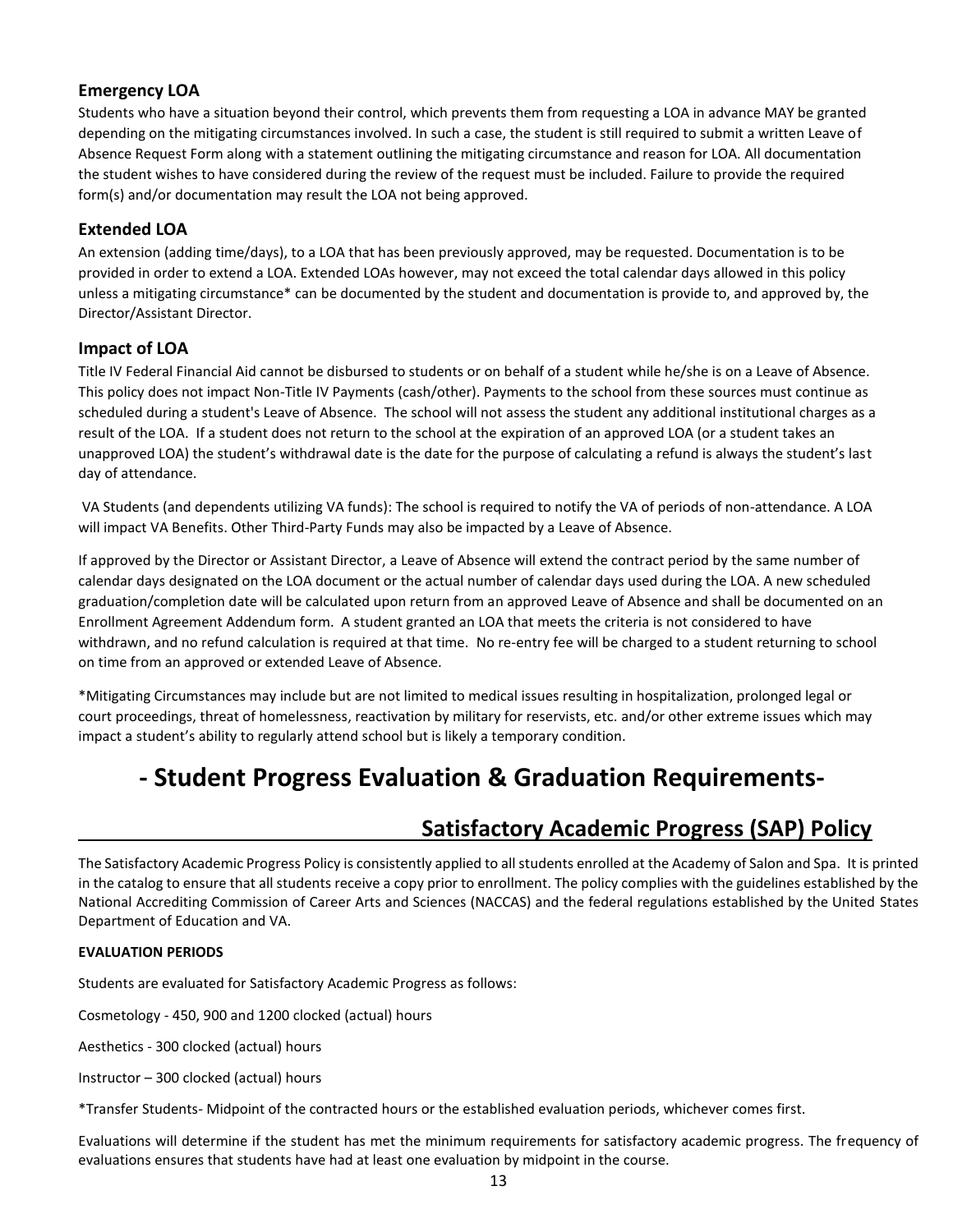#### **ATTENDANCE PROGRESS EVALUATIONS**

Students are required to attend a minimum of 70% of the hours possible based on the applicable attendance schedule in order to be considered maintaining satisfactory attendance progress. Evaluations are conducted at the end of each evaluation period to determine if the student has met the minimum requirements. The attendance percentage is determined by dividing the total hours accrued by the total number of hours scheduled. At the end of each evaluation period, the school will determine if the student has maintained at least 70% cumulative attendance since the beginning of the course which indicates that, given the same attendance rate, the student will graduate within the maximum time frame allowed.

#### **MAXIMUM TIME FRAME**

The maximum time (which does not exceed 150% of the course length) allowed for students to complete each course at satisfactory academic progress is stated below:

| <b>COURSE</b>            |                                       | <b>MAXIMUM TIME ALLOWED</b> |                        |
|--------------------------|---------------------------------------|-----------------------------|------------------------|
|                          |                                       | <b>WEEKS</b>                | <b>SCHEDULED HOURS</b> |
| Cosmetology:             | $30$ hrs/wk - 1500 Hours<br>22 hrs/wk | 75<br>102                   | 2250                   |
| Aesthetics & Instructor: |                                       |                             |                        |
|                          | 30 hrs/wk $-600$ Hours                | 30                          | 900                    |
|                          | 22 hrs/wk                             | 41                          |                        |

The maximum time allowed for transfer students who need less than the full course requirements or part-time students will be determined based on 70% of the scheduled contracted hours.

Students who exceed the maximum time frame shall be terminated from the program and would thereafter be permitted to re-enroll in the program on a "cash pay" basis in a manner consistent with the re-enrollment provisions of the school admissions policy.

#### **ACADEMIC PROGRESS EVALUATIONS**

The qualitative element used to determine academic progress is a reasonable system of grades as determined by assigned academic learning. Students are assigned academic learning and a minimum number of practical experiences. Academic learning is evaluated after each unit of study. Practical assignments are evaluated as completed and counted toward course completion only when rated as satisfactory or better (the computer system will reflect completion of the practical assignment as a 100% rating). If the performance does not meet satisfactory requirements, it is not counted and the performance must be repeated. At least one comprehensive practical skills evaluation will be conducted during the course of study. Practical skills are evaluated according to text procedures and set forth in practical skills evaluation criteria adopted by the school. Students must maintain a written grade average of 80% and pass a FINAL written and practical exam prior to graduation. Students must make up failed or missed tests and incomplete assignments. Numerical grades are considered according to the following scale:

| 70 – Above | SATISFACTORY          |
|------------|-----------------------|
| BELOW 70   | <b>UNSATISFACTORY</b> |

#### **DETERMINATION OF PROGRESS STATUS**

Students meeting the minimum requirements for academics and attendance at the evaluation point are considered to be making satisfactory academic progress until the next scheduled evaluation. Students will receive a hard copy of their Satisfactory Academic Progress Determination at the time of each of the evaluations. Students deemed not maintaining Satisfactory Academic Progress may have their Title IV Funding or VA Funding interrupted, unless the student is on warning or has prevailed upon appeal resulting in a status of probation.

#### **WARNING**

Students who fail to meet minimum requirements for attendance or academic progress are placed on warning and considered to be making satisfactory academic progress while during the warning period. The student will be advised in writing on the actions required to attain satisfactory academic progress by the next evaluation. If at the end of the warning period, the student has still not met both the attendance and academic requirements, he/she may be placed on probation and, if applicable, students may be deemed ineligible to receive Title IV funds or VA funds if applicable.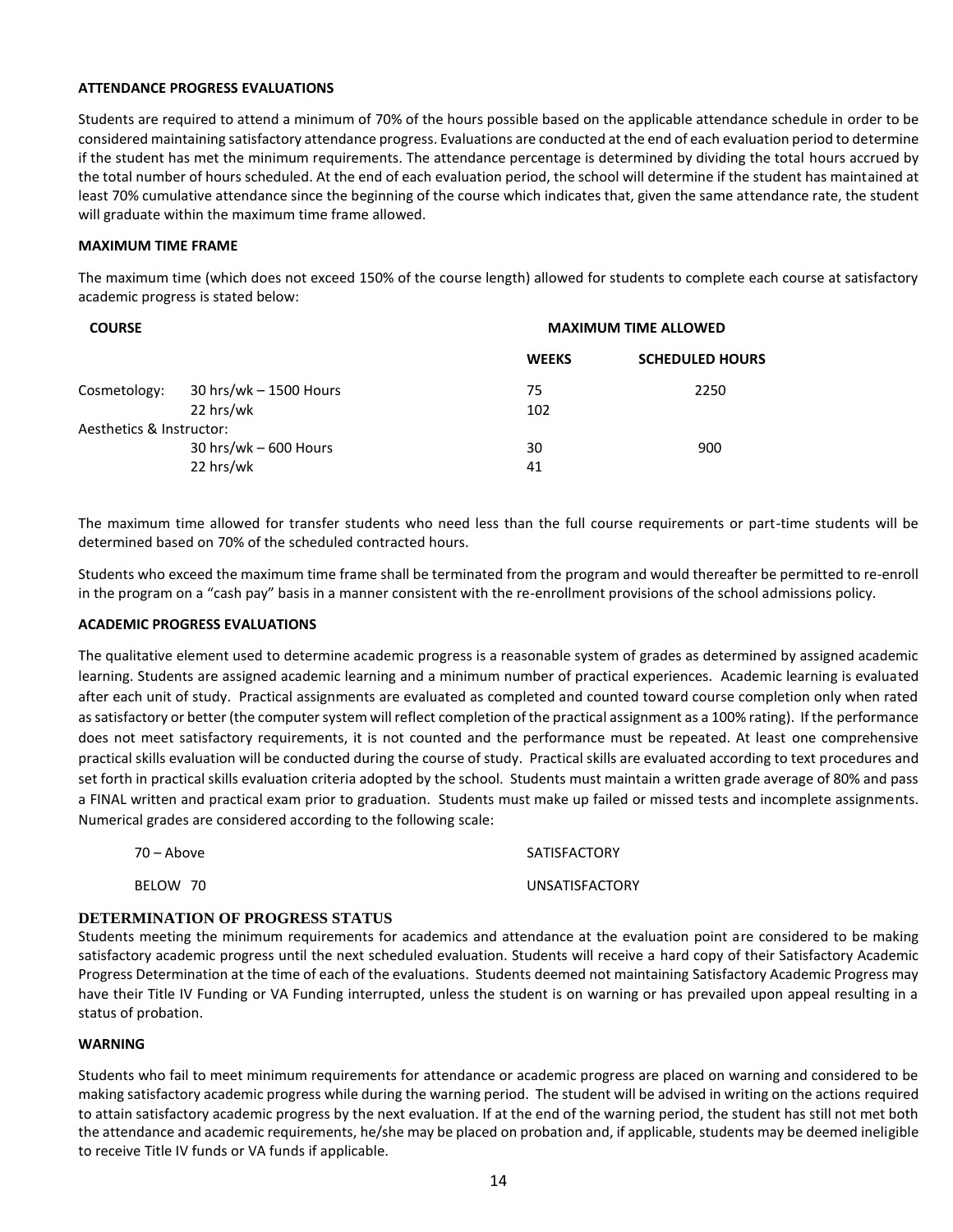#### **PROBATION**

Students who fail to meet minimum requirements for attendance or academic progress after the warning period will be placed on probation and considered to be making satisfactory academic progress while during the probationary period, if the student appeals the decision, and prevails upon appeal. Additionally, only students who have the ability to meet the Satisfactory Academic Progress Policy standards by the end of the evaluation period may be placed on probation. Students placed on an academic plan must be able to meet requirements set forth in the academic plan by the end of the next evaluation period. Students who are progressing according to their specific academic plan will be considered making Satisfactory Academic Progress. The student will be advised in writing of the actions required to attain satisfactory academic progress by the next evaluation. If at the end of the probationary period, the student has still not met both the attendance and academic requirements required for satisfactory academic progress or by the academic plan, he/she will be determined as NOT making satisfactory academic progress and, if applicable, students will not be deemed eligible to receive Title IV funds or VA funds.

#### **RE-ESTABLISHMENT OF SATISFACTORY ACADEMIC PROGRESS**

Students may re-establish satisfactory academic progress and Title IV aid or VA funds as applicable, by meeting minimum attendance and academic requirements by the end of the warning or probationary period.

#### **INTERRUPTIONS, COURSE INCOMPLETES, WITHDRAWALS**

If enrollment is temporarily interrupted for a Leave of Absence, the student will return to school in the same progress status as prior to the leave of absence. Hours elapsed during a leave of absence will extend the student's contract period and maximum time frame by the same number of days taken in the leave of absence and will not be included in the student's cumulative attendance percentage calculation. Students who withdraw prior to completion of the course and wish to re-enroll will return in the same satisfactory academic progress status as at the time of withdrawal.

#### **APPEAL PROCEDURE**

If a student is determined to not be making satisfactory academic progress, the student may appeal the determination within ten calendar days. Reasons for which students may appeal a negative progress determination include death of a relative, an injury or illness of the student, or any other allowable special or mitigating circumstance. The student must submit a written appeal to the school on the designated form describing why they failed to meet satisfactory academic progress standards, along with supporting documentation of the reasons why the determination should be reversed. This information should include what has changed about the student's situation that will allow them to achieve Satisfactory Academic Progress by the next evaluation point. Appeal documents will be reviewed, and a decision will be made and reported to the student within 30 calendar days. The appeal and decision documents will be retained in the student file. If the student prevails upon appeal, the satisfactory academic progress determination will be reversed and federal financial aid will be reinstated, if applicable.

#### **NONCREDIT, REMEDIAL COURSES, REPETITIONS**

Noncredit, remedial courses and repetitions do not apply to this institution. Therefore, these items have no effect upon the school's satisfactory academic progress standards.

#### **TRANSFER HOURS**

With regard to Satisfactory Academic Progress, a student's transfer hours will be counted as both attempted and earned hours for the purpose of determining when the allowable maximum time frame has been exhausted.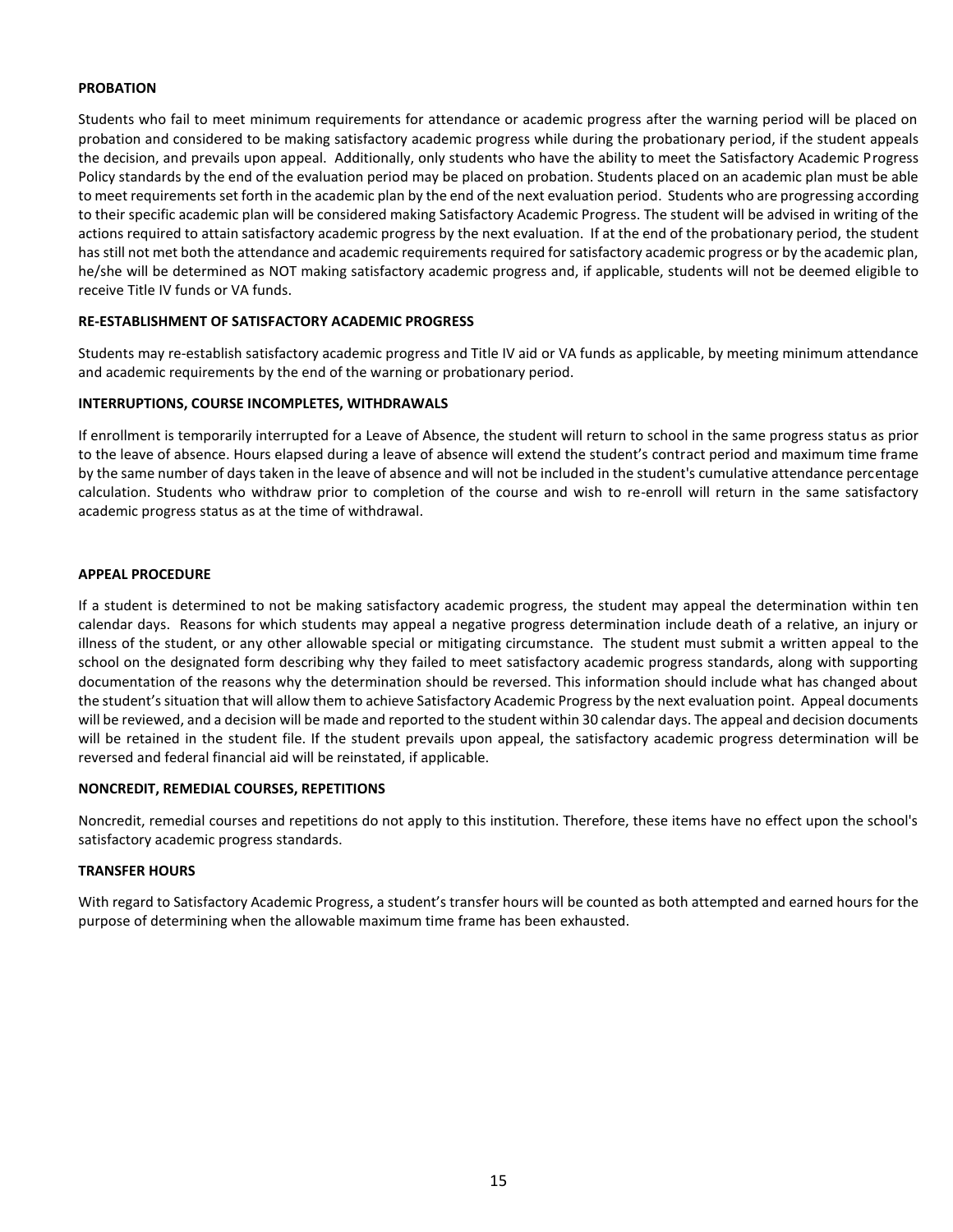All students must meet the following requirements in the applicable course of study to qualify for graduation:

- Complete all course hours required by the State Regulating Agency as outlined in the school catalog.
- Complete all written and practical requirements with a cumulative grade average of 70%
- Complete a final written examination with a passing minimum score of 70%.
- Complete a final practical examination with a passing minimum score of 75% (State Minimum)
- Complete the course with a satisfactory attendance average of 70%.
- Complete all course work within 150% of the length of time of the student's program of study.
- Fulfill all financial obligations to the school.

Upon successful course completion and satisfying all requirements, a diploma or certificate for the applicable course of study will be awarded to the student. There are two types of diplomas and one certificate offered by the Academy of Salon and Spa. Each graduate/course completer will be awarded a diploma or certificate upon course completion.

All students must meet the following requirements in the applicable course of study to qualify for graduation or certification and to be awarded the:

#### **"Honor's Diploma"**

• Complete all course hours required per the student's "Enrollment Agreement" meeting the "Arkansas Department of Health – Cosmetology Section" requirements as outlined in the school catalog.

• Complete all written and practical requirements including the final written and practical examination with a minimum cumulative "Grade Average" of 97% or greater.

- Complete the course with a cumulative attendance average of 97% or greater with no LOA's.
- Fulfill all financial obligations to the school prior to course completion date.

#### **"Standard Diploma"**

• Complete all course hours required per the student's "Enrollment Agreement" meeting the "Arkansas Department of Health – Cosmetology Section" requirements as outlined in the school's catalog.

- Complete all written and practical requirements with a cumulative grade average of 70% or better.
- Complete a final written examination with a minimum passing score of 70%.
- Complete a final practical examination with a minimum passing score of 75% (State Minimum)
- Complete the course with a cumulative attendance average of 70%.

• Complete all course work within the maximum timeframe (150%) for the course of study as required per the student's enrollment agreement and

• Fulfill all financial obligations to the school prior to the course completion date.

#### **"Course Completion Certificate"**

- Complete all course hours required per the student's "Enrollment Agreement" meeting the "Arkansas Department of Health – Cosmetology Section" requirements as outlined in the school catalog.
- Complete all written and practical requirements meeting DoE & State minimum requirements
- Fulfill all financial obligations to the school prior to course completion date.

Upon successful course completion and satisfying all requirements, the proper certificate for the applicable course of study will be awarded to the student.

After the requirements have been met and the scheduled course has ended, the graduate/course completer will be eligible for the state licensing exam. Students may qualify for early testing prior to course completion. Upon obtaining a valid license, the graduate/course completer may engage in his or her chosen field for compensation.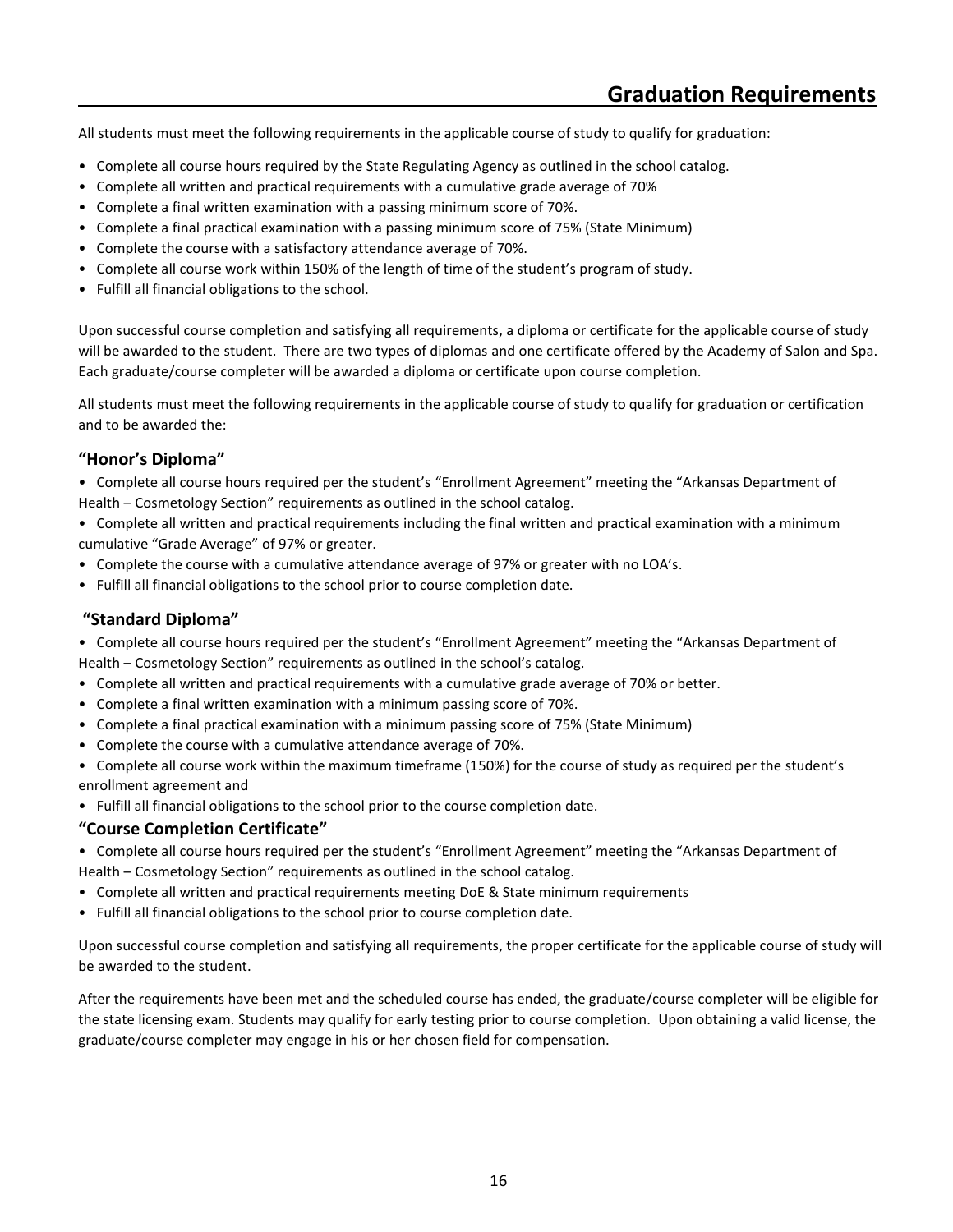## **After Graduation or Course Completion - Licensure**

#### **Requirements for Licensing Examination**

#### **The Arkansas Department of Health – Cosmetology Section requires the following before admitting students to test for a license:**

- Complete a minimum 80% of course hours along with all chapter and phase tests to apply for early testing
- Be approved by the school of cosmetology for testing *(some students may qualify for early testing prior to graduation)*
- Pay the examination fee to take any examination

Upon successful completion of the State Licensing examination and course completion from a school of cosmetology by meeting the enrollment agreement requirements, the student is eligible for licensing.

There is currently no fee for the State Practical Exam as it is administered at the school. There is a \$60.00 fee for the written examination payable to PSI. The cost of all examinations is to be paid for by the student. State Licensing examination fees are subject to change without notice.

#### **Annual Report Completion Rates:**

Completion rates as compiled from the most recent NACCAS Annual Report submitted in November 2019 are:

Graduation Rate – 68.09% Placement Rate – 65.63% Licensure Rate – 100%

## **-Student Services -**

## **Academic Counseling/Advising, Placement, Access to Files & Other**

#### **Counseling/Advisement Services**

Students will have the ability to access their attendance and grades via SMARTflex Student Portal. The school will also be able to counsel and or advise students regarding attendance or grading in the event of falling behind. Other advisement regarding, licensing regulations, reciprocity, and employment and continuing education opportunities are available to students as needed and/or upon request.

The school does not employ a counselor. In the event a student needs counseling or advisement regarding non-academic issues, the administration office has a list of agencies. The presence of this list does not imply that the providers on the list are in anyway approved or recommended by the school. The school has no relationship or responsibility regarding the agencies a student may choose to utilize. Additional providers may be located by searching on-line or by consulting the local telephone directory.

#### **Progress Evaluations**

Regular progress evaluations include advisement regarding the student's progress in attendance, theory, practical skills, communication skills, and personal development. Student strengths and areas needing improvement are identified as plans for needed improvement are discussed. In addition to monthly progress evaluations a student will be evaluated for Satisfactory Academic Progress as outlined in the schools Satisfactory Academic Progress Policy.

#### **Housing**

The school does not provide institutional housing for attending students. However, if an applicant needs assistance in finding local housing, the school will refer the applicant to an appropriate agency.

#### **Employment Placement Assistance**

The school cannot guarantee employment for graduates; however, assistance in finding suitable employment is provided by an online search of local listings provided by area salon and spas. Students also receive training in how to seek employment which includes how to write a resume, complete an employment application, and prepare for an effective interview. As part of their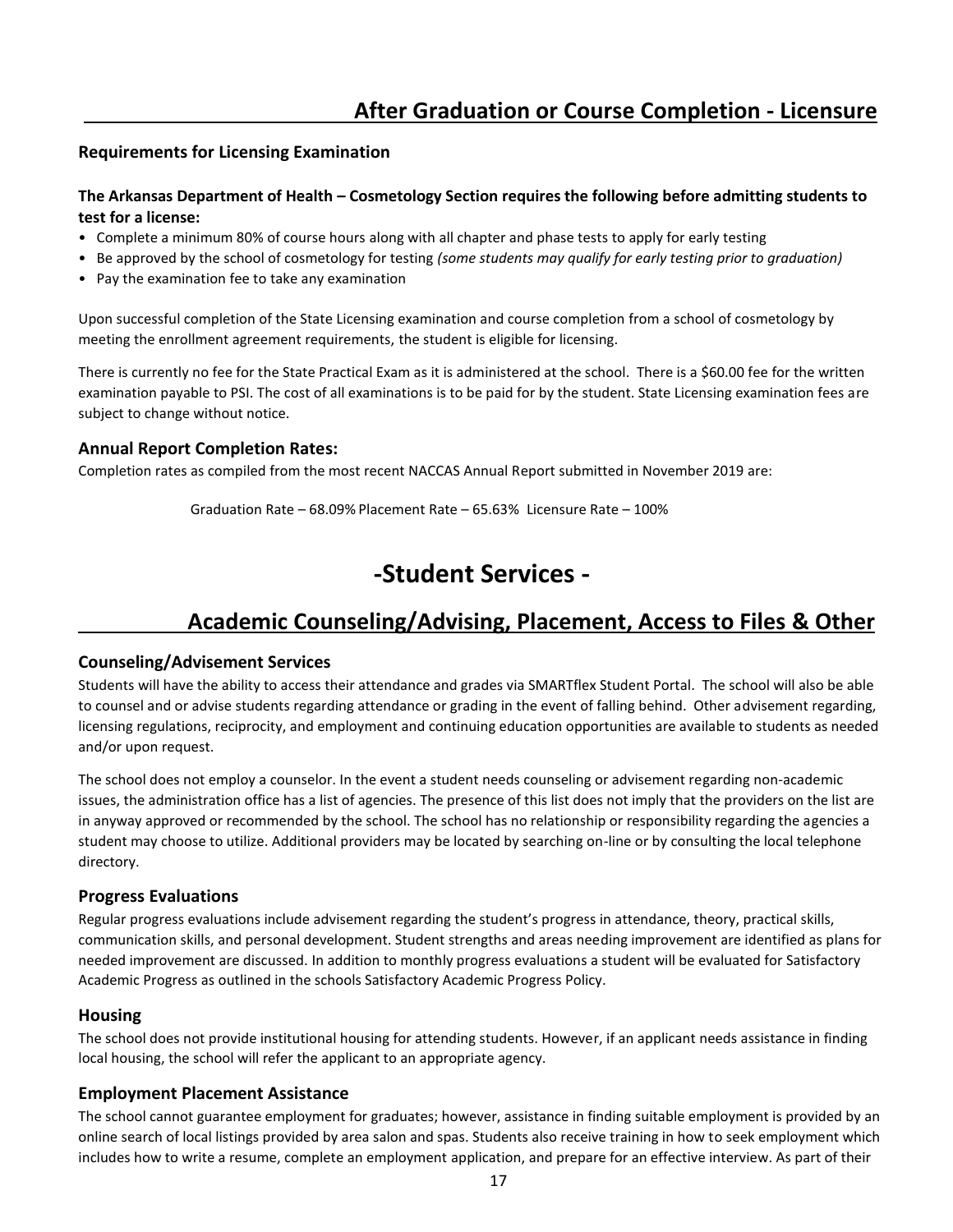training each course curriculum will cover the skills needed for resume writing and professionalism. Guest speakers are invited to speak to the student body about job opportunities, throughout the course of study.

#### **Voter Registration**

If you are not a registered voter and would like to be, you can register at:

Arkansas: www.sos.state.ar.us/election/message.htm.

Oklahoma: www.ok.gov/elections/Voter\_Registration

Our campus is equipped with Student computers if you choose to register online.

#### **Finances and Financial Assistance**

It is the policy of the Academy of Salon and Spa to encourage all students to minimize excessive borrowing or spending. To that end, the school provides most of the supplies and materials needed to complete the course, teaches students the proper care for kit supplies in effort to minimize replacement costs borne by the student, and advises students regarding borrower rights and responsibilities related to student loans. Such advising includes a recommendation to all students not to borrow beyond direct educational expenses.

#### **Reference Materials/Library**

The school has a supply of reference books, magazines, videos and other materials to support students in their educational pursuits. Materials may be used on campus during all school hours. Should a student wish to utilize any of the materials off campus or for an extended period of time, he/she may check out the item by contacting the lead instructor.

#### **Access to Files - Privacy and File Access Policy**

The Family Educational Rights and Privacy Act (FERPA) (20 U.S.C. & 1232g; 34 DFR Part 99) is a Federal law that protects the privacy of student education records. The law applies to all schools that receive funds under an applicable program of the U.S. Department of Education. A complete copy of the Privacy and File Access policy is available upon request.

In compliance with the Family Educational Rights and Privacy Act of 1974 the school follows policies that:

• guarantee each student (or parent or guardian if the student is a dependent minor) access to that student's records;

• required written consent from the student (or parent or guardian if the student is a dependent minor) for release of records in response to each third party request unless otherwise requested by law;

- the school does not publish "directory information" about students;
- provide and permit access to student and other school records as required for any accreditation process initiated by the institution, federal or state agencies, by NACCAS or in response to a directive of the Commission.

The school guarantees the right of students and their parents or guardian, if the student is a dependent minor, the right to have access to their cumulative records. If requested, the school will also provide proper supervision and interpretation of the student records when they are being reviewed.

#### **When Records May Be Reviewed**

Access to records must be arranged and previously requested in writing. Records will be provided for review within 7 days of the date of the request. A staff member must be present while the records are being reviewed. Cumulative education records are maintained for a minimum of 5 years after graduation or termination.

#### **Outside Review**

The school must make its student files available to accrediting, regulatory and other governing agency representatives who have the legal right to examine such files for compliance reviews. No portion of a file may be removed or reproduced without the permission of the owner of the school as all material and records contained therein are property of Academy of Salon and Spa.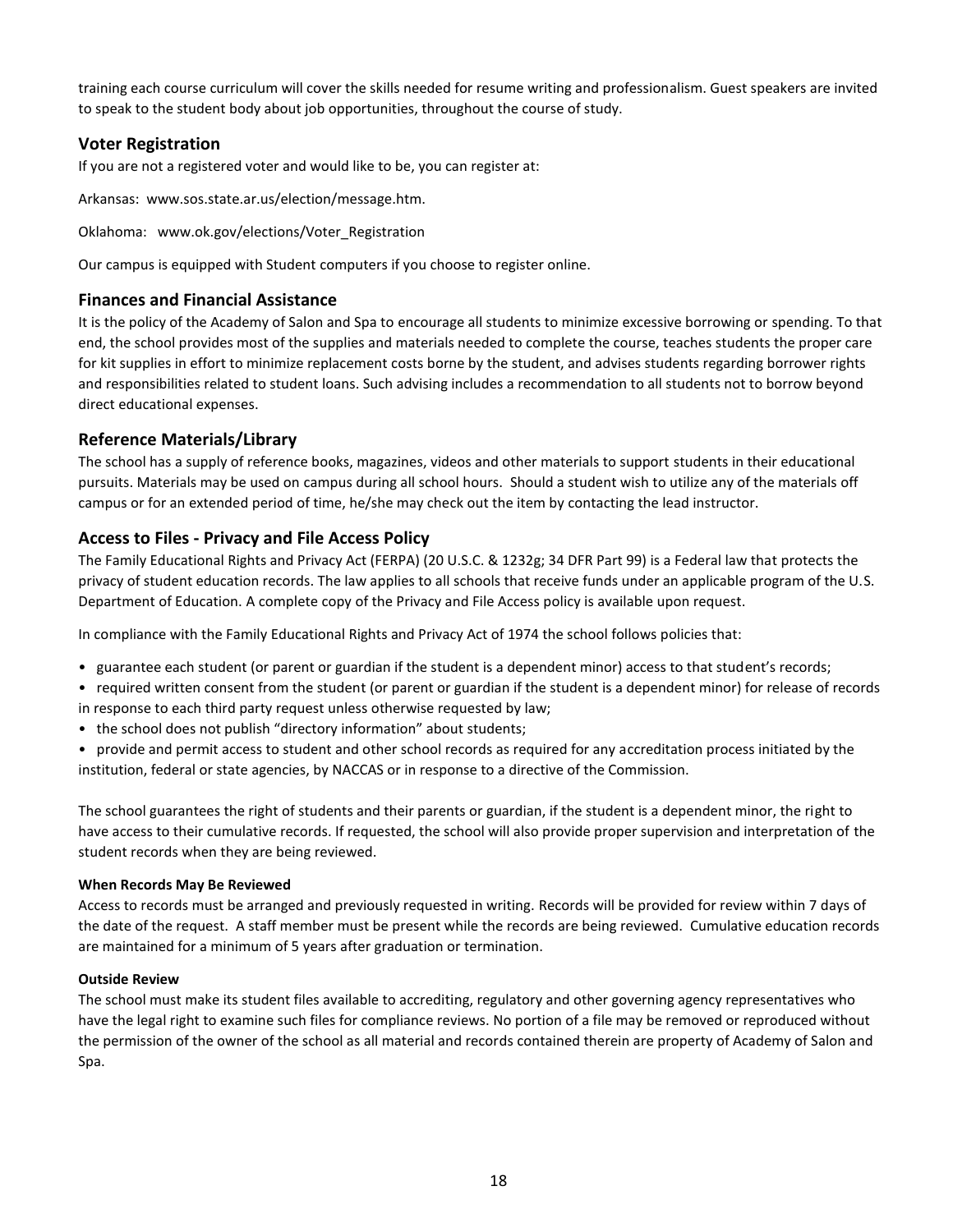#### **Addendum for Independent Study**

Per Title 38, CFR 21.4267, Independent Study (online training), students utilizing VA educational benefits at non-college degree (NCD) institutions may not use benefits for online training or non-traditional self-paced or flex programs and will not be certified by the Academy Salon and Spa.

## **Complaint and Grievance Policy**

Students are encouraged to appropriately communicate any concerns to members of the school faculty and/or administration. This procedure will help facilitate the resolution process by placing formal complaints into a framework in which they may be resolved. All student complaints submitted in writing shall be handled in the following manner:

#### **STEP ONE – Contact School Personnel**

1. Students are to present in writing complaints relating to any aspect of the education programs, facilities, or other services provided by this school, or relating to any action or alleged misrepresentation by an employee or a representative of this school to the Director/Assistant Director.

2. Upon receipt of such complaint, the administration shall review the circumstances, attempt to determine the cause of concern, as well as a possible resolution to the compliant by engaging in discussion or other activities relevant to the complaint. The administration shall prepare a summary of findings and review the findings with the complainant.

3. The administration shall have a written response to the student within five working days of receipt of the complaint, including any agreed or proposed resolution of the student's complaint and take appropriate steps to ensure that the agreed upon action is taken.

4. The school shall maintain a file of all complaints made under this procedure including copies of the written complaint, the written response or the school and the summary of the informal conference. The information will be used to evaluate the institution's effectiveness and outcomes.

#### **STEP TWO – Appeal if needed**

1. If the complaint has not been resolved by the school to the satisfaction of the student, the student may refer their complaint to the Arkansas Department of Health – Cosmetology Section, 4815 W. Markham Slot 8, Little Rock, AR, 72205, phone 501-682-2168.

2. If the complaint has not been resolved by the school to the satisfaction of the student, the complaint may be referred to NACCAS, 3015 Colvin Street, Alexandria, VA, 22314.

These procedures are included in new student orientation to ensure that all students know the steps to follow should they desire to register a complaint at any time.

# **-Rules and Regulations & Standards of Conduct-**

## **Safety, Crime Awareness, & Harassment**

#### **OSHA Compliance**

The United States Department of Labor of Occupational Safety and Health Administration requires the school to advise its students of the chemicals used in cosmetology and related training. During their training the student will learn about the importance of safety in the workplace and how to use and follow the Material Safety Data Sheets (MSDS) for chemicals used in cosmetology or related training. During each unit of study students are apprised of the various chemicals used and safe practices that apply. In addition, a complete file containing Material Safety Data Sheets for the chemicals used at the school is available in the administration office.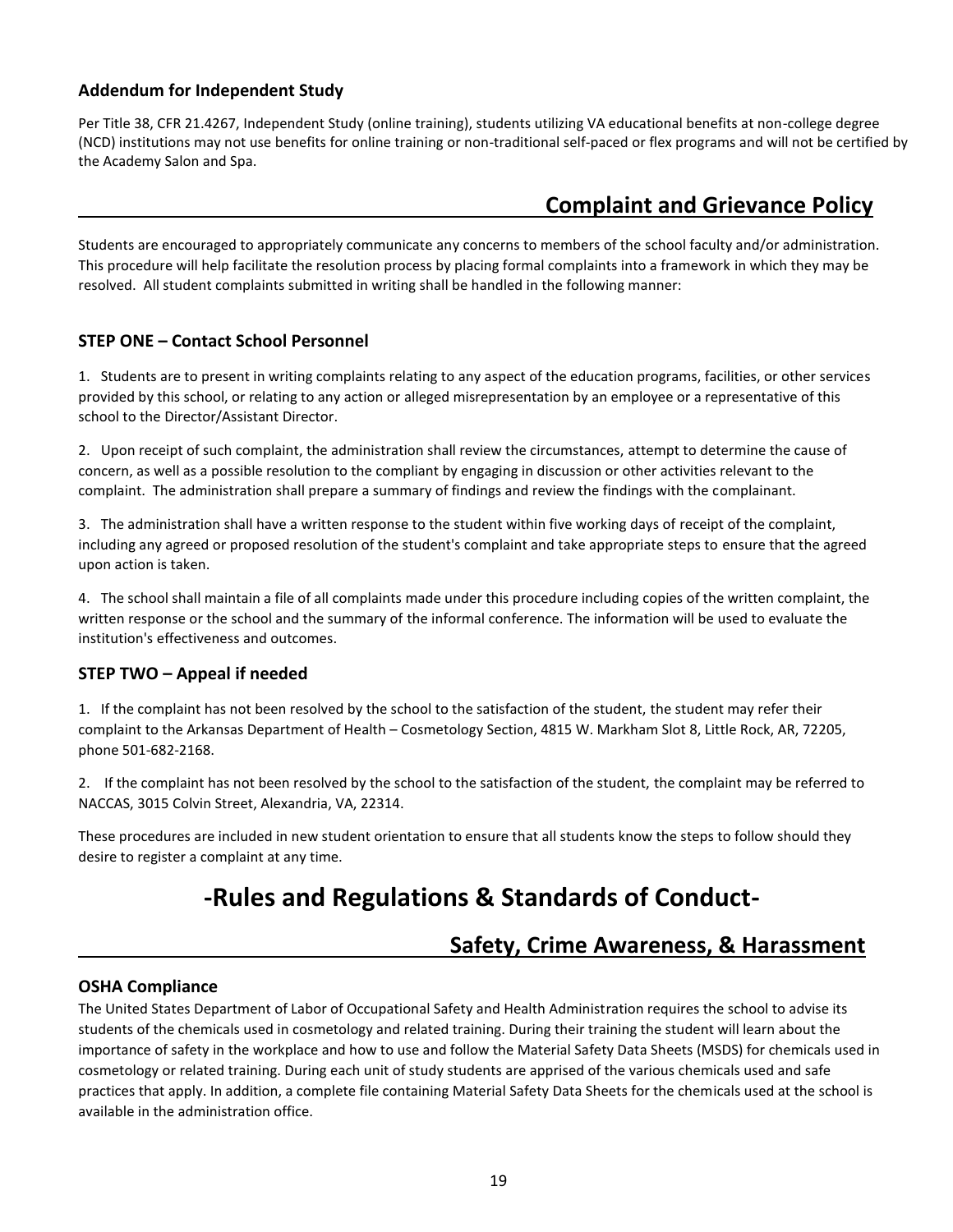#### **Crime Awareness and Campus Security /Drug Free Schools**

The U.S. Department of Education Requires All Schools to Disclose the Following Information

#### **Crime Awareness and Drug Abuse Policy Report**

In accordance with the Crime Awareness and Campus Security Act of 1990, the institution collects campus crime statistics and prepares this report for distribution to all current and prospective students and employees.

#### **Crime Awareness/Prevention Information**

Students and/or staff should report any crime activities that occur at the Academy of Salon and Spa to the Director/Assistant Director such as murder, rape, robbery, aggravated assault, burglary, motor vehicle theft and/or vandalism.

Local police are available to aid students at the Academy of Salon and Spa. The Director/Assistant Director and other Academy officials have the responsibility to assist any student in reporting campus crimes.

A school official will be present at all off-campus activities sponsored by the Academy of Salon and Spa. Students and/or staff should report any criminal activity occurring during off-campus activities to this school official. The school official will then aid any student in reporting the criminal activity to the local police. The school official will also document and report the incident to the school Director/Assistant Director. In addition, a daily log is maintained on any crimes reported to law enforcement agencies as applicable.

Campus security procedures will be fully described to all students and employees at orientation and periodically thereafter. At least annually students and employees of the Academy of Salon and Spa will receive an update of the most current crime statistics report as well as a review of the procedures, during a student meeting and/or staff/faculty meeting as appropriate.

#### **Drug Free Campus**

Information about drug and alcohol abuse education programs is available from the school Director/Assistant Director, as required by the "Drug Free Campus Act." This act forbids the possession, use, or sale of alcoholic beverages or illegal drugs on campus by any student, faculty, or staff member. The school has certified to the Department of Education that it operates a drug free campus.

The school fully supports the prevention of drug and alcohol abuse. Upon enrollment, students are provided with an informative pamphlet, which outlines the hazards of drug abuse. Drug Abuse is prohibited at all times by students and employees on the campus or as part of any its activities. Drug Abuse Defined: "The unlawful manufacture, distribution, possession or use of illicit controlled substances, including alcohol."

The institution prohibits possession, use and sale of alcoholic beverages, enforces the state underage drinking laws and state and federal drug laws. The Drug Free Awareness Program includes providing a copy of the "Who Cares If I Do or Don't" and a copy of this report. Hotline numbers and other Off Campus Resources are posted in the student break room and other areas throughout the campus and/or is available upon request. As a condition of employment, employees shall notify the institution of any criminal drug statute conviction for a violation which occurred in the workplace or at a related activity no later than five days after such conviction.

There is no on-campus drug or alcohol counseling, treatment, or rehabilitation program available.

#### **Off-campus Services for Drug Abuse Information and Treatment, Crisis Intervention, Counseling and Mental Health include:**

| National Institute of Drug Abuse Hotline:                                             | Care Unit Hospital Program:                                       |
|---------------------------------------------------------------------------------------|-------------------------------------------------------------------|
| 1-800-662-HELP                                                                        | 1-800-854-0318                                                    |
| National Institute of Drug Abuse Workplace Helpline:                                  | The Center for Substance Abuse Prevention Helpline:               |
| 1-800-843-4971                                                                        | 1-800-967-5752                                                    |
| National Clearinghouse of Alcohol and Drug Information:<br>Hotline:<br>1-800-662-HELP | Center for Substance Abuse Treatment & Referral<br>1-301-468-2600 |

Network of Colleges & Universities Committed to the Elimination of Drug & Alcohol Abuse: 1-202-357-6206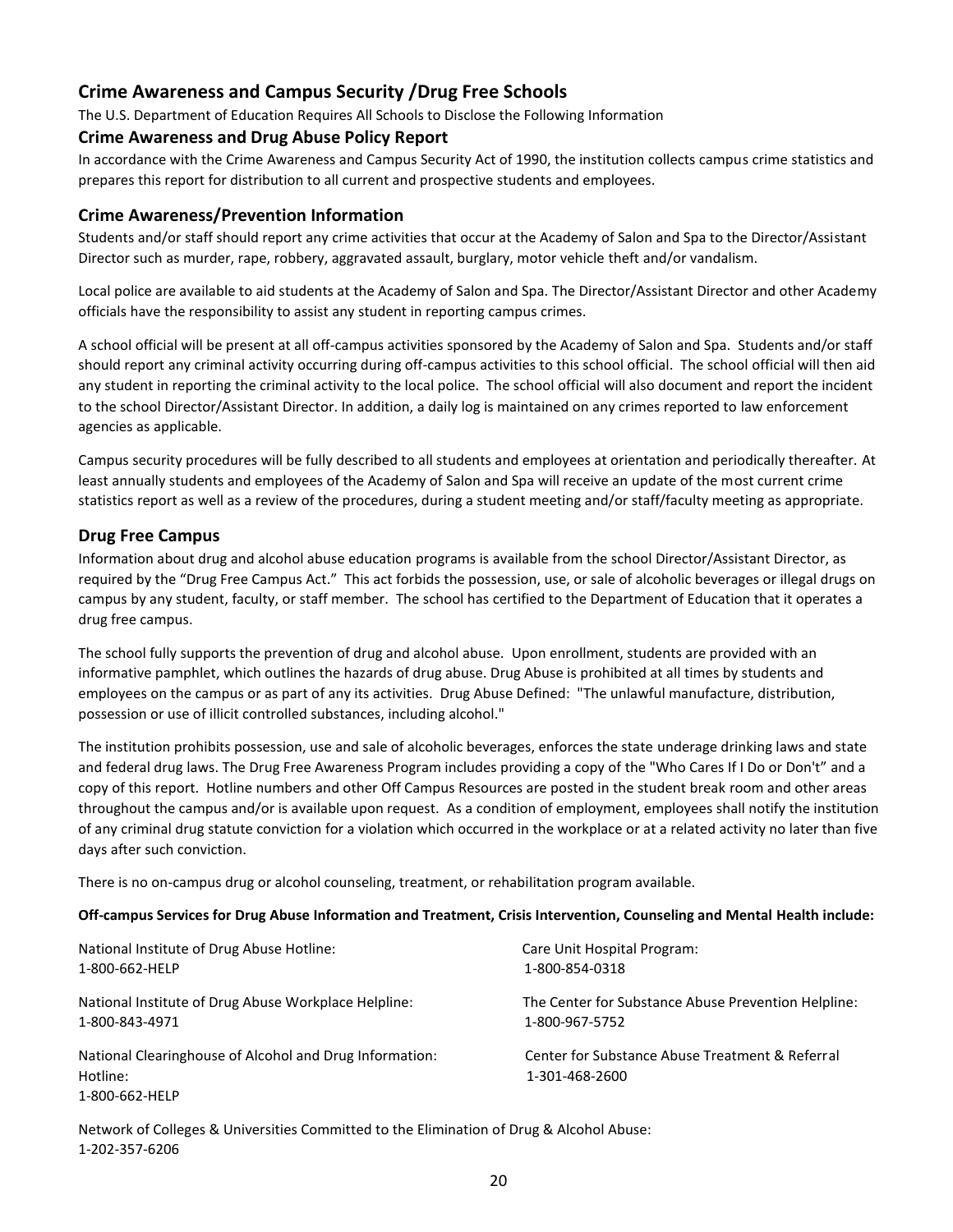#### **Penalties to be imposed on students and employees for drug violations occurring on campus**

- Notification of the abuse to the proper authorities;
- Notification of the US Department of Education will take place within 30 days of an employee or students involvement in any criminal drug statute violation conviction which occurs on campus/workplace;
- Expulsion or termination will be considered based on the circumstances surrounding the violation.

Any action taken by the institution against a violation of the drug-free workplace policy will occur immediately upon administration obtaining such information.

#### **Campus Definition/Locations Cover Under These Policies**

Campus is defined as "any building or property owned or controlled by the school within the same contiguous geographic area and used by the school in direct support of or related to its educational purpose." The campus includes the facilities located at 311 South 16th Street, Ft. Smith, Arkansas. There are no buildings or properties owned or controlled by the school's student organizations recognized by the institution. There is no off-campus housing facilities.

#### **Campus Access**

No student will have access to the campus facility, other than the parking area, at any time unless supervised by a staff member. Any off-campus activities or events which are sponsored by the school are supervised by campus employees. Thus, the Academy of Salon and Spa will monitor and report any criminal activity at such events to local law enforcement authorities should they occur.

#### **Annual Report**

This policy and the Annual Crime Report(s) are disseminated annually in September (but must be disseminated by October 1 annually) to all current and prospective students and employees at the specified campus and/or as employee may periodically be assigned. In addition, this report is provided to all individuals during enrollment or employment orientation which is conducted with each start class or upon hiring of a new employee. At that time students and employees review the report and receive a description of the campus security procedures and further information regarding the prevention of crimes.

#### **Security Officials**

The Academy of Salon and Spa does not employ campus security officials. The security of the campus is the direct responsibility of each employee and the campus administrator. No such individuals have the authority to make arrests. Local police will be enlisted to support the requirements herein.

#### **Reporting Responsibilities**

All individuals are encouraged and requested to report immediately; any known criminal offense, or other emergency occurring on campus, to the school administration office on the designated form. All individuals are also encouraged to promptly report all crimes to appropriate police agencies. The campus administrator will report all known criminal offenses to local law enforcement authorities upon receiving the report or upon obtaining knowledge of any criminal offense.

#### **Timely Warning Requirement**

The school will provide timely warning to the campus community of any applicable crimes that have been reported to the campus administration or local police agencies that are considered to represent a continuing threat to students and/or employees. Warning will be made via announcement, text and/or via telephone as appropriate and as may result is best possible and most timely warning/notice.

Additionally, the school administration will provide timely warning to the local community in the event a crime or incident at the campus may impact community members adversely. Procedures related to timely warning are outlined in the Emergency Response and Evacuation Plan.

#### **Personal Responsibilities Regarding Prevention**

All students and employees are encouraged to be responsible for their own security and the security of others. See Related Policies and Procedures in the school catalog including, Unlawful Discrimination and Harassment Policy and the Compliant and Grievance Policy.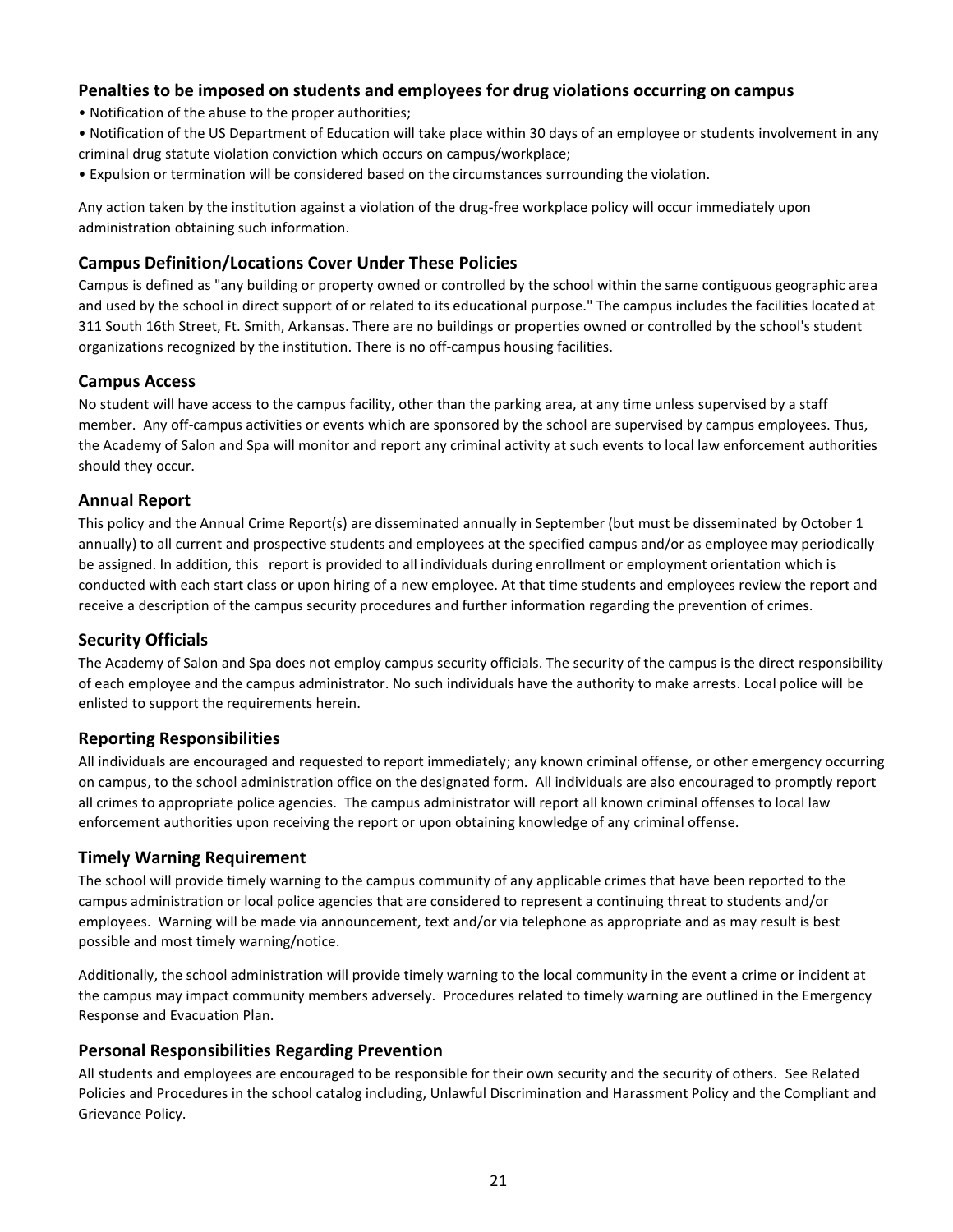#### **Resources Available**

Sexual assault prevention programs are discussed during new student/employee orientation which includes extensive handouts and procedures directed toward personal protection, the prevention of crime, increasing awareness of rape, acquaintance rape, and/or other forcible and non-forcible sex offenses. To increase crime awareness and prevention, local law enforcement officers are periodically invited to speak to the staff and students. Resource lists are available in the Academy of Salon and Spa Catalog, in local telephone directory, posted in the student break room, and/or in the Director/Assistant Director office which may be obtained by any school staff member.

The Academy of Salon and Spa does not provide on campus housing during enrollment, thus can make no changes in the living situation of the student. The school may however change the academic situation of a student who has been the target/victim of a crime including but not limited to harassment or sexual harassment or alleged sex offense if requested by the victim, and the change is reasonably available.

#### **Sex Offence/Harassment Information**

It is the express policy of Academy of Salon & Spa that all individuals associated with our school are to conduct themselves at all times so as to provide an atmosphere free from sexual harassment. This type of activity is a violation of federal and state law. Sexual harassment in the workplace by school personnel or by students in the educational setting is grounds for severe disciplinary action.

Sexual harassment or assault is a violation of federal and state law and is prohibited at all times. Please report sexual harassment to a school supervisor or administrator immediately.

#### **In the event a sex offense occurs on campus, the accuser has the options to take the following steps:**

- Report the offense to school administration in the administration office.
- Preserve any evidence as may be necessary to prove criminal sexual assault.
- Request assistance, if desired, from school administration personnel in reporting the crime to local law enforcement.
- Report the crime to local enforcement agencies.
- Request a change in the academic situation if desired.
- Contact an appropriate agency in the community for counseling or other services that may be needed.

The only on-campus services available to victims of sex offenses are described in this report. There is no on-campus counseling, mental health or other student services available.

#### **Disciplinary Action/Penalties**

On campus disciplinary action in the case of a student found to be in violation of any of the policies covered herein, as well as those covered in the Standards of Student Conduct shall be based on a full investigation of the facts. In the case of alleged criminal activity including but limited to sexual harassment or assault will be based on findings by the law enforcement agency investigation, facts pertaining to the crime and other related mitigating circumstances. School actions have the following provisions/conditions: 1. The accuser and the accused may have others present during the campus disciplinary proceedings; and 2. Both the accuser and the accused shall be informed of the final determination of the disciplinary proceeding and any sanction(s) imposed against the accused. Possible sanctions the school may impose following a final investigation determination may vary depending upon the final determination and may include suspension or expulsion.

## **Copyright Infringement**

There are Civil and Criminal Penalties for Violation of Federal Copyright Laws. Copyright infringement is the act of exercising, without permission or legal authority, one or more of the exclusive rights granted to the copyright owner under section 106 of the Copyright Act (Title 17 of the United States Code). These rights include the right to reproduce or distribute a copyrighted work. In the filing-sharing context, downloading or uploading substantial parts of a copyrighted work without authority constitutes an infringement. Anyone found liable for civil copyright infringement may be ordered to pay either actual damages or "statutory" damages affixed at not less than \$750 and not more than \$30,000 per work infringed. For "willful" infringement, a court may award up to \$150,000 per work infringed. A court can, in its discretion, also assess costs and attorneys' fees. For details, see Title 17, United States Code, Sections 504, 505. Willful copyright infringement can also result in criminal penalties, including imprisonment of up to five years and fines up to \$250,000 per offense. For more information, please see the Web site of the U.S. Copyright Office at: www.copyright.gov. Violators may be subject to discipline including termination.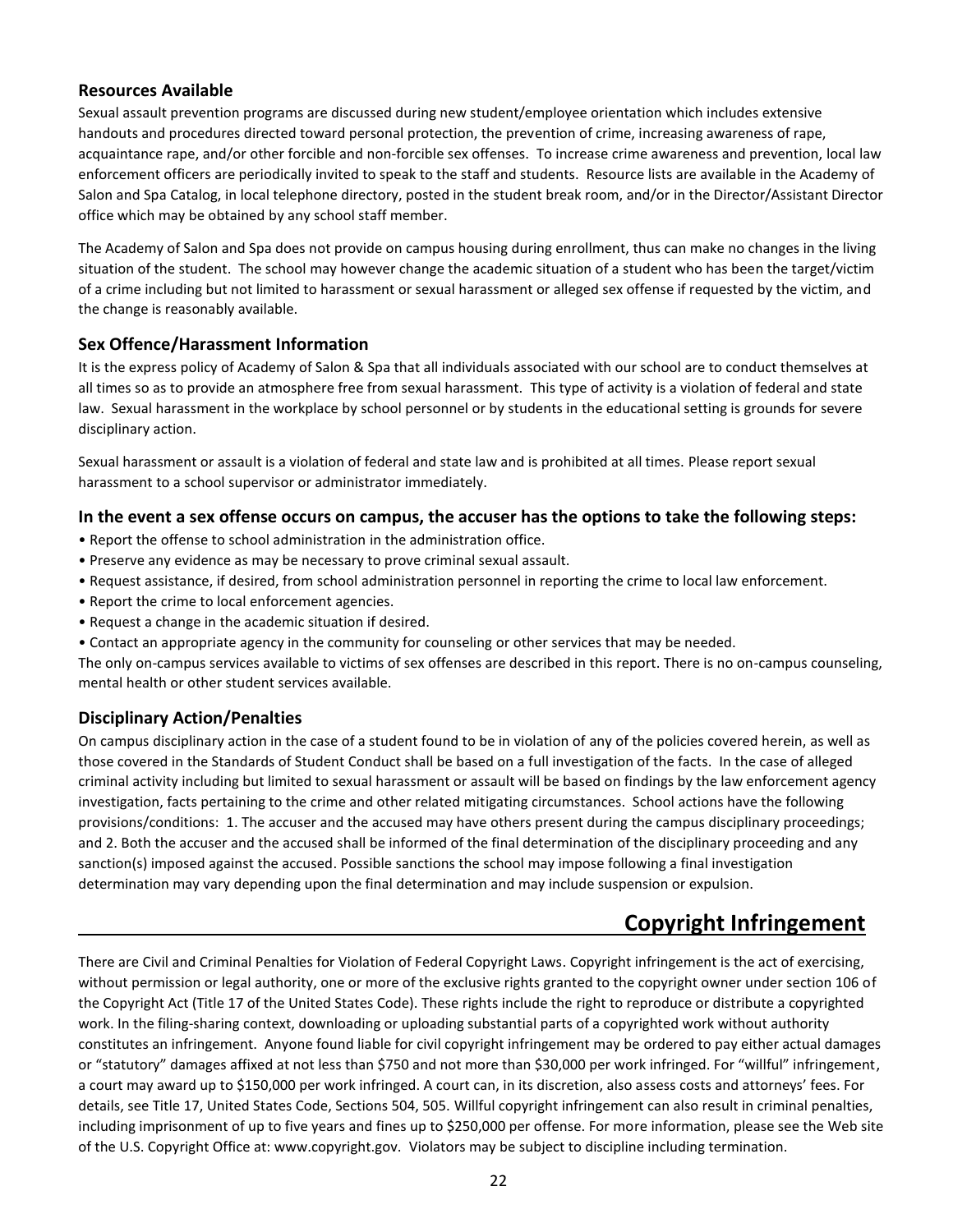All students and staff of the Academy of Salon and Spa have the right to a safe and peaceful environment in which to seek an education or to work. To this end, the Academy of Salon and Spa sets forth specific Standards of Student Conduct.

#### **Goals and Expectations**

There are goals and expectations for all students enrolled at the Academy of Salon and Spa are:

- To promote a positive learning environment, professionalism, and a pathway to career success.
- To develop efficient work habits, a positive attitude and definite goal orientation during training which will enhance the future salon and spa professional's potential for success.

• To create an environment were all students treat others with care and respect, regardless of individual differences or beliefs.

• To have all students express themselves in a supportive and encouraging manner toward others, especially when fellow learners face challenges.

• To assure that all students hold themselves to the professional standards befitting the industry in which they seek training and conduct themselves accordingly.

• To assure that all students follow the laws, rules and regulations of the state and federal regulating agencies as well as maintain compliance with all policies and procedures of the Academy of Salon and Spa as outlined in the Standards of Student Conduct, catalog, enrollment agreement and/or addendums and bulletins and/or as directed by school staff.

#### **Behavior, Ethics and Professionalism Standards**

**Dress Code –** Students should come to school ready to have a positive learning experience. We encourage you to always dress in a professional and fashionable way. Your dress, proper grooming and hygiene will greatly enhance this experience. Clothing must not keep the student from performing or functioning in assignments.

Students must comply with the published dress code at all times

- Practice proper hygiene and grooming in order to avoid offensive odors (breath, body, and other) and to present yourself in a manner befitting the professional beauty industry.
- Shoes must be in good repair.
- Wear a visible Academy issued name tag at all times. (State of Arkansas Requirement)
- Wear clothing and shoes which are clean, in good repair and are not excessively revealing to include covering excessive cleavage.
- Wear a **Black** smock at all times over clothing.
- Smock shall not have writing or other embellishments visible and worn with the correct side facing out.
- The black smock should be a length below the waistline and have a sleeve (cap, short,  $\frac{1}{2}$  or full).
- Cut-offs, and shorts or dresses at a length above your fingertips are not considered professional dress or fashionable.

If out of dress code, a student must leave the assigned instructional area and come into compliance immediately or he/she will not be allowed to clock in or remain on the clock if already in school and clocked in.

**Parking Policy** - Parking is permitted in designated student parking areas only.

- Parking in front of the building is reserved for Academy of Salon and Spa guests or as special signage indicates.
- Violators may be towed at their own expense.

#### **Food and Beverage Policy**

• Students are to refrain from chewing gum, eating or drinking in class, in the student salon or other education areas on campus.

• The exception regarding beverages is: Approved beverages may be consumed if it is in a covered container.

**Smoking Policy -** The Academy of Salon and Spa campuses are non-smoking facilities.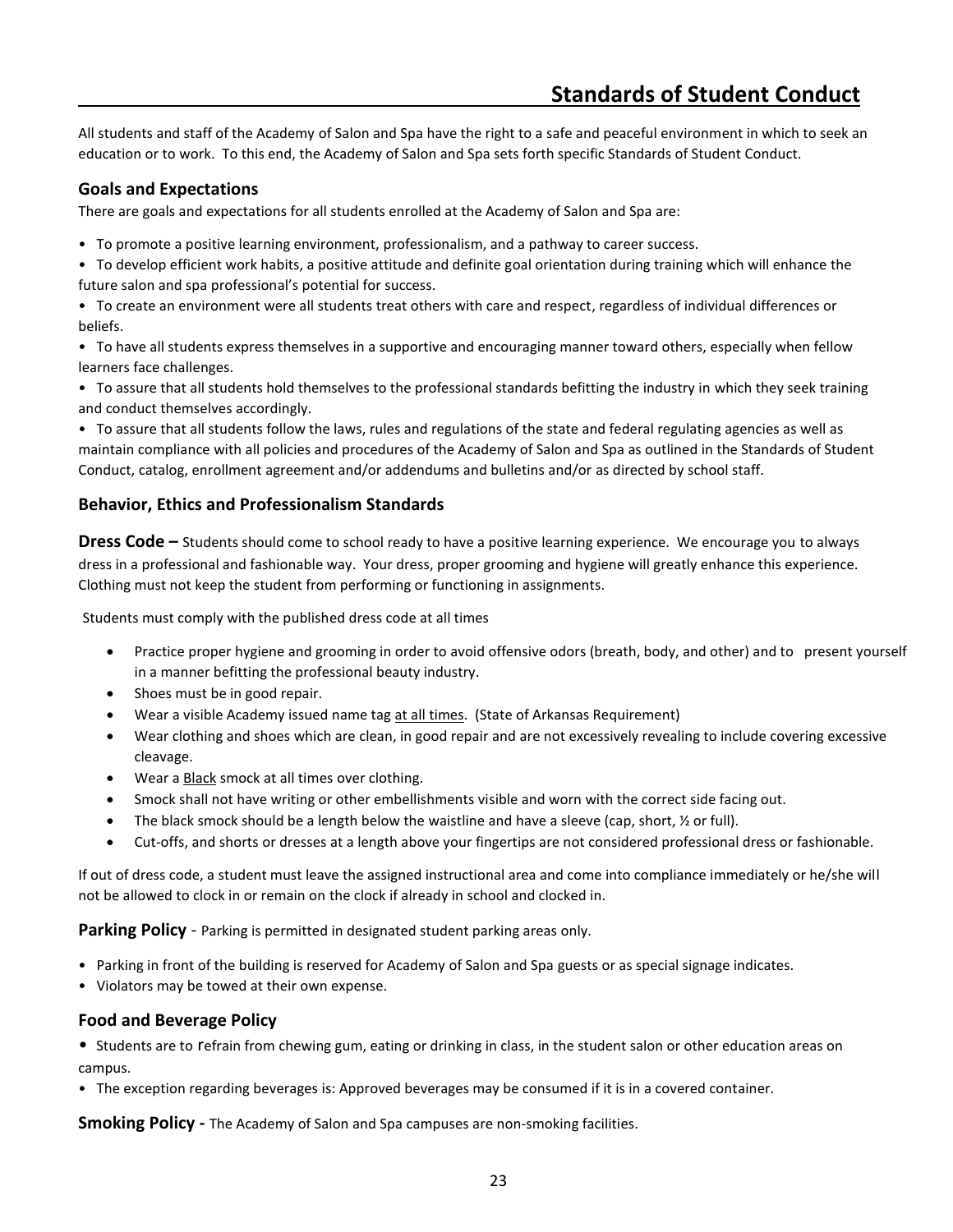- Smoking is only allowed in designated smoking areas outside of the building. This policy includes electronic cigarettes and other alternative smoke systems or tobacco substitutes.
- Students are encouraged to guide guests to adhere to the school's smoking policy.

#### **Kit and Supplies**

• Kits, and parts thereof, are to remain on campus at all times until completion of the program or termination/withdrawal from the program and only if all financial obligations are paid in full.

• Kits and supplies are required to be maintained in a clean and safe manner in accordance with state laws, rules and regulations.

- Lost or damaged items may need to be replaced at the student's expense.
- Books must be accessible and on campus during all classes and as requested throughout the educational day.

• Should a student leave items after withdrawing or graduation from the school, the items will be held for a maximum of 30 days from the date of determination (see the refund policy in the school's catalog for details) or from the student's official graduation date. Items left after the expiration of the 30 days shall become the property of the Academy of Salon and Spa and are not subject to refund or replacement.

#### **Phone and Electronics Policy**

• Academy of Salon and Spa business phones are for conducting school business or emergency student calls only.

• Cellular phones are permitted as long as they are on silent and providing use is limited to contacting guests who may wish to occupy your chair and/or confirming your student salon guests. Such use is limited to times when you are not otherwise engaged with a student salon guest and with consent of an instructor. No cell phones may be in use in theory or during other class times unless the current instructor authorizes use of the devise for testing or for a class assignment.

• The use of iPod, tablets and other electronic devises is permitted as long as their use is related to the advancement of your education in the profession and as long as you are not otherwise engaged in discussion with a staff or faculty member, engaged with a student salon guest or a service is in progress/processing, in a theory or other class setting, or if you are engaged in specialty class.

• The use of school computers is limited to activities related to testing, test preparation, academic assignment preparation or completion, career search and preparation and state board registration or other related activities.

• Computers may not be used to access materials or websites etc.…which are of an inappropriate or immoral nature and/or which may violate the social media policy and/or the sexual harassment or harassment policy of the school.

**Honesty, Integrity and Privacy Policy** - All students are expected to be fair, honest and to act with integrity at all times.

- Never steal from others or from the Academy of Salon and Spa.
- Never cheat on an assignment, exam, or other academic activity.

• Do not falsify or alter grades, other academic measurement, or provide false information on an application, registration or other document. These activities are considered fraud and are punishable by law.

• Plagiarism is illegal – Students are required to abide by the guidelines outlined in the Copyright Act. Additional information may be found in the Academy's Catalog.

• Theft of the intellectual property and trade secrets of the Academy of Salon and Spa will not be tolerated. Violators will be subject to all penalties under the law.

- Respect the property of others and refrain from activities or behaviors which may damage or destroy property.
- Do not share private information regarding others.
- Do the right thing! Even when others are not watching

#### **Professional Language Policy**

• Language should be respectful, appropriate, and professional at all times.

**•** Topics and tone of discussions are to be free of offensive, discriminatory or prejudicial words or gestures and should be absent of profanity/cursing and sexual content.

• Students are to refrain from gossip or participating in discussions that may insult or demean others.

• The Academy of Salon and Spa offers instruction in English only, although at times students, guests or other visitors have English as a second language, students are asked to speak English unless interpreting for a guest.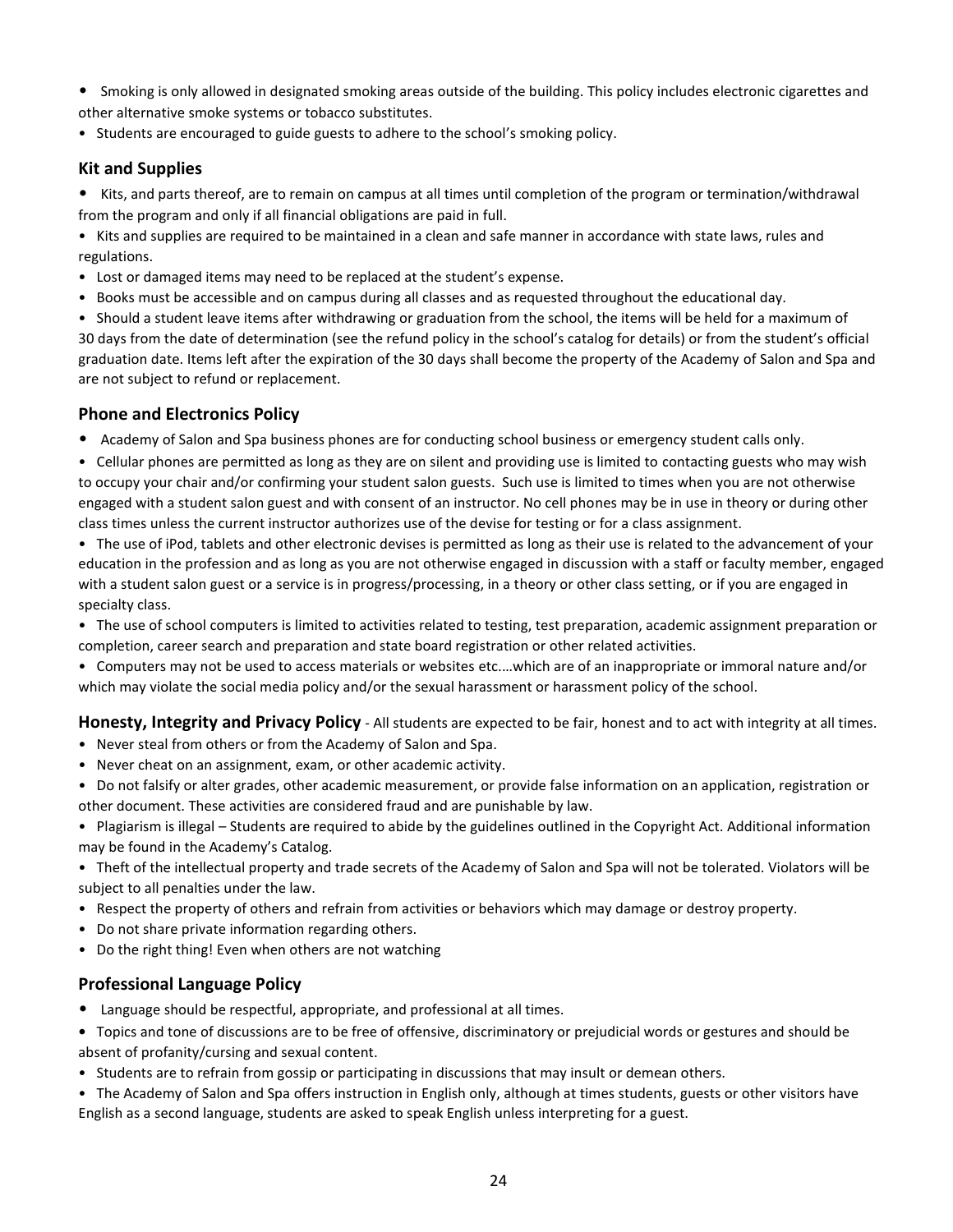#### **Academic and Attendance Policy**

• Students are to be in attendance according to the schedule outlined on the enrollment agreement and as outlined in the attendance policy.

• Students are to clock in and out according to school policy. This includes beginning and end of day as well as in and out for breaks and/or lunch.

• Students shall not clock in or out for others.

• Students are required to advise staff if they are leaving the campus or if you will not return from lunch or other break (This policy does not apply to beginning of lunch breaks or scheduled end of the day departure).

• Students who will be late or will be absent from class will call the school before the scheduled start time.

• Students will avoid excessive tardiness and absenteeism.

• If requesting an excused absence, a student must bring verifiable documentation supporting the reason for absence.

• Students are expected to complete their program on time in order to avoid additional tuition charges and in order to allow themselves to avoid dismissal from their program of study and ultimately pursue their professional career as desired.

• If tardy, the student shall quietly enter class and sit in back so not to disrupt the educational process. If excessively tardy (arriving after 9:15am) students shall not enter theory class but instead check in with the assigned instructor for an independent student assignment. Students arriving after 10:00am will not be allowed to clock in or attend that day.

• If absent, the student will make up the work as not to fall behind and disrupt the education of others.

• While on the clock, students are to be actively engaged in the learning process. The school staff has the right to send a student home due to non-productively, loitering and/or refusal to engage in a learning activity with or without specific assignment issued by an instructor.

• Students will maintain satisfactory progress as outlined in the published Satisfactory Progress Policy. Failure to maintain satisfactory progress may result in a loss of, or delays in funding, delay in graduation, and result in additional tuition charges.

• Students must complete assignments and follow instructor directives.

• Satisfactory completion of a practical assignment or task in the career area selected, require proper set up, sanitation, guest greeting and consultation, instructor consultation, skill demonstration/delivery, safety monitoring, cross check, instructor check, guest satisfaction exit, post clean up and sanitation.

#### **Student Salon and Guest Policy**

• Students are to practice courtesy and professionalism at all times when dealing with other students, clients, staff and visitors to the school.

• Students are responsible for maintaining clean and sanitary equipment and workstations/areas at all times and in accordance with school and state policies, procedures laws and regulations.

• Daily assigned sanitation duties within the facility must be completed and evaluated before clocking out at the end of each day.

• Students must provide services to guests as assigned. Refusal of an assigned guest will result in dismissal for the rest of the day.

• Student and guest safety is the highest of priorities – all safety, sanitation and OSHA standards are to be followed at all times.

• Avoid slips, falls or salon accidents at all times. All students are required to alert staff to possible hazards and/or to immediately and safely address and provide remedies to the hazardous issue. Damage which may pose a hazard must be announced, blocked off and reported to the school administration immediately. Students/guests are to stay away from the hazard as needed to assure safety.

• Guests are to be educated on the proper way to get in and out of hydraulic and pedicure chairs/thrones and/or on and off facial beds at the beginning of each service.

• Students are expected to provide no more than a standby assist (a helping hand for balance or guidance only), guests requiring additional assistance must provide their own aid devise or a person not employed by or attending the school.

• For the protection and safety of the guest, student, staff and business, chemical cards and/or Guest Check Lists are required. Such information contains personal information which under FERPA requirements, may not be shared with others. Guest records are the property of the Academy of Salon and Spa and must not be duplicated in any manner nor leave the premises.

• If not receiving a service all visitors must remain in the reception area.

• Only persons who are receiving services are allowed in the student salon. Minor children must be accompanied by a parent or guardian.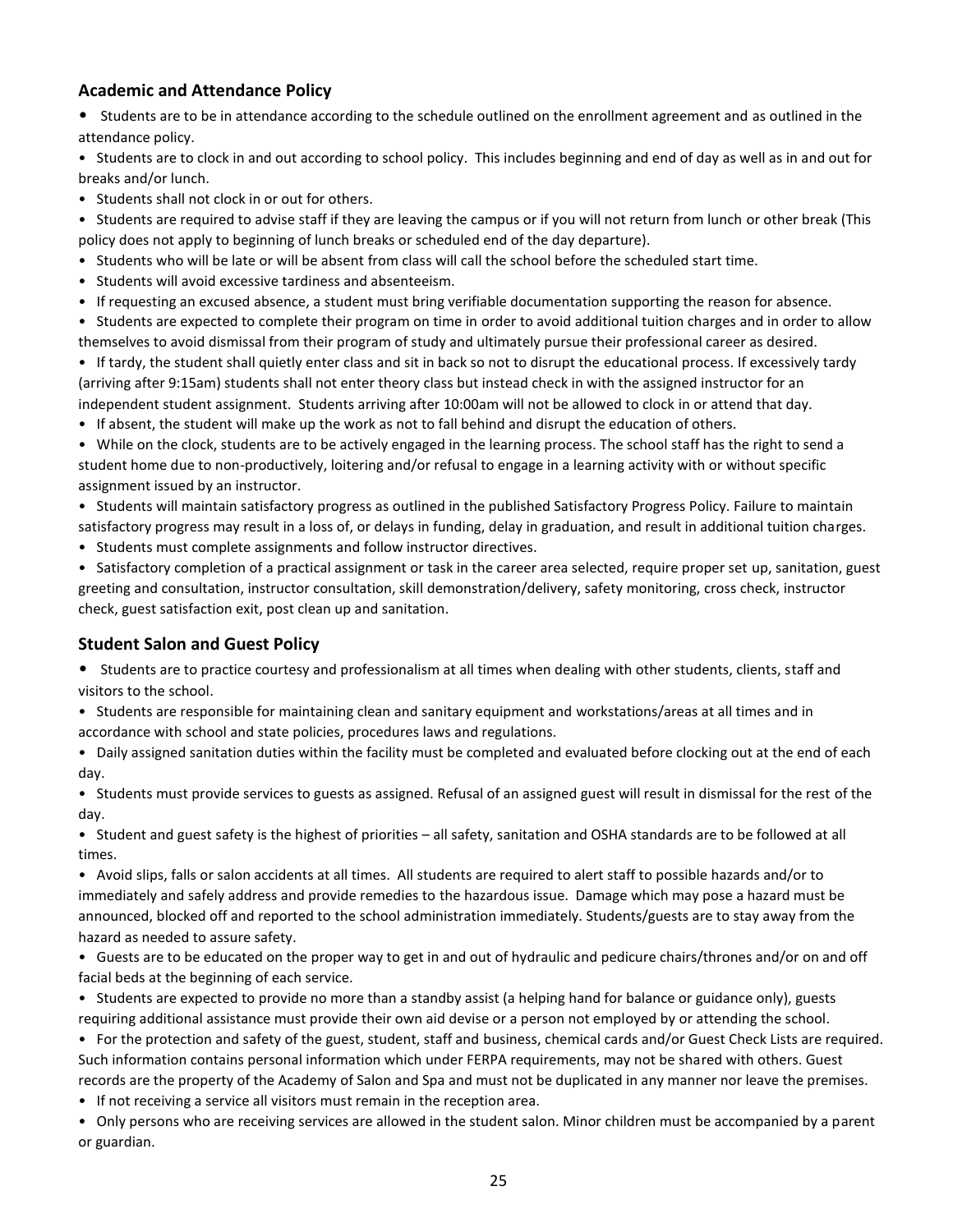• If a student's minor children are guests in the student salon, or are models in class, they must be accompanied by a parent or guardian other than the student, unless the student is off the clock.

• Students may not complete services when off the clock.

• Student or student family services must be paid for according the published guest service menu or student price sheet before the service is received.

• Student personal services must be approved in advance by the Director or Instructor and only on designated days.

#### **Drug and Alcohol Free School and Workplace Policy**

• Students shall not engage in behaviors that are illegal or in violation of the US Department of Education's requirements for Drug Fee School/Workplace.

• Consuming, possessing or distributing alcoholic beverages and/or illegal substances during school hours, at school events or on Academy of Salon and Spa property is strictly prohibited.

• The school fully supports the prevention of drug abuse.

• The Academy of Salon and Spa has certified to the Department of Education that it operates a drug free campus. Therefore, no person may possess, use, or be under the influence of illegal drugs or alcohol on campus.

• Upon enrollment and or upon request, students are provided with an informative pamphlet, outlining the hazards of drug abuse.

• There are no on-campus drug or counseling, treatment, or rehabilitation programs available.

• A list of off campus services including agency contact phone numbers, is maintained in the administration office and is provided to any student requesting assistance in this area. Contact numbers are also published in the school's catalog and/or in the local phone directory.

• Information is available in the areas of: Drug Abuse Information and Treatment, Crisis Intervention, Counseling and Mental Health

• The school administration reserves the right to require any person it suspects is under the influence of drugs or alcohol while on campus to submit to a third party test.

• Persons refusing to submit to for cause testing are in violation of the school's Standards of Student Conduct and may be subject to discipline including termination.

#### **Harassment/Sexual Harassment/Violence and other Illegal Behaviors**

• It is the express policy of Academy of Salon and Spa that all individuals associated with our school are to conduct themselves at all times so as to provide an atmosphere free from physical or verbal harassment and/or sexual assault or harassment. Activities of these types and others outlined in this section are a violation of federal, state law and/or against regulations or rules of the school. Persons found to be engaging in any of these activities within or in relation to our educational setting will be subject to severe disciplinary action and/or legal action.

• Discussing or participating in actions or behaviors of a sexual nature is considered to be covered under the sexual harassment policy herein.

- Please report harassment (sexual or other) to your instructor or the school administrator immediately.
- Crime is everyone's concern. Full details of the Campus Security Act maybe found in the school's catalog.

• The Annual updated Crime Awareness and Drug Abuse Report related to the Academy of Salon and Spa may be found on the bulletin board in the student break area and upon request.

• The report is released each October for the period described in regulation. All students and staff will be required to sign off on receipt of updated information. The information is shared during class announcements and in accordance with Public Law 101-542 as amended.

• The school does not employ security or law enforcement officials. Security is a shared responsibility of all staff and faculty but requires the assistance of its students and patrons as they are often the eyes and ears with knowledge of a possible threat.

• All students are required to immediately alert the school staff, faculty, and/or administration of any possible threat to the campus, the school's students, staff, and occupants.

• The Academy of Salon and Spa will provide timely warning to the campus and surrounding community of any applicable crime(s) that may present a continuing threat to students and/or employees, which have been reported to the campus administration or local police agencies.

• Possession of a firearm, knife, or deadly weapon, exploding device or device to harm or immobilize of any kind on school property is prohibited. Please see the school Director or Assistant Director for approval of items in these classes which may be allowable.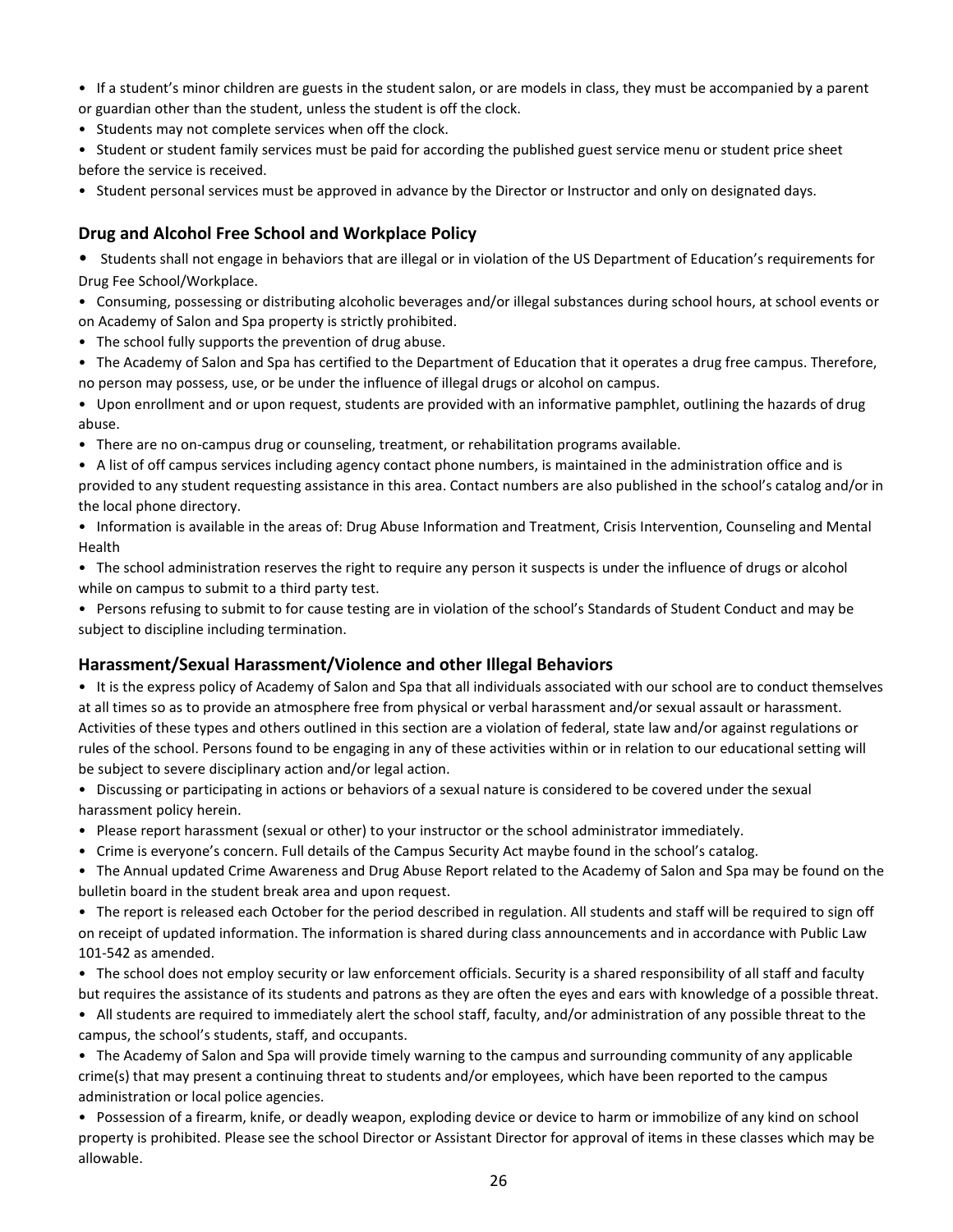• Violent or disruptive behaviors or language will not be tolerated. This includes yelling or other excessively loud verbal gestures whether aimed at another person or not.

- Inappropriate or threatening physical contact or physical threats to another person will not be tolerated.
- Bullying (whether in person, via social media and or via a third party) will not be tolerated.
- Violent, inappropriate, insubordinate, language or behavior toward staff, faculty or other students will not be tolerated.

#### **Payment and Financial Obligations Policy**

• All students and/or persons who have signed an enrollment agreement, addendum, and/or promissory note with the Academy of Salon and Spa are required to pay tuition in a timely manner.

• It is unfair to expect to receive an education for free as this elevates the costs of instruction to other students and the cost of services to our student salon guests.

• Failure to keep your tuition payments current can result in your suspension and/or termination from enrollment at the Academy of Salon and Spa.

• All students who have applied for and request that eligible awards are paid on their behalf through various financial assistance programs and or local, state, or tribal agencies are required to provide documentation on a timely basis and as requested.

• All laws, rules and regulations of outside agencies must be followed by school staff and applicants for assistance.

• The school has the right to ask all applicants for payment/financial assistance to provide proof of any information the applicant has claimed to be fact.

• Providing false information on an application is considered fraud and is punishable by law.

• Funds disbursed on behalf of or to a student are to be used for educationally related purposes only.

• Funds are required to be paid back according to the agency or promissory note requirements, Refund/Return to Title IV Regulations and/or over payment regulations. Failure to pay according to terms and conditions may result in suspension or dismissal from the program of study, damaged credit, and legal action amongst others.

#### **Penalties/Discipline**

A student found to have committed any violation of the Standards of Student Conduct or other policies outlined in the school catalog, addendums, bulletins and/or staff and faculty directives, may be subject to disciplinary action. Actions/penalties may include warning, suspension, termination, and legal prosecution at the discretion of the administration.

# **-Separation of Enrollment and Refunds -**

## **Withdrawal and Termination Policy**

#### **A Student is considered to be withdrawn when one of two conditions occurs:**

1. The student "Officially" notifies the Director/Assistant Director that he/she has the intent to withdraw. Such Notice is to be in writing on the voluntary withdrawal form.

2. Formal termination (an unofficial withdrawal) of the student shall occur 14 consecutive days after the student's last date of physical attendance (except in the case the student is on an approved Leave of Absence).

Termination from the Academy may also occur based on a violation(s) of the Standards of Student Conduct and/or failure to adhere to rules, policy and procedures outlined in the school's Catalog.

#### **Students who voluntarily, unofficially withdraw, or who are terminated from enrollment prior to course completion must:**

- Complete all required exit paperwork.
- Attend an exit interview.

• Satisfy all debits owed to the school or make satisfactory arrangements for debts to the school as approved by the Director or Assistant Director.

Only upon completion of the withdrawal requirements will a certified Final Transcript of Hours be forwarded to the State Regulating Agency. If withdrawal requirements are not met, no transcript will be released.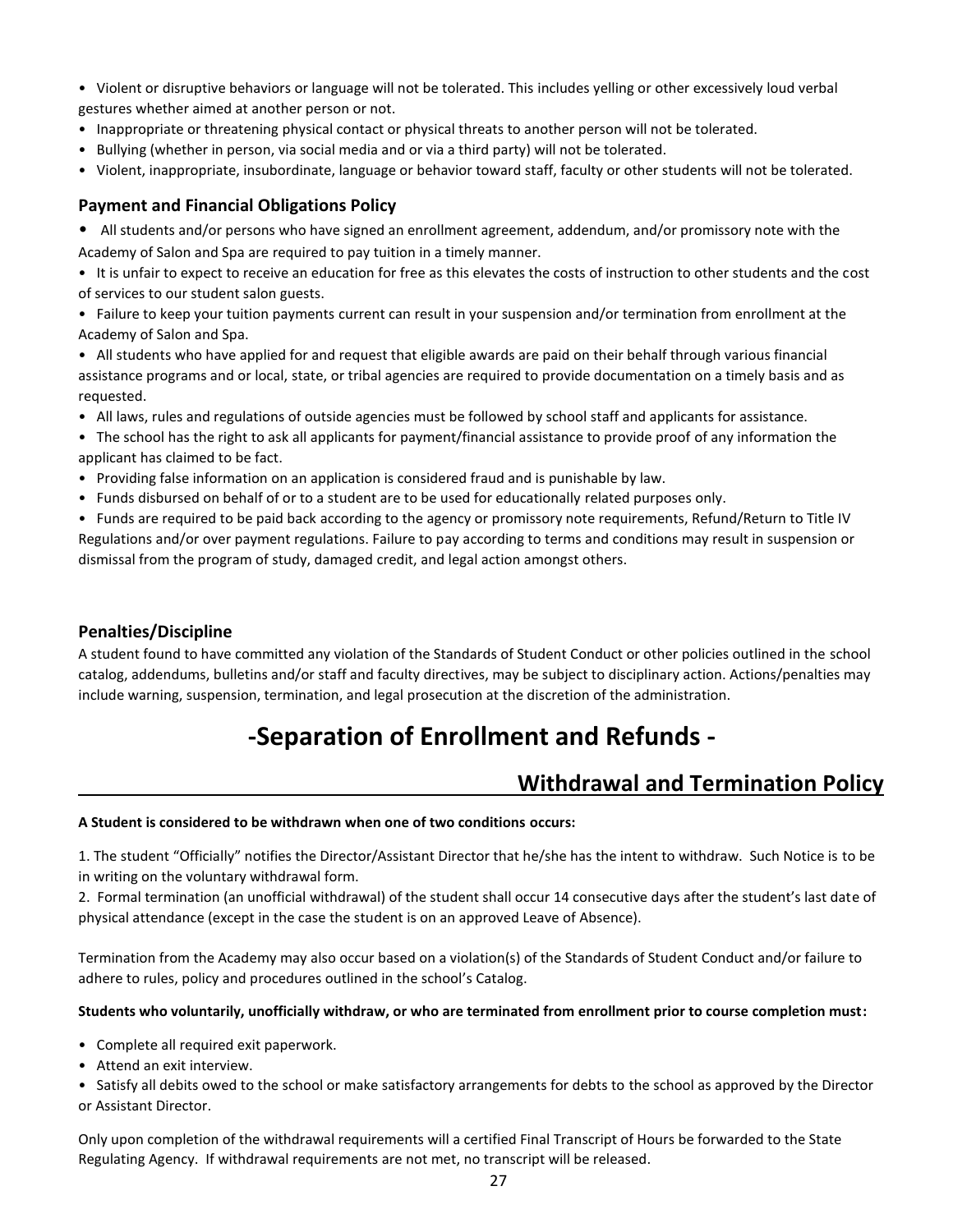Students who withdraw or terminate prior to course completion will be charged a \$130.00 withdrawal fee.

Personal items left at the school more than 30 days after withdrawing, unofficial withdrawal or termination, become property of the school.

A student who withdrawals from his/her contracted course or prior to completing his/her training will have a notice placed in his/her file as to their progress standing at the time of withdrawal. A student who applies for re-entry (re-enrollment) shall return in the same Satisfactory Academic Progress Status.

All financial obligations from prior periods of enrollment must be satisfied prior to re-entry. See related Re-entry Policy.

## **Institutional Refund and Return to Title IV Funds Policies**

#### **Institutional Cancellation and Refund Policy:**

For applicants who cancel enrollment or students who withdraw from enrollment a fair and equitable settlement will apply. The following policy will apply to all terminations for any reason, by either party, including student decision, course or program cancellation, or school closure.

Any monies due the applicant or students shall be refunded within 45 days of official cancellation or withdrawal. Official cancellation or withdrawal shall occur on the earlier of the dates that:

- 1. An applicant is not accepted by the school. The applicant shall be entitled to a refund of all monies paid.
- 2. A student (or in the case of a student under legal age, his/her parent, or guardian) cancels his/her enrollment in writing within three (3) business days of signing the enrollment agreement. In this case all monies collected by the school, less the \$130 non-refundable registration fee collected by the school, shall be refunded, regardless of whether or not the student has actually started classes.
- 3. A student cancels his/her enrollment after three (3) business days of signing the contract but prior to starting classes. In these cases, he/she shall be entitled to a refund of all monies paid to the school less the non-refundable registration fee in the amount of \$130.
- 4. A student notifies the institution of his/her withdrawal in writing.
- 5. A student on an approved leave of absence notifies the school that he/she will not be returning. The date of withdrawal shall be the earlier of the date of expiration of the leave of absence or the date the student notifies the institution that the student will not be returning.
- 6. A student is expelled by the school. (Unofficial withdrawals will be determined by the institution by monitoring attendance at least every 30 days.)
- 7. In type 2, 3, 4 or 5, official cancellations or withdrawals, the cancellation date will be determined by the postmark on the written notification, or the date said notification is delivered to the school administrator or owner in person.

The "formal cancellation date" will be determined by the earlier of:

- The postmark on written notification,
- The date notification is delivered to the school in person
- The last date of attendance if a student is terminated by the school
- 14 consecutive calendar days after the last day of documented attendance
- The scheduled return date from an approved Leave of Absence or
- The date the student notifies the school that they are not returning from an approved Leave of Absence.

This policy applies regardless of whether or not the student has actually started training.

If a student does not notify the school that she or he is withdrawing, unofficial withdrawals are determined by the school through monitoring clock hour attendance at lease every thirty (30) days and other academically related activities.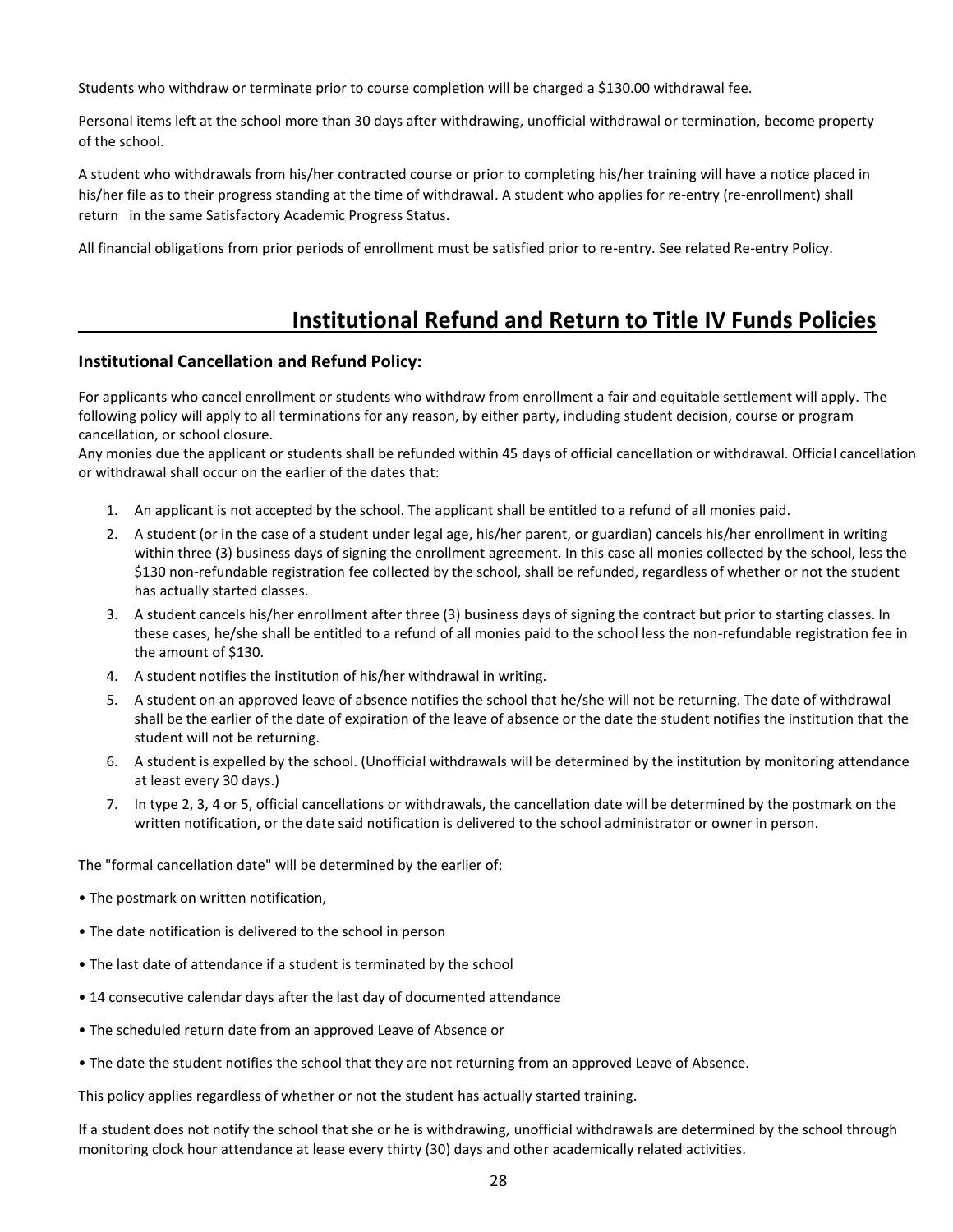Enrollment time is defined as the time elapsed between the students start date and the last physical date of attendance at the school. Refunds will be calculated on scheduled hours.

For students who enroll and begin classes but withdraw prior to course completion (after three business days of signing the enrollment agreement); the following schedule of tuition earned by the school applies. All refunds are based on scheduled hours:

| PERCENTAGE OF SCHEDULED TIME<br><b>ENROLLED TO TOTAL COURSE</b> | <b>TOTAL TUITION SCHOOL SHALL</b><br><b>RECEIVE/RETAIN</b> |
|-----------------------------------------------------------------|------------------------------------------------------------|
| $0.01\%$ TO 4.9%                                                | 20%                                                        |
| 5% TO 9.9%                                                      | 30%                                                        |
| 10% TO 14.9%                                                    | 40%                                                        |
| 15% TO 24.9%                                                    | 45%                                                        |
| 25% TO 49%                                                      | 70%                                                        |
| 50% AND OVER                                                    | 100%                                                       |

All refunds will be calculated based on the students last date of attendance. Any monies due a student who withdraws shall be refunded within 45 days of a determination that a student has withdrawn, whether officially or unofficially. In the case of disabling illness or injury, death in the student's immediate family or other documented mitigating circumstances, a reasonable and fair refund settlement will be made which may exceed the tuition adjustment guidelines. If the school cancels a course and/or program and ceases to offer instruction after students have enrolled and instruction has begun, the school shall at its option: Provide a pro rata refund for all students transferring to another school based on the hours accepted by the receiving school; or provide completion of the course and/ or program; or participate in a Teach – Out Agreement; or provide a full refund of all monies paid. If the school closes permanently and ceases to offer instruction after a student has enrolled; the school must make arrangement for the students. The school has it option to provide a pro rata refund OR participate in a Teach – Out Agreement. If the course is canceled subsequent to a student's enrollment, the school will either provide a full refund of all monies paid or provide completion of the course and/or program.

Students who withdraw or terminate prior to course completion are charged a withdrawal fee of \$100.00. This refund policy applies to tuition and fees charged in the enrollment agreement. No refund shall be made for kit and books received by the student, however, other miscellaneous charges the student may have incurred at the institution will be calculated separately at the time of withdrawal. All fees are identified in the catalog and in this enrollment agreement.

This school does use promissory notes or contracts for tuition and associated fees. The school does not intend to sell notes or contracts to third parties, but if a sale occurred the third party must comply with the cancellation and settlement policy of the institution.

The school does have the right of collection. Any collection correspondence regarding, cancellation and settlement from the institution itself, banks, collection agencies, lawyers, or any other third parties representing the institution clearly acknowledges the existence of the withdrawal and settlement policy. All collection procedures shall reflect good taste and sound, ethical business practices.

#### **Repayment of Title IV Aid**

If a Title IV financial aid recipient withdraws prior to course completion, the Return to Title IV calculation will be completed first and applicable funds returned within 45 days of the formal withdrawal date and offer any post-withdrawal disbursement of loan funds within 30 days of that date. Any Returns to Title IV owed by the school shall be paid as applicable, first to the unsubsidized Direct Stafford Loan; second to the subsidized Direct Stafford loans; third to Federal PLUS; fourth to the Direct PLUS loan; and last to the Pell Grant. If a student has received personal payments of Title IV aid, he/she may be required to return the aid to the applicable program.

Returned funds to Title IV programs will be reduced from the payment received on behalf of the student before applying the institutional refund policy to determine whether the student is owed a refund or if a balance is owed to the institution. To obtain an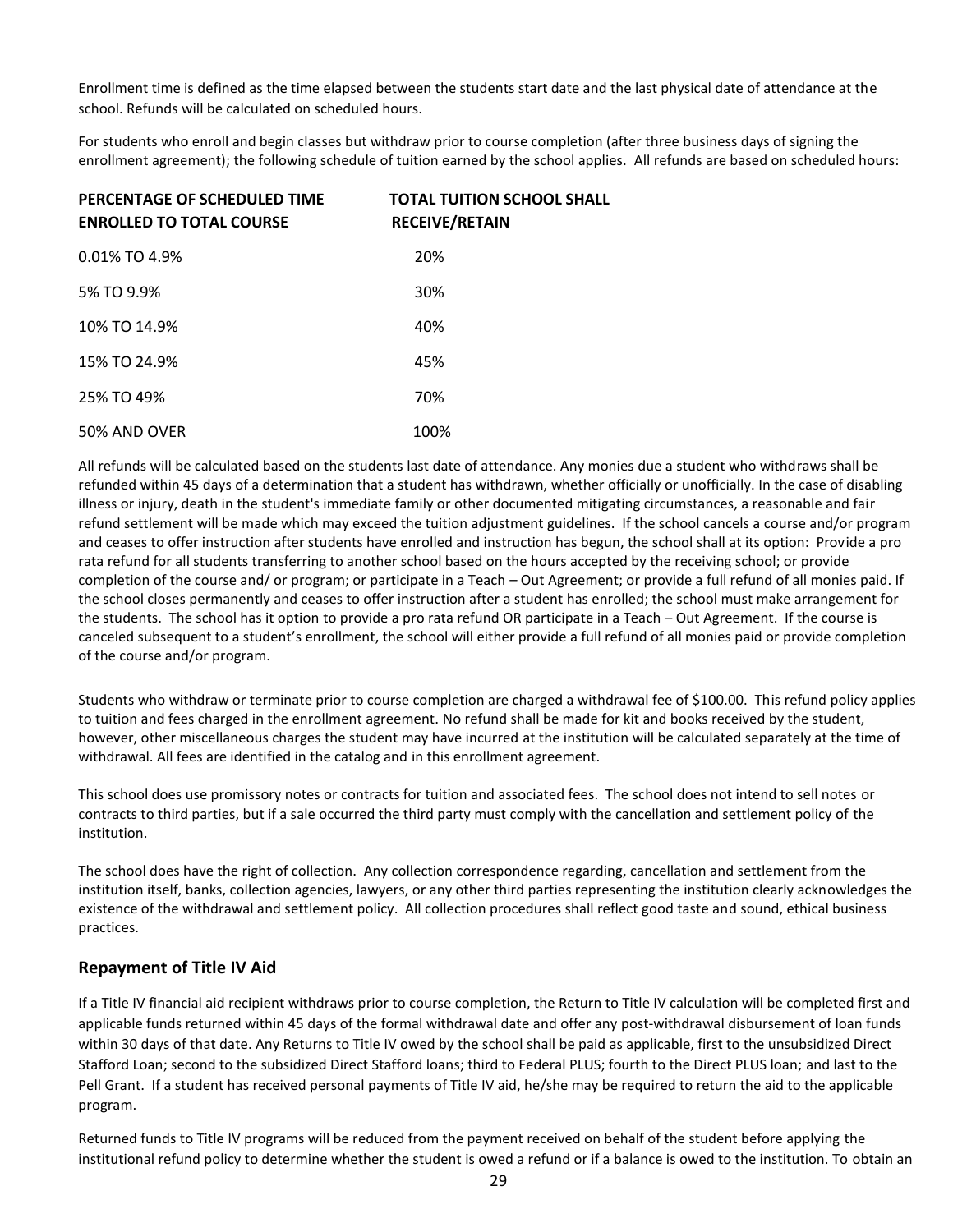applicable refund, a withdrawing student must contact the administration office, attend an exit interview, and complete all required exit paperwork.

Refunds for students who are the recipients of Veteran's educational benefits will be calculated according to the policies herein or as may be otherwise mandated by the Veteran's Administration.

#### **Return of Title IV Funds**

If a Title IV financial aid recipient withdraws prior to course completion, the Return to Title IV calculation will be completed first and applicable funds returned within 45 days of the formal withdrawal date. Any Returns to Title IV unearned by the Student and thus owed by the School shall be paid as applicable, first to the unsubsidized Direct Stafford Loan; second to the Subsidized Direct Stafford loans; third to Federal PLUS; fourth to the Direct PLUS loan; and last to the Federal Pell Grant. If a student has received personal payments of Title IV aid, he/she may be required to return the aid to the applicable program.

#### **Unearned Financial Aid**

Students who have not completed the verification process are ineligible to receive financial aid. For students receiving Title IV financial aid, any unearned financial aid must be returned to the Department of Education or to the Federal Stafford or parent's Federal Plus loan lenders. Aid is earned in proportion to the number of actual hours or scheduled hours prior to the student's complete withdrawal. The school must calculate, according to a specific formula the percentage of total scheduled financial assistance that the student has earned and is therefore entitled to retain. (Example: Completing 30% of the scheduled hours; 70% of aid must be returned.) If a student receives (or the school receives on the student's behalf) more assistance than the student has earned, the unearned funds must be returned.

The Return of Title IV policy does not affect the student's charges due to the school. Funds returned by the School to Title IV programs, based on the Return of Title IV, will be reduced from the payments received on behalf of the student before applying the Institutional Refund Policy to determine whether a refund is owed the student or if a balance is owed by the Student to the School. The Institutional refund policy will be used to determine the reduction, if any, in the student's tuition and fees. The student shall therefore be responsible for paying any outstanding charges to the school.

Financial Aid: All financial aid (Title IV) recipients who withdraw and have completed 60% or less of the payment period for which they have been charged, are subject to the federal refund regulations per 34 CFR 668, 682 & 685, published Nov. 1, 1999

#### **VA Students**

For VA Students, the school has and maintains a refund policy enrolled under provisions of Title 38, that provides a refund for the unused portion of tuition, in the event the Title 38 student fails to enter the course, withdraws, or is discontinued at any time prior to completion. Such policy provides that the amount charged to the Title 38 student for tuition for a portion of the course shall not exceed the approximate pro-rata portion of the total charges for tuition that the length of the completed portion of the course bears to its total length. An amount not in excess of ten dollars (\$10.00) for an established registration fee is not subject to refund or proration. Refunds **must** be completed within 40 days per Code of Federal Regulation (CFR) 221.4255

#### **Exit Interview**

A withdrawing student must contact the administration office, complete an exit interview, and complete all required loan or institutional exit paperwork prior to the release of records/transcripts.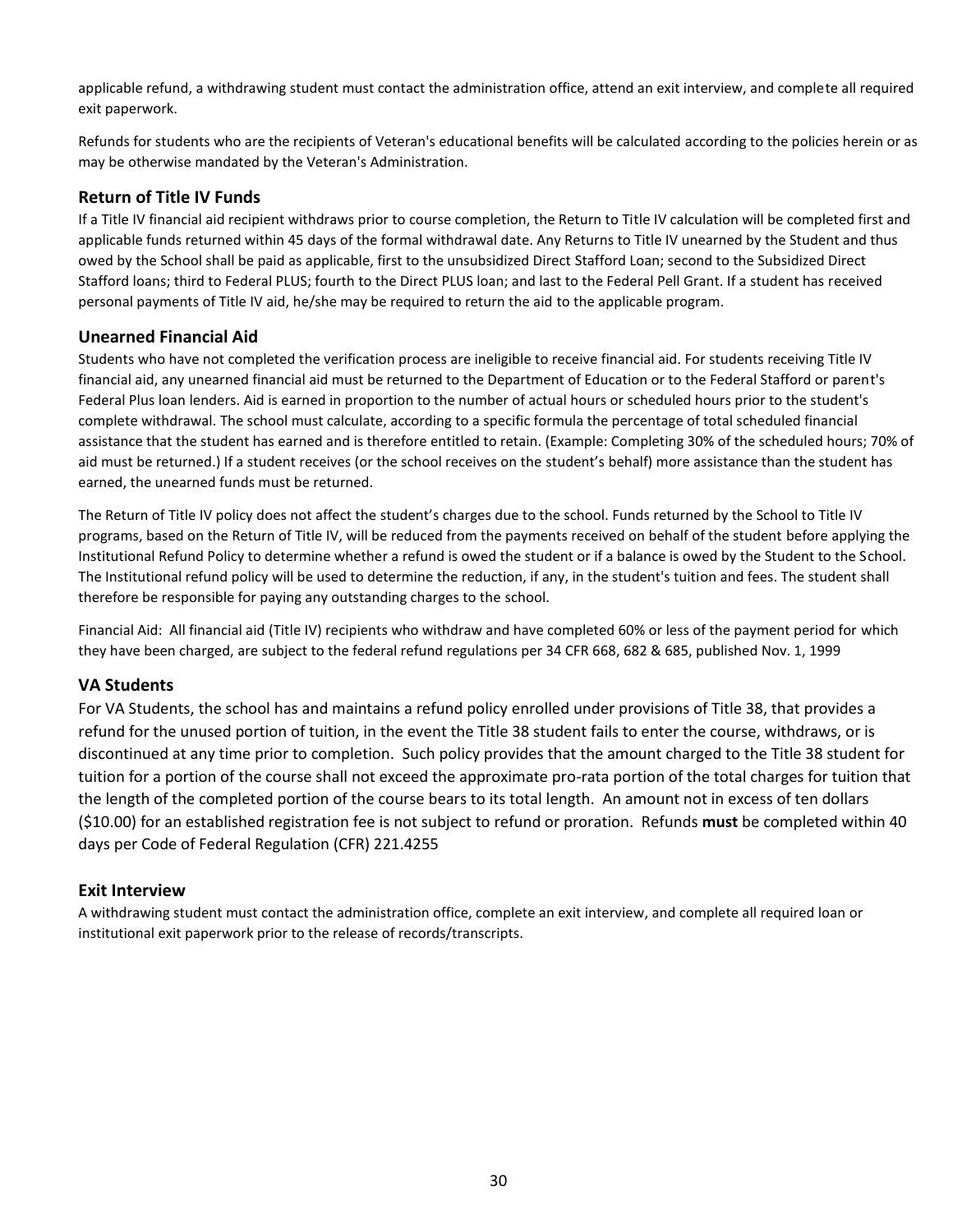# **- Course/Program Descriptions -**

## **Cosmetology**

#### **1500 HOUR COURSE**

**Description -** The primary purpose of the Cosmetology Course is to train the student in the basic manipulative skills, safety judgments, proper work habits, and desirable attitudes necessary to pass the State Licensing Examination and for competency in job entry level positions in Cosmetology or related career field. The language of this course is English.

**Objectives -** Upon completion of the course requirements, the determined graduate will be able to:

- Project a positive attitude, a sense of personal integrity and self-confidence.
- Practice proper grooming, effective communication skills and visual poise.
- Understand employer-employee relationships and respect the need to deliver worthy service for value received.
- Safely perform basic manipulative skills including hair styling, shaping, bleaching, tinting, chemical reformation, scalp/hair conditioning, facials, manicures, pedicures, and nail extensions.

• Perform the basic analytical skills to determine proper makeup, hairstyle, and color application for the client's best overall look.

• Apply the theory, technical information, and related matter to assure sound judgments, decisions, and procedures.

To ensure continued career success, the graduate will continue to learn new and current information related to techniques, trends, fashions, and methods for career development in cosmetology and related fields.

**Format -** The clock hour education is provided through a sequential set of learning steps which address specific tasks necessary for state board preparation, graduation, and job entry level skills. Clinic equipment, implements, and products are comparable to those used in the industry. Each student will receive instruction that relates to the performance of useful, creative, and productive career-oriented activities. The course is presented through well-developed lesson plans, which reflect current educational methods. Subjects are presented by means of lecture, demonstration, and student participation. Students will demonstrate their knowledge of cosmetology theory and application ability through their completion of required practical and clinical activities. Audio-visual aids, guest speakers and other related learning methods are used in the course. This course is in English.

**Hours per Subject -** The State of Arkansas requires 1500 clock hours for the Cosmetology Course. The requirements are below:

| Hygiene & Sanitation   | 80 hours   |
|------------------------|------------|
| <b>Related Science</b> | 120 hours  |
| Hairdressing           | 1000 hours |
| Manicuring             | 100 hours  |
| Cosmetic Therapy       | 100 hours  |
| Salesmanship           | 50 hours   |
| Shop Deportment        | 50 hours   |
|                        |            |

**References/Texts -** Students follow Milady's digital program "CIMA" for Cosmetology. A comprehensive library of references, periodicals, books, texts, standard dictionary, dictionary of medical terms, standard textbooks, anatomy charts and audio-video tapes are available to support the course of study and supplement the students training. Students should take the opportunity to use these extensive materials.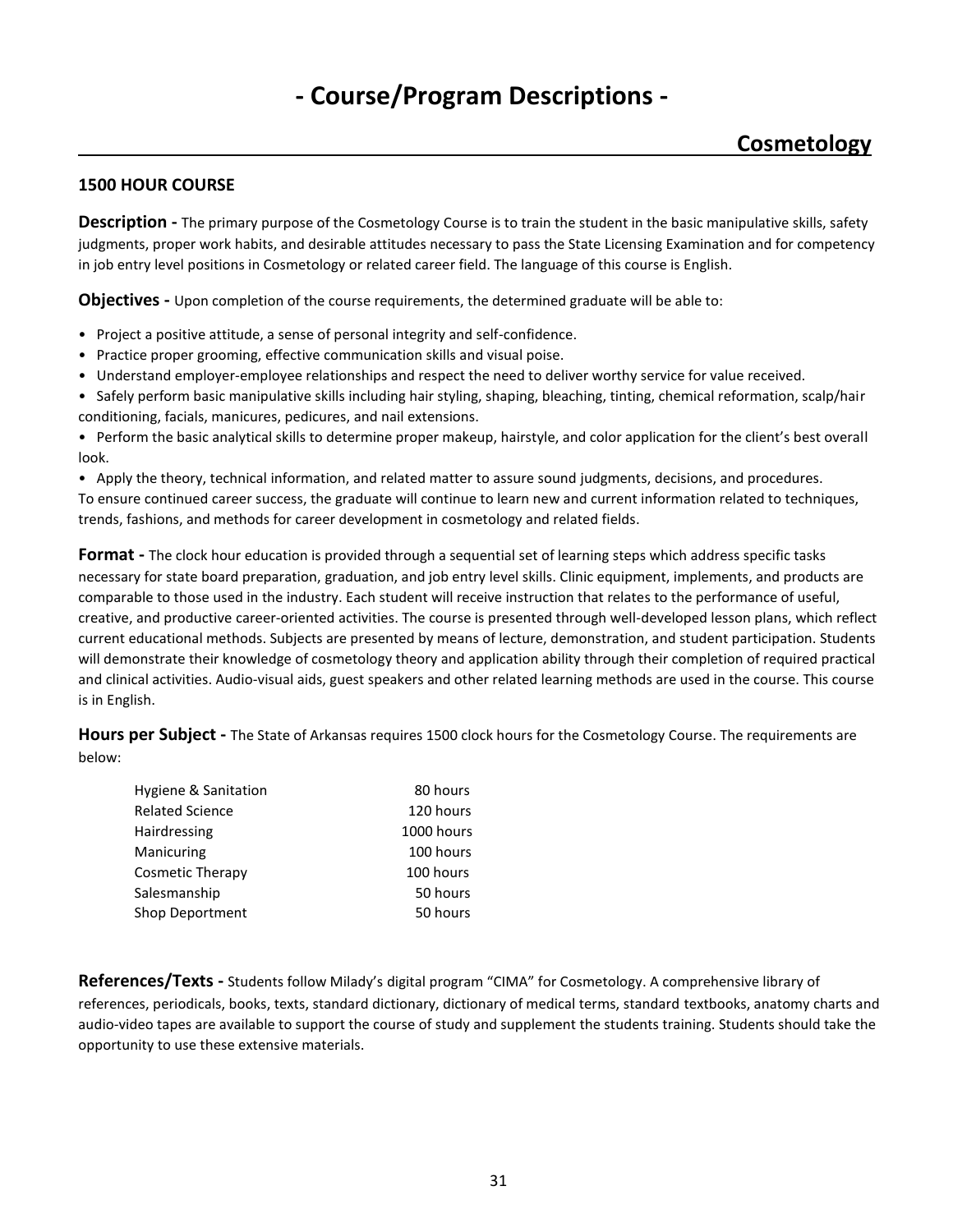#### **Cosmetology Course Description Continued**

#### **Grading Procedures:**

Students are assigned academic learning, assignments, and practical experiences. Academic learning is evaluated after each unit of study and includes theory and practical grades averaged together based on the Grading Procedure described herein.

Practical assignments are evaluated as completed and counted toward course completion only when rated as satisfactory. Practical skills are evaluated according to text procedures and set forth in practical skills evaluation criteria adopted by the school. If the performance does not meet satisfactory requirements, it is not counted and the performance must be repeated or in the case of a guest services, must be adjusted until satisfactory. Comprehensive practical skills evaluations will be conducted during the course of study. A Practical Final will be conducted at the end of the course.

Written grades consist of Chapter Tests and Written Phase Tests (Written Finals).

Students must make up missed tests and incomplete assignments prior to graduation. Students are allowed to retake a failed exam but will receive a maximum make-up grade of 70%. The same of Retake exams may be a different version of the initial exam. Passed exams may not be retaken.

#### **Repeat Curriculum Impact:**

Theory curriculum rotation may result in a repeat curriculum. Students are required to take tests associated with all curriculums regardless of repeat. In the case of a repeat curriculum, the exam score shall be recorded.

The final grade of record is the highest of all exam scores, regardless of repeat curriculums.

#### **Numerical grades are considered according to the following scale (based on percentage):**

70 and above - SATISFACTORY BELOW 70 - UNSATISFACTORY

#### **Determination of Grade Average (Grading Procedure):**

Theory (Chapter Tests) = 40%

Practical (Skills Assessments based on monthly progress report average score) = 40%

Major Tests/Exams (Phase Tests, Written Finals, Practical Finals) = 20%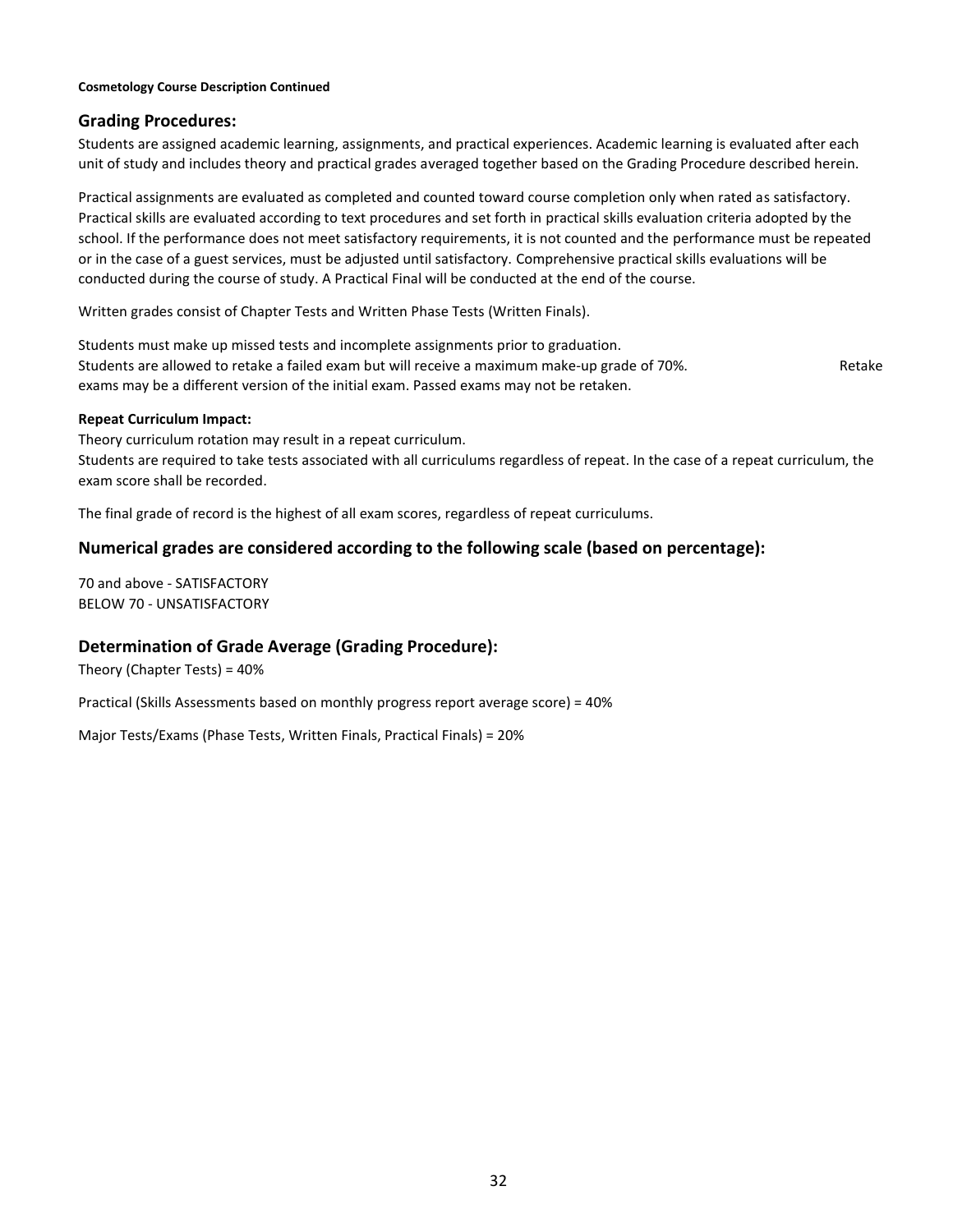#### **600 HOUR COURSE**

**Description:** The Aesthetics Course offers a complete 600 hour course in the science and art of esthetics. The program is designed to prepare and educate each student in the fundamentals of the basic esthetic education set forth by the Arkansas Department of Health – Cosmetology Section. It will also prepare each student for the practical and theory examination for an Arkansas Aesthetics License. In addition, the course will incorporate the knowledge needed for entry level employment in salons, spas, and clinical esthetics. The language of this course is English.

**Objectives:** Upon completion of the course requirements, the graduate will be able to:

- Perform and meet the standards set by the school and the aesthetics industry
- Perform technical, communication, and servicing skills
- Successfully complete the State of Arkansas requirements to practice aesthetics
- Exhibit the kind of professionalism necessary to gain and maintain entry level employment.
- Take and pass the State Licensing Exam for Aesthetics licensing.

**Format:** The clock hour education is taught within a set of structured curriculums that prepares students for state board examination, graduation, and entry level skills. The aesthetics course encompasses both theory and practical education for each topic. Clinic equipment and products are comparable to those used in the industry. The course is presented through welldeveloped lesson plans, which reflect current educational methods. Subjects are presented by means of lecture, demonstration, and student participation. Instruction will be supplemented with visual aids, guest speakers, and other instructional techniques.

**Hours per Subject:** The State of Arkansas requires 600 clock hours for the Aesthetics Course. The requirements are below:

| Chemistry                       | 40 hours  |
|---------------------------------|-----------|
| Physiology                      | 35 hours  |
| Bacteriology & Sanitation       | 35 hours  |
| Intro to Skin Care              | 45 hours  |
| Skin Care                       | 150 hours |
| Makeup & Corrective Makeup      | 50 hours  |
| Eye Brow & Lashes               | 40 hours  |
| Hair Removal (Superfluous Hair  | 40 hours  |
| Safety Precautions              | 20 hours  |
| Prof. & Personality Development | 20 hours  |
| Management                      | 20 hours  |
| Salesmanship                    | 15 hours  |
| State Law & Rules               | 10 hours  |
| <b>Testing Evaluation</b>       | 15 hours  |
| Instructor's Discretion         | 65 hours  |

**References/Text:** Students follow Milady's digital program "CIMA" for Aestheticians textbook. A comprehensive library of references, periodicals, books and DVD's are available to support the course of study and supplement the student training. Students should take the opportunity to use these extensive materials.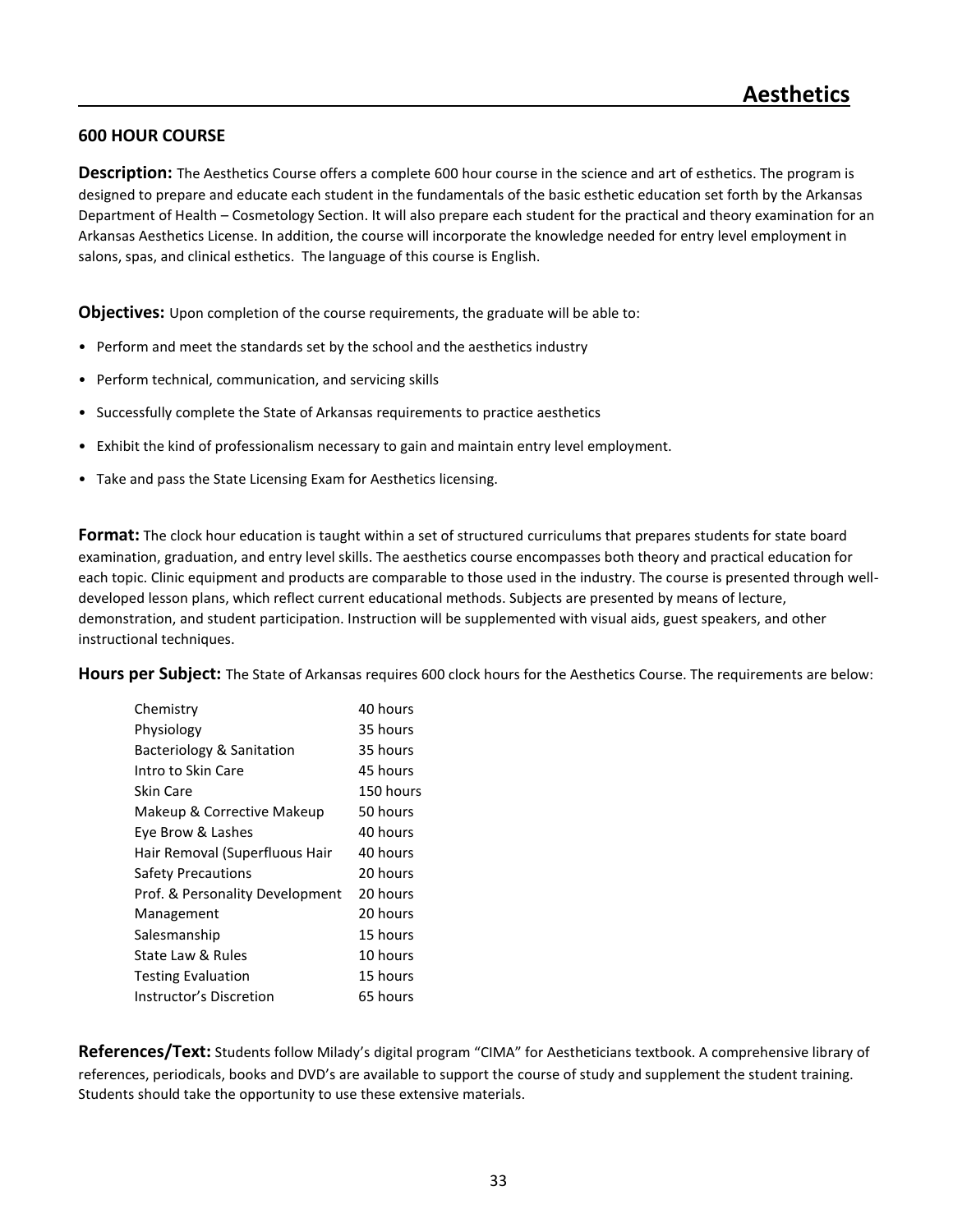#### **Aesthetics Course Description Continued**

#### **Grading Procedures:**

Students are assigned academic learning, assignments, and practical experiences. Academic learning is evaluated after each unit of study and includes theory and practical grades averaged together based on the Grading Procedure described herein.

Practical assignments are evaluated as completed and counted toward course completion only when rated as satisfactory. Practical skills are evaluated according to text procedures and set forth in practical skills evaluation criteria adopted by the school. If the performance does not meet satisfactory requirements, it is not counted and the performance must be repeated or in the case of a guest services, must be adjusted until satisfactory. Comprehensive practical skills evaluations will be conducted during the course of study. A Practical Final will be conducted at the end of the course.

Written grades consist of Chapter Tests and Written Phase Tests (Written Finals).

Students must make up missed tests and incomplete assignments prior to graduation. Students are allowed to retake a failed exam but will receive a maximum make-up grade of 70%. Retake exams may be a different version of the initial exam. Passed exams may not be retaken.

#### **Repeat Curriculum Impact:**

Theory curriculum rotation may result in a repeat curriculum. Students are required to take tests associated with all curriculums regardless of repeat. In the case of a repeat curriculum, the exam score shall be recorded.

The final grade of record is the highest of all exam scores, regardless of repeat curriculums.

#### **Numerical grades are considered according to the following scale:**

70 – and above - SATISFACTORY BELOW 70 – UNSATISFACTORY

#### **Determination of Grade Average (Grading Procedure):**

Theory (Chapter Tests) = 40%

Practical (Skills Assessments based on monthly progress report average score) = 40%

Major Tests/Exams (Phase Tests, Written Finals, Practical Finals) = 20%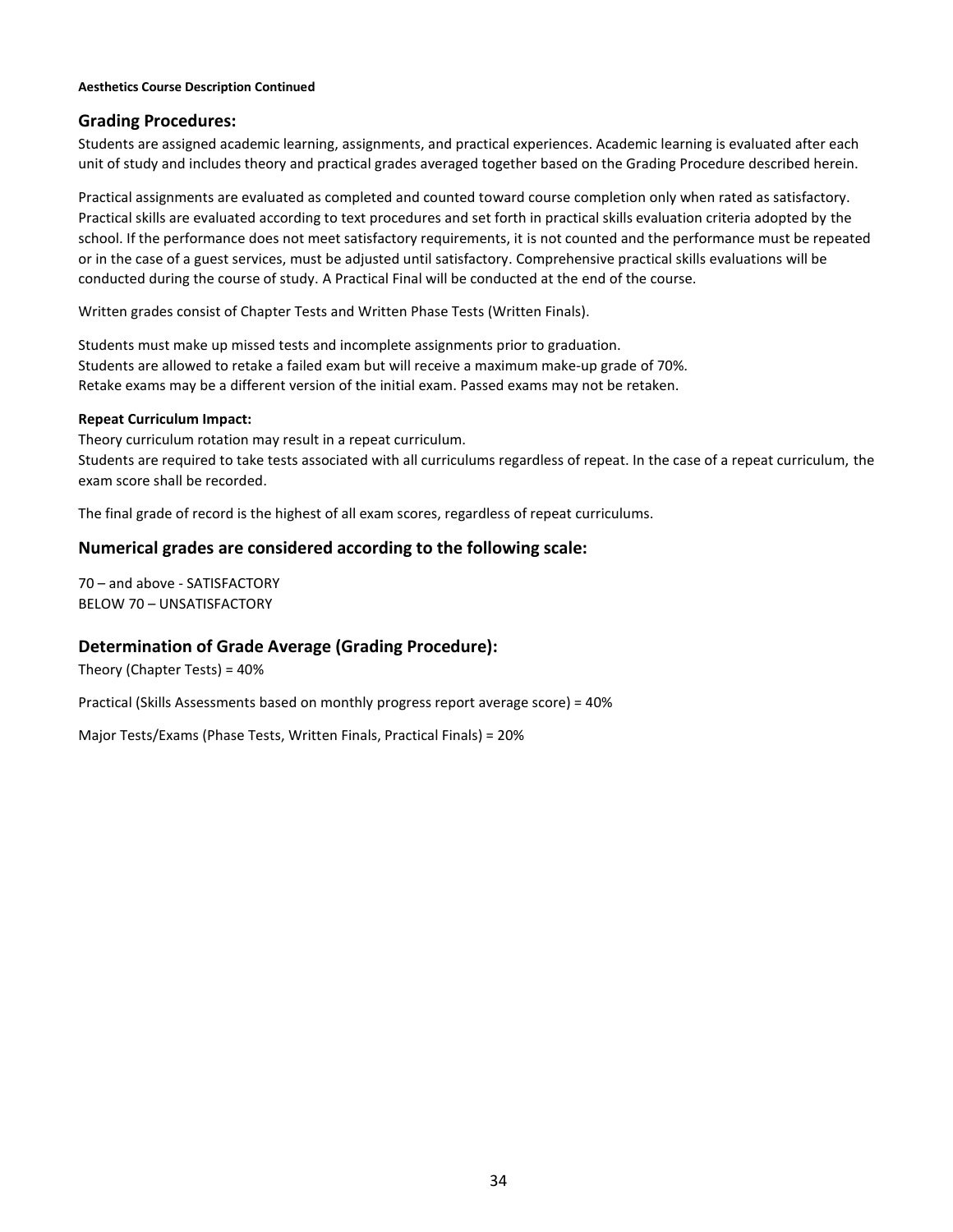#### **600 HOUR COURSE**

**Description:** The primary purpose of the Instructor Course is to train the student in the basic teaching skills, educational judgments, proper work habits, and desirable attitudes necessary to pass the State Licensing Examination and for competency in job entry level employment as an instructor or related career avenue. The language of this course is English.

**Objectives:** Upon completion of the course requirements, the determined graduate will be able to:

- Project a positive attitude, a sense of personal integrity and self-confidence.
- Practice proper grooming, effective communication skills and visual poise.
- Understand employer-employee relationships and respect the need to deliver worthy service for value received.

• Perform the basic skills necessary for teaching including writing lesson plans, performing lectures and demonstrations, directing student projects, using library resources and audio-visual aids, conducting theory class instruction, measuring student achievement, supervising clinic operations, and maintaining required student records.

• Apply the theory, technical information, and related matter to assure sound judgments, decisions, and procedures.

To ensure continued career success, the graduate will continue to learn new and current information related to techniques, communication skills and teaching methodologies to improve teaching skills

**Format:** The clock hour education is provided through a sequential set of learning steps which address specific tasks necessary for state licensing preparation, graduation, and job entry level skills. Clinic equipment, implements, and products are comparable to those used in the industry. Each student will receive instruction that relates to the performance of useful, creative and productive career-oriented activities. The course is presented through well-developed lesson plans, which reflect current educational methods. Subjects are presented by means of demonstration and student participation. Student Instructors will demonstrate their level of competency through completion of required classroom and clinic student teaching activities. Audio-visual aids, guest speakers, and other related learning methods are used in the course.

**Hours per Subject:** The State of Arkansas requires 600 clock hours for the Instructor Course. The requirements are below:

| <b>Preparatory Training</b>            | 50 hours  |  |
|----------------------------------------|-----------|--|
| <b>Class Attendance</b>                | 100 hours |  |
| <b>Conducting Theory Class</b>         | 50 hours  |  |
| <b>Conducting Practical Cos. Class</b> | 300 hours |  |
| Method of Keeping Student Records      | 10 hours  |  |
| Individual Training/Practice of Cos.   | 90 hours  |  |

**References/Text:** Students follow Milady's Master Educator Student Course Book. A comprehensive library of references, periodicals, books, texts and audio/video tapes are available to support the course of study and supplement the students' training. Students should take the opportunity to use these extensive materials.

**Grading Procedures:** Students are assigned theory study and a minimum number of practical experiences. Theory is evaluated after each unit of study. Practical assignments are evaluated as completed and counted toward course completion ONLY when rated as satisfactory or better. Practical skills are evaluated according to text procedures and performance standards established by the state licensing agency set forth in the Practical Skills Evaluation Criteria. Students must maintain a theory grade average of 70% and complete all written and practical requirements including the final written and practical examination with passing score prior to graduation. Students must make up failed or missed tests and incomplete assignments.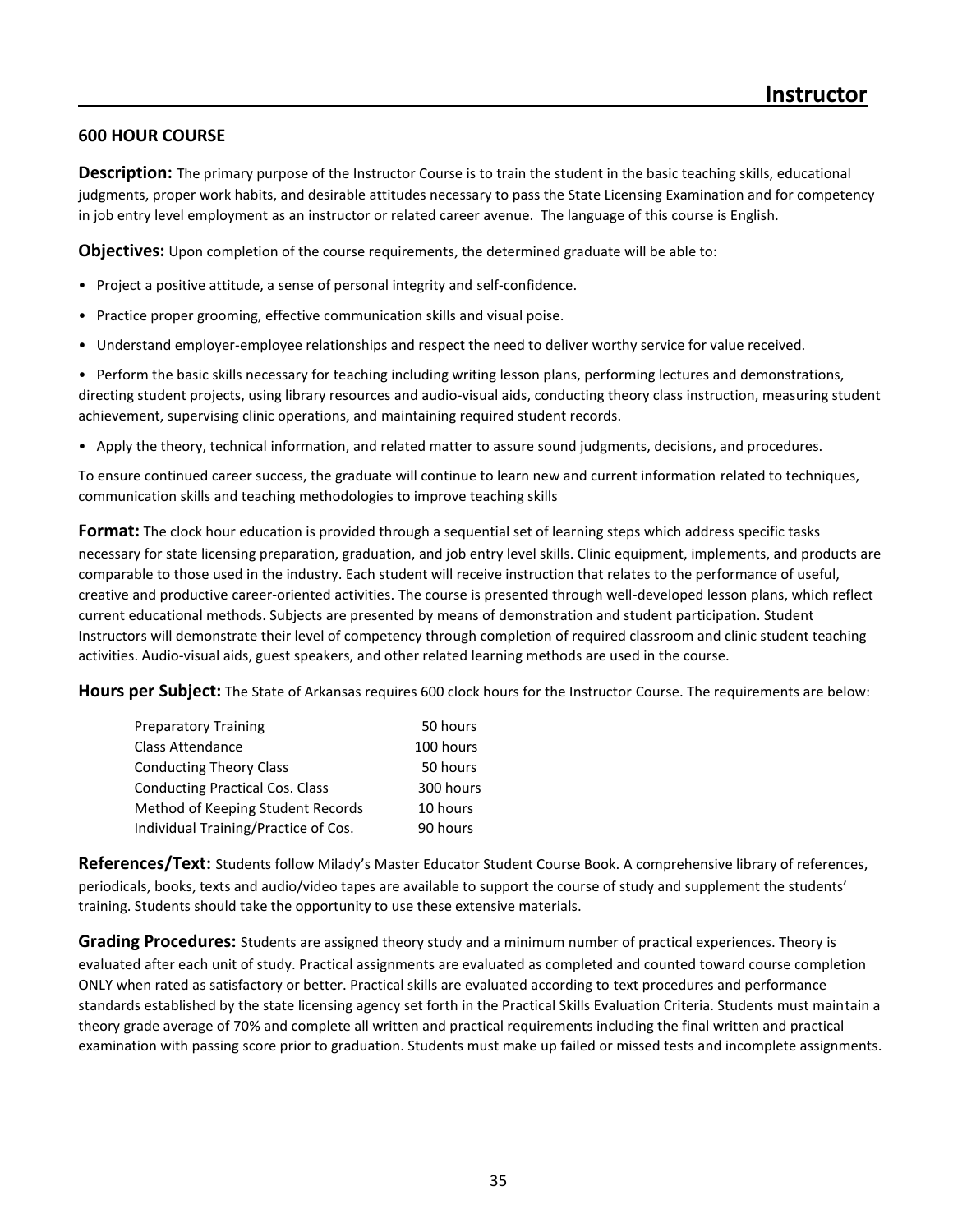#### **Instructor Course Description Continued**

#### **Numerical grades are considered according to the following scale:**

70 – and above - SATISFACTORY BELOW 70 – UNSATISFACTORY

#### **Determination of Grade Average (Grading Procedure):**

Theory (Chapter Tests) = 40%

Practical (Skills Assessments based on monthly progress report average score) = 40%

Major Tests/Exams (Phase Tests, Written Finals, Practical Finals) = 20%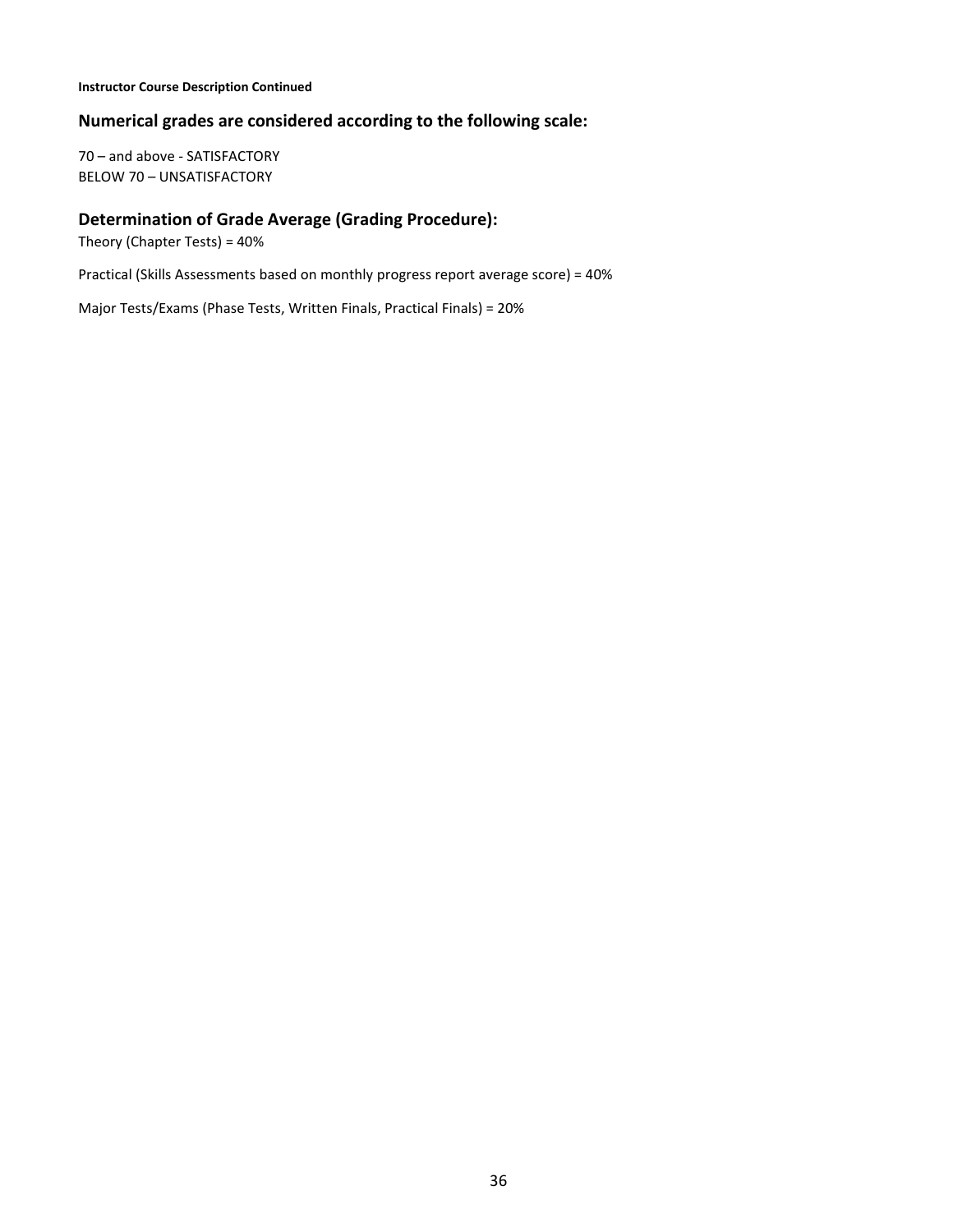| Cosmetology                   |             | <b>Aesthetics</b>       |            |
|-------------------------------|-------------|-------------------------|------------|
| <b>Registration Fee</b>       | \$130.00    | <b>Registration Fee</b> | \$130.00   |
| Tuition                       | \$17,325.00 | <b>Tuition</b>          | \$6,930.00 |
| Kit & Supplies*               | \$1,677.09  | Lab Fee                 | \$1,000.00 |
| Books*                        |             | Books*                  |            |
| Milady "CIMA"                 | \$399.00    | Milady "CIMA"           | \$399.00   |
| digital course                |             | digital course          |            |
| Total                         | \$19,531.09 | <b>Total</b>            | \$8,459.00 |
| <b>Instructor</b>             |             |                         |            |
| <b>Registration Fee</b>       | \$130.00    |                         |            |
| <b>Tuition</b>                | \$6,930.00  |                         |            |
| Books*                        |             |                         |            |
| <b>Milady Master Educator</b> | \$217.95    |                         |            |
| Total                         | \$7,277.95  |                         |            |

| <b>Aesthetics</b>       |            |
|-------------------------|------------|
| <b>Registration Fee</b> | \$130.00   |
| <b>Tuition</b>          | \$6,930.00 |
| Lab Fee                 | \$1,000.00 |
| Books*                  |            |
| Milady "CIMA"           | \$399.00   |
| digital course          |            |
| <b>Total</b>            | \$8,459.00 |

\* Applicable Sales Tax for Books & Kit to Be Added to Total

NOTE: Some revised rates are effective beginning with the January 2020 classes

## **Additional Fee Schedule**

| <b>Arkansas State Student Permit Fee</b> | \$20.00                           |
|------------------------------------------|-----------------------------------|
| <b>Withdrawal Fee</b>                    | \$100.00                          |
| <b>Additional Tuition Charge</b>         | \$11.55 per clock hour            |
| <b>Schedule Change Fee</b>               | \$100.00 per event                |
| <b>Financial Aid Award Change Fee</b>    | \$100.00 per event                |
| <b>Replacement Kit Items</b>             | <b>Current Professional Price</b> |

Note: Additional Fees charged for initial State testing, licensure, and renewal of license. Those fee amounts, and other requirements, are set by the state of issue.